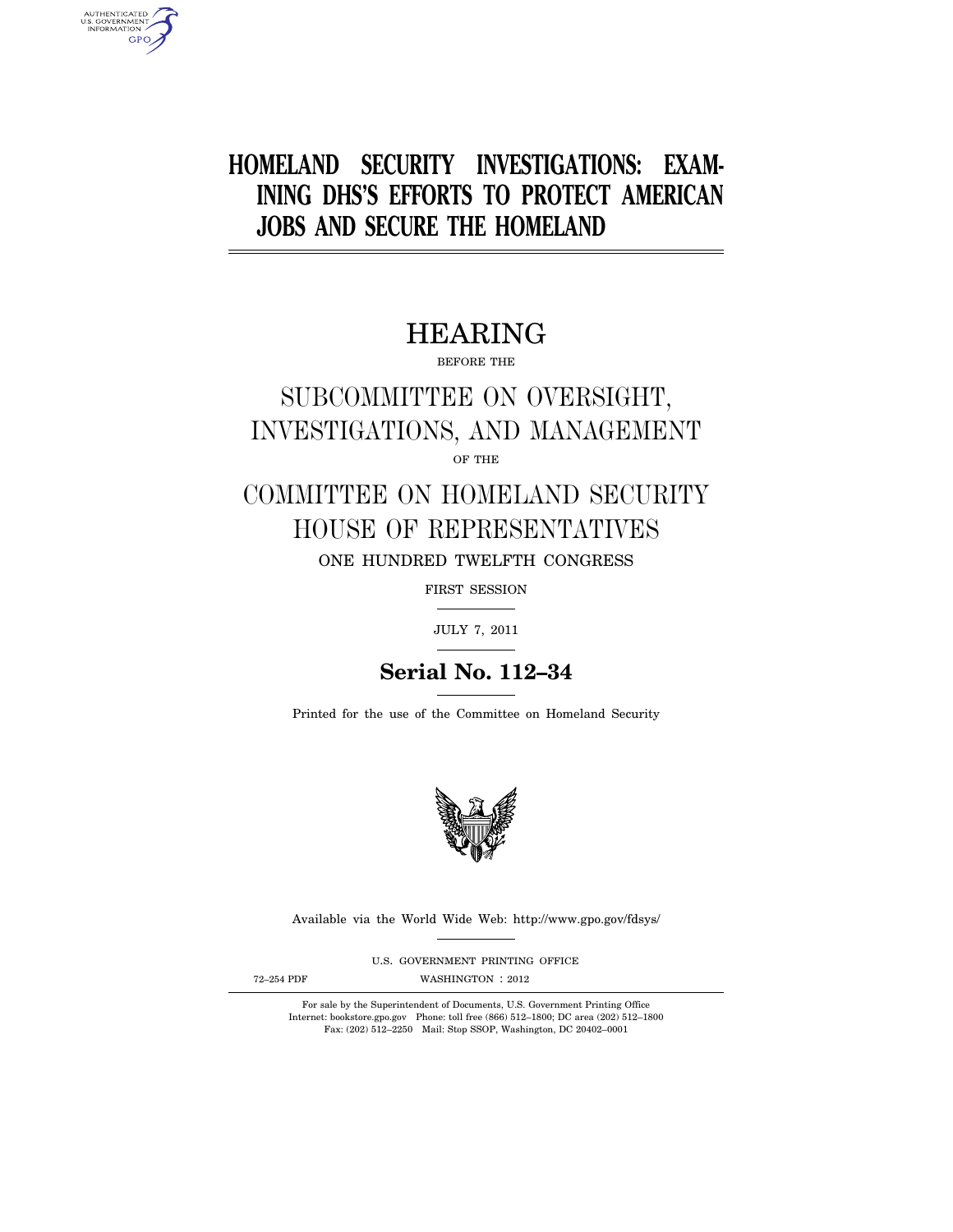# COMMITTEE ON HOMELAND SECURITY

PETER T. KING, New York, *Chairman*  LAMAR SMITH, Texas DANIEL E. LUNGREN, California MIKE ROGERS, Alabama MICHAEL T. MCCAUL, Texas GUS M. BILIRAKIS, Florida PAUL C. BROUN, Georgia CANDICE S. MILLER, Michigan TIM WALBERG, Michigan CHIP CRAVAACK, Minnesota JOE WALSH, Illinois PATRICK MEEHAN, Pennsylvania BEN QUAYLE, Arizona SCOTT RIGELL, Virginia BILLY LONG, Missouri JEFF DUNCAN, South Carolina TOM MARINO, Pennsylvania BLAKE FARENTHOLD, Texas MO BROOKS, Alabama

BENNIE G. THOMPSON, Mississippi LORETTA SANCHEZ, California SHEILA JACKSON LEE, Texas HENRY CUELLAR, Texas YVETTE D. CLARKE, New York LAURA RICHARDSON, California DANNY K. DAVIS, Illinois BRIAN HIGGINS, New York JACKIE SPEIER, California CEDRIC L. RICHMOND, Louisiana HANSEN CLARKE, Michigan WILLIAM R. KEATING, Massachusetts KATHLEEN C. HOCHUL, New York **VACANCY** 

MICHAEL J. RUSSELL, *Staff Director/General Counsel*  KERRY ANN WATKINS, *Senior Policy Director*  MICHAEL S. TWINCHEK, *Chief Clerk*  I. LANIER AVANT, *Minority Staff Director* 

# SUBCOMMITTEE ON OVERSIGHT, INVESTIGATIONS, AND MANAGEMENT

MICHAEL T. MCCAUL, Texas, *Chairman* 

GUS M. BILIRAKIS, Florida BILLY LONG, Missouri, *Vice Chair*  JEFF DUNCAN, South Carolina TOM MARINO, Pennsylvania PETER T. KING, New York *(Ex Officio)*  WILLIAM R. KEATING, Massachusetts YVETTE D. CLARKE, New York DANNY K. DAVIS, Illinois BENNIE G. THOMPSON, Mississippi *(Ex Officio)* 

DR. R. NICK PALARINO, *Staff Director*  DIANA BERGWIN, *Subcommittee Clerk*  TAMLA SCOTT, *Minority Subcommittee Director*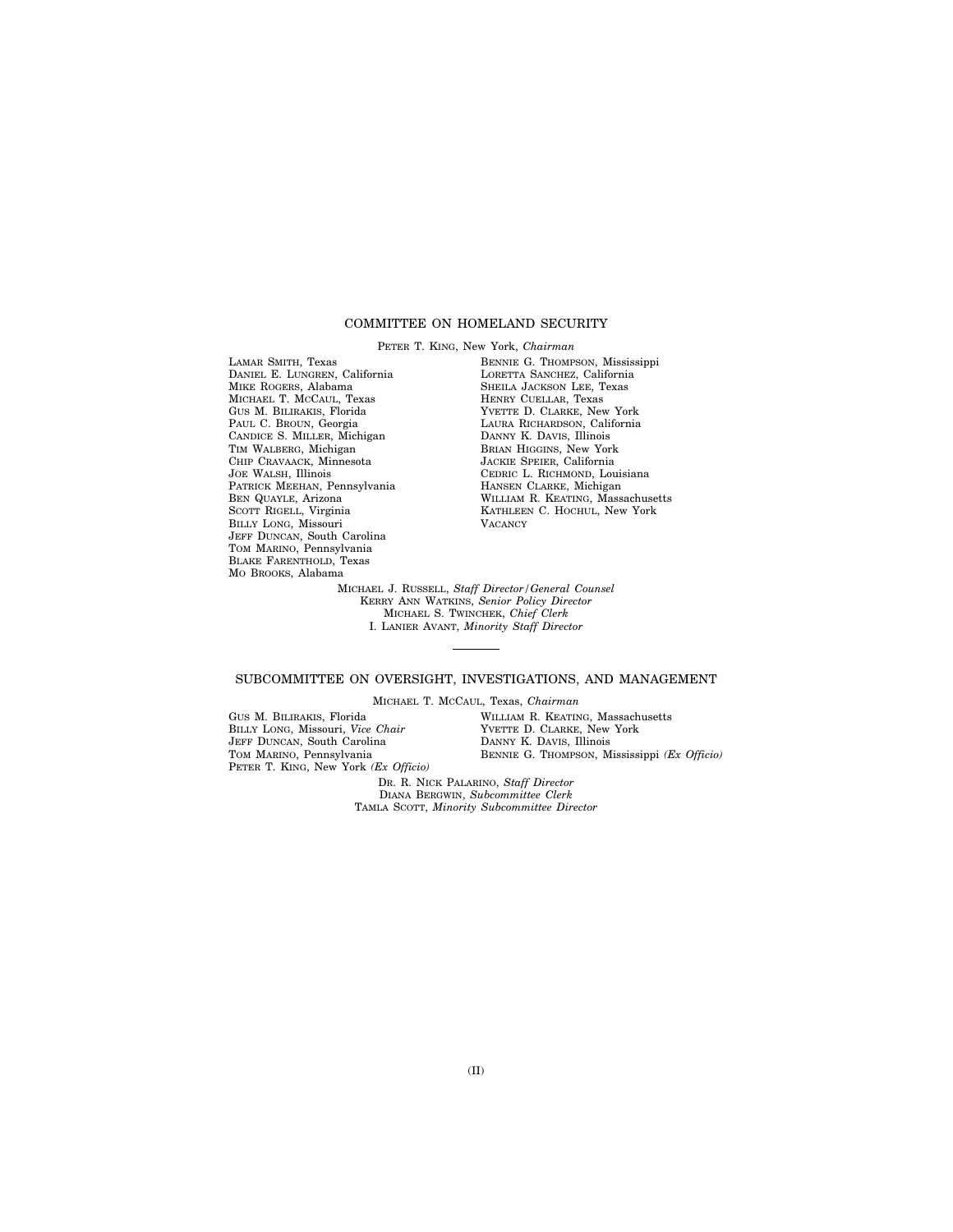# C O N T E N T S

# **STATEMENTS**

| The Honorable Michael T. McCaul, a Representative in Congress From the<br>State of Texas, and Chairman, Subcommittee on Oversight, Investigations,<br>and Management: |          |
|-----------------------------------------------------------------------------------------------------------------------------------------------------------------------|----------|
|                                                                                                                                                                       | 1        |
|                                                                                                                                                                       | 3        |
| The Honorable Gus M. Bilirakis, a Representative in Congress From the                                                                                                 |          |
| State of Florida:                                                                                                                                                     |          |
|                                                                                                                                                                       | 6        |
| The Honorable Bennie G. Thompson, a Representative in Congress From<br>the State of Mississippi, and Ranking Member, Committee on Homeland                            |          |
|                                                                                                                                                                       | 5        |
|                                                                                                                                                                       |          |
| WITNESSES                                                                                                                                                             |          |
| Mr. Brian Toohey, President, Semiconductor Industry Association:                                                                                                      |          |
|                                                                                                                                                                       | 9        |
|                                                                                                                                                                       | 11       |
| Mr. Michael Russo, Director, Global Security and Product Protection, Eli                                                                                              |          |
| Lilly and Company:                                                                                                                                                    |          |
|                                                                                                                                                                       | 17<br>20 |
| Mr. Mario Mancuso, Partner, Fried, Frank, Harris, Shriver & Jacobson LLP:                                                                                             |          |
|                                                                                                                                                                       | 23       |
|                                                                                                                                                                       | 25       |
| Ms. Jena Baker McNeill, Private Citizen:                                                                                                                              |          |
|                                                                                                                                                                       | 27       |
|                                                                                                                                                                       | 29       |

# FOR THE RECORD

| The Honorable Michael T. McCaul, a Representative in Congress From the   |   |
|--------------------------------------------------------------------------|---|
| State of Texas, and Chairman, Subcommittee on Oversight, Investigations, |   |
| and Management:                                                          |   |
|                                                                          | 7 |
| Statement of the Recording Industry Association of America, Inc.         | 8 |
|                                                                          |   |

Page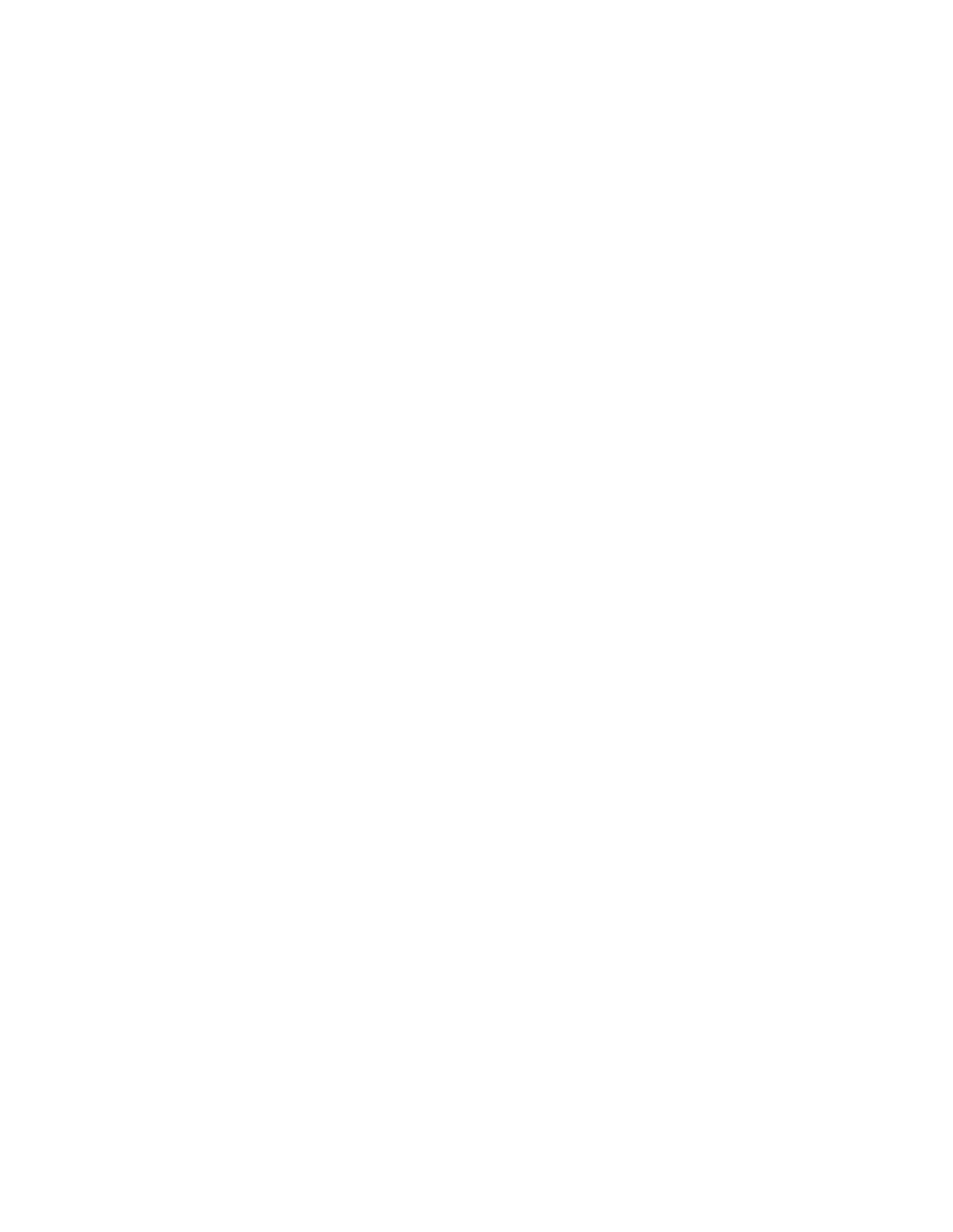# **HOMELAND SECURITY INVESTIGATIONS: EX-AMINING DHS'S EFFORTS TO PROTECT AMERICAN JOBS AND SECURE THE HOME-LAND**

# **Thursday, July 7, 2011**

U.S. HOUSE OF REPRESENTATIVES, SUBCOMMITTEE ON OVERSIGHT, INVESTIGATIONS, AND MANAGEMENT, COMMITTEE ON HOMELAND SECURITY,

*Washington, DC.* 

The subcommittee met, pursuant to call, at 10:10 a.m., in Room 311, Cannon House Office Building, Hon. Michael T. McCaul [Chairman of the subcommittee] presiding.

Present: Representatives McCaul, Long, Duncan, and Thompson. Also present: Representative Rogers.

Mr. MCCAUL. The committee will come to order. First order of business, I would like to ask for unanimous consent that the gentleman from Alabama Mr. Rogers, the Chair of the committee's Subcommittee on Transportation Security, be permitted to sit on the dais and participate in today's hearing. Without objection, so ordered.

This committee is meeting today to hear testimony from our private-sector working citizens in order to examine the effectiveness of DHS' enforcement policies and their impact on private industry, and I recognize myself now for an opening statement.

American innovation is the envy of the world. It is a constant target for competitors, including rogue nations that prefer to steal and copy rather than create. In addition to overcoming a depressed business climate, our Nation's job creators must protect their intellectual property from sophisticated counterfeiters all over the world, make sure their exports do not end up in the wrong hands, and comply with immigration laws. The consequences of failure are serious.

When counterfeit prescription drugs enter the marketplace or cheap imitation parts breach a semiconductor manufacturing plant, it costs American businesses revenues and jobs. When sensitive equipment manufactured for the Department of Defense falls into the wrong hands of rogue nations, it poses a threat to our National security. And when businesses seek assistance from the Government, it is the responsibility of the Department of Homeland Security to protect intellectual property, safeguard against counterfeit goods, maintain the integrity of export supply chains, and to en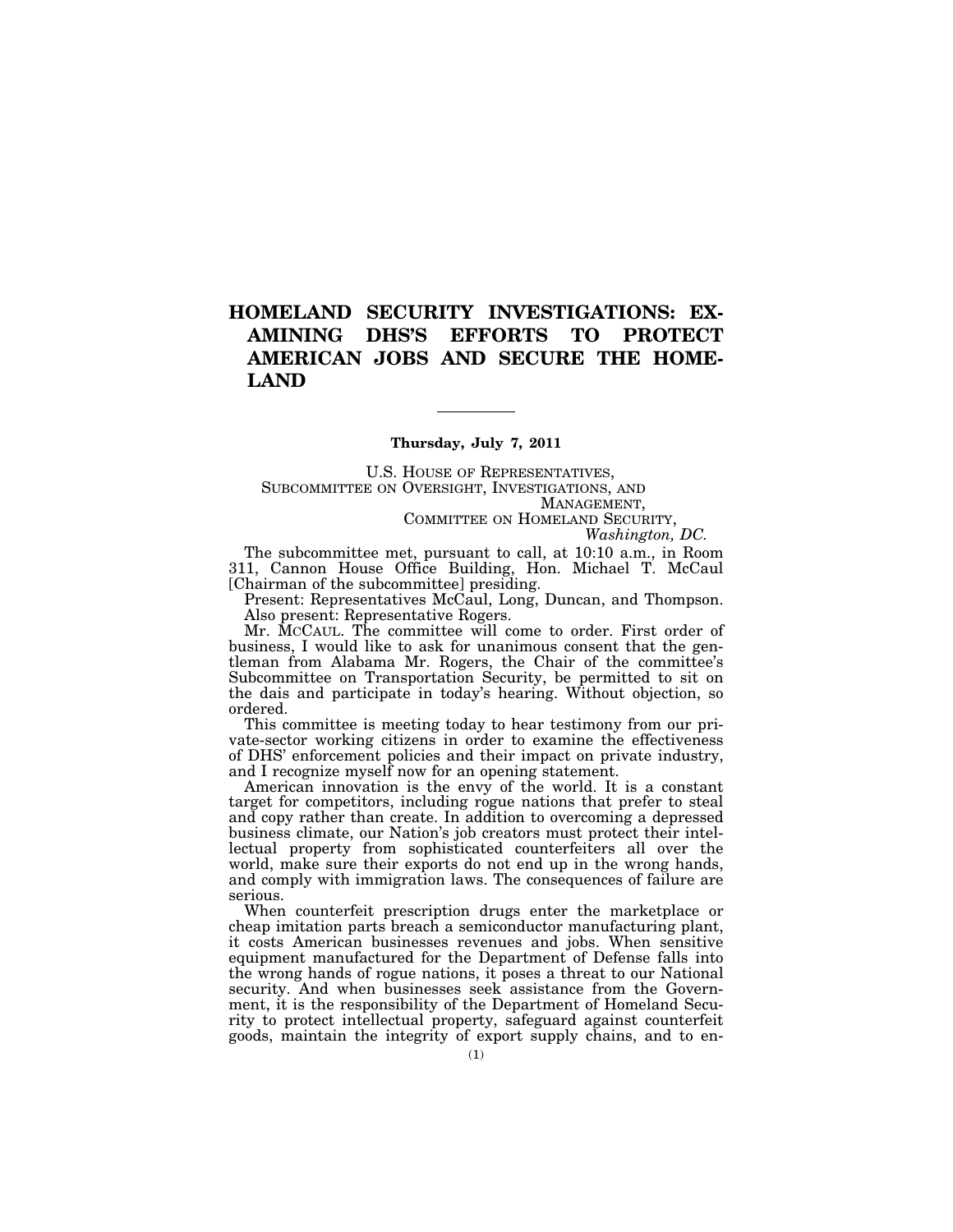sure that businesses are in compliance with immigration laws in order to maintain a high-level playing field.

So today we ask these questions: Is the help they receive from DHS, in collaboration with other Government agencies, adequate? What improvements can be made? What more needs to be done? Indeed, several cases in recent years indicate that there is room for improvement in these measures that directly impact the bottom line of businesses and their ability to create jobs.

A 2008 investigation by Business Week magazine uncovered a polluted supply chain in some of our Nation's military equipment. According to Business Week, counterfeit products have been linked to the crash of mission-control networks, and they contain hidden back doors enabling network security to be bypassed and sensitive data accessed by hackers, thieves, and spies.

The same investigation found that as many as 15 percent of the spare parts and microchips the Pentagon buys are actually counterfeit. Recently, *Wired* magazine reported that the military purchased 59,000 counterfeit microchips from China in 2010. These chips were to be installed into an array of equipment, including U.S. missile-defense systems. This problem has been highlighted in many Federal prosecutions, including one in Houston where the defendant was sentenced to prison for selling counterfeit network cards to the U.S. Marine Corps for use in combat in Iraq and Afghanistan.

Pharmaceutical companies are seeing more of their products counterfeited. These counterfeits are often ineffective and, in some cases, dangerous. A recent report by CBS News found that the counterfeit drug network is worth an estimated \$75 billion per year. This market has produced pharmaceutical drugs that contain little, none, or too much of the drug's active ingredient, and in some cases they contain harmful substances.

One recent case involved Mr. Ken Wang, the owner of a Houstonbased company, who was convicted of conspiring with individuals in China to traffic in counterfeit and misbranded prescription drugs. ICE began its investigation after CBP seized 6,500 Viagra tablets from a mail facility in San Francisco addressed to Mr. Wang. Pfizer Pharmaceuticals, the manufacturer of Viagra, confirmed that these tablets were counterfeit and contained a substance used to manufacture sheetrock. I am sure some buyers were severely disappointed upon the receipt of these counterfeit Viagra. After being convicted, Mr. Wang fled to China, where he is still in hiding.

Such cases often involve a bizarre, multijurisdictional chain supply, making it difficult to prosecute and harder to track. In one instance the supply chain began with the medication being manufactured in mainland China, shipped to Hong Kong, then to the United Arab Emirates, and then, lastly, to the Bahamas. Once in the Bahamas, the individual prescriptions were filled, put into packets, addressed, and sent to the United Kingdom. From the United Kingdom, the drugs were then shipped to the consumers in the United States, who at the time believed—when they placed an order on-line believed they were purchasing them from a Canadian pharmacy.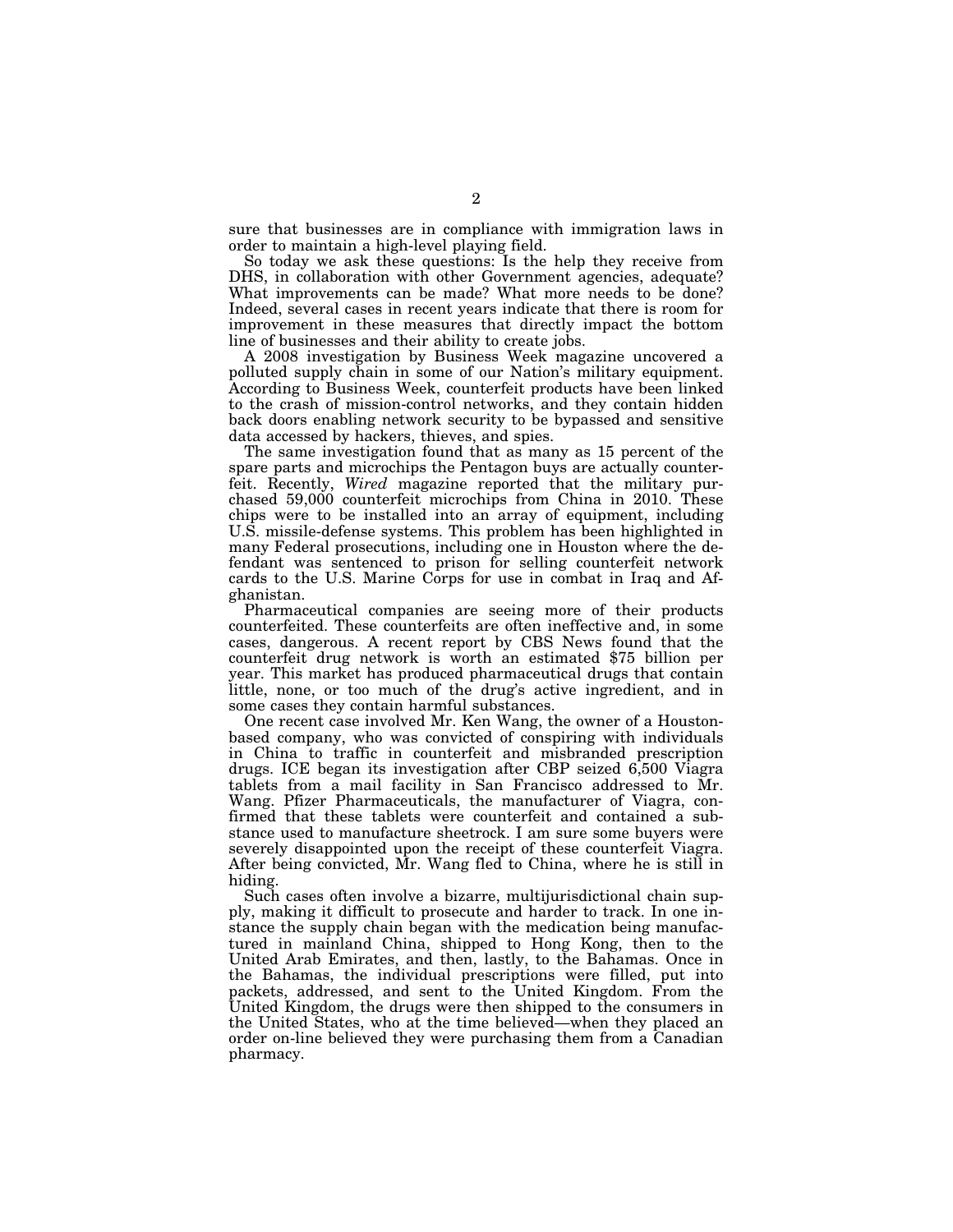ICE is the only Federal law enforcement entity with full statutory authority to pursue violations of U.S. export laws related to military items and controlled dual-use commodities, which will be another focus of this hearing. These are products that may have a seemingly innocuous civilian use, but also can have a potent military use as well.

A glaring example is the triggered spark gap. This device is used legally by doctors to break up kidney stones in patients; however, it can also be used to detonate a nuclear device. In one case, a Pakistani businessman with close ties to Pakistan military and linked to the militant Islamic groups attempted to use a third party in South Africa to purchase 200 triggered spark gaps. Under U.S. law, as a dual-use item, it is legal to export the devices to South Africa, but illegal to export them to Pakistan. The third-party buyer was arrested, but the Pakistani businessman has not yet been apprehended.

Finally, this subcommittee will examine the issue of worksite enforcement. In 2009, ICE, citing finite resources, instituted a shift in strategy from targeting undocumented employees to the employers that hire them. The results have been striking.

According to the Congressional Research Service, since 2008, administrative arrests have declined 77 percent, criminal arrests have declined 59 percent, and criminal convictions have declined 66 percent. These figures strongly suggest that the shift in strategy has led to a scaling back of worksite enforcement efforts that allow bad actors to get away with breaking the law with little or no penalty.

As is evident from my opening statement, ICE and CBP have a broad array of laws and issues they are responsible for enforcing, and we have a lot to talk about. I will, therefore, conclude my remarks by thanking our witnesses for being here today, and I do look forward to your testimonies.

[The information follows:]

#### PREPARED STATEMENT OF CHAIRMAN MICHAEL T. MCCAUL

The Committee on Homeland Security Subcommittee on Oversight, Investigations, and Management will come to order. The subcommittee is meeting today to hear testimony from our private sector witnesses in order to examine the effectiveness of DHS enforcement policies and their impact on private industry. I now recognize myself for an opening statement.

American innovation is the envy of the world. It is a constant target for competitors, including rogue nations that prefer to steal and copy rather than create.

In addition to overcoming a depressed business climate, our Nation's job creators must protect their intellectual property from sophisticated counterfeiters all over the world, make sure their exports do not end up in the wrong hands, and comply with immigration laws.

The consequences of failure are serious. When counterfeit prescription drugs enter the marketplace or cheap imitation parts breach a semiconductor manufacturing plant it costs American businesses revenue and jobs. When sensitive equipment manufactured for the Department of Defense falls into the hands of rogue nations, it poses a threat to our National security.

When businesses seek assistance from the Government, it is the responsibility of the Department of Homeland Security to protect intellectual property, safeguard against counterfeit goods, maintain the integrity of export supply chains and to ensure that businesses are in compliance with immigration laws in order to maintain a level playing field.

Today we ask: Is the help they receive from DHS, in collaboration with other Government agencies, adequate? What improvements can be made? And what more can be done? Indeed, several cases in recent years indicate that there is room to improve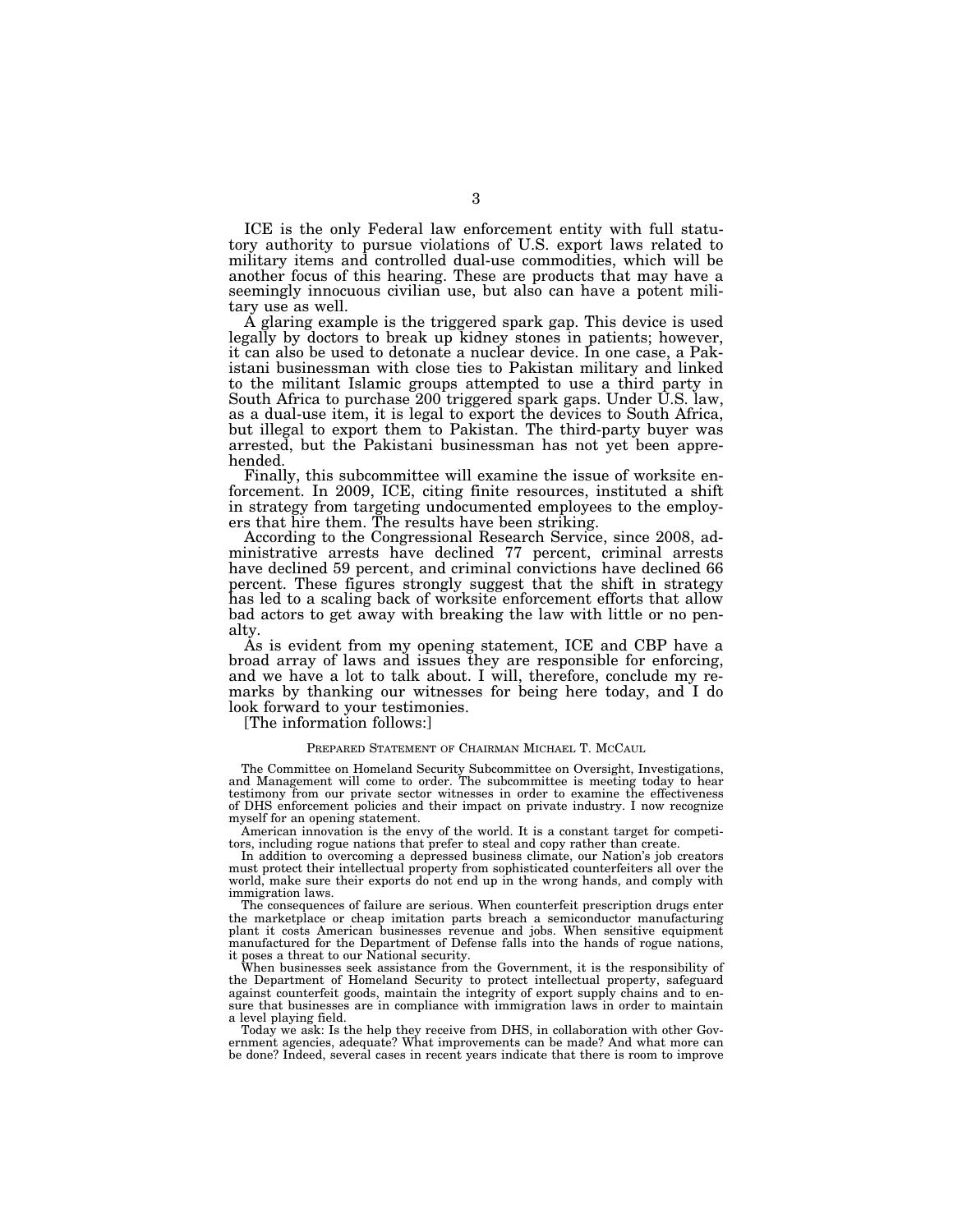these measures that directly impact the bottom line of businesses and their ability to create jobs.

A 2008 investigation by *Businessweek* magazine uncovered a polluted supply chain in some of our Nation's military equipment. According to Businessweek: ''Counterfeit products have been linked to the crash of mission-critical networks, and may contain hidden 'back doors' enabling network security to be bypassed and sensitive data accessed by hackers, thieves, and spies.'' The same investigation found that as many as 15% of the spare parts and microchips the Pentagon buys are counterfeit.

Recently *Wired* Magazine reported that the military purchased 59,000 counterfeit microchips from China in 2010. These chips were to be installed into an array of equipment, including U.S. missile defense systems.

This problem has been highlighted in many Federal prosecutions, including one in Houston where the defendant was sentenced to Federal prison for selling counterfeit network cards to the U.S. Marine Corps for use in combat in Iraq and Afghanistan.

Pharmaceutical companies are seeing more of their products counterfeited. These counterfeits are often ineffective and, in some cases dangerous. A recent report by CBS News found that the counterfeit drug network is worth an estimated \$75 billion dollars per year. This market has produced pharmaceutical drugs that contain little, none, or too much of the drug's active ingredients. In some cases, the drugs contained harmful substances.

One recent case involved Mr. Ken Wang, the owner of a Houston-based company, who was convicted of conspiring with individuals in China to traffic in counterfeit and misbranded prescription drugs. ICE began its investigation after CBP seized 6,500 loose Viagra tablets from a mail facility in San Francisco addressed to Mr. Wang. Pfizer Pharmaceuticals, the manufacturer of Viagra, confirmed that the tablets were counterfeit and contained a substance used to manufacture sheetrock. After being convicted, Mr. Wang fled to China, where he is still in hiding.

Such cases often involve a bizarre, multijurisdictional supply chain, making it difficult to prosecute and harder to track. In one instance, the supply chain began with the medication being manufactured in mainland China, shipped to Hong Kong, then the United Arab Emirates and lastly to the Bahamas. Once in the Bahamas, the individual prescriptions were filled, put into packets, addressed, and sent to the United Kingdom. From the United Kingdom the drugs were shipped to the consumer in the United States who, at the time of placing their on-line order, believed they were purchasing them from a Canadian pharmacy.

ICE is the only Federal law enforcement entity with full statutory authority to pursue violations of U.S. export laws related to military items and controlled dualuse commodities. These are products that may have a seemingly innocuous civilian use, but also can have a potent military use as well. A glaring example is the triggered spark gap. This device is used legally by doctors to break up kidney stones in patients. However, it can also be used to detonate a nuclear device.

In one case, a Pakistani businessman with close ties to the Pakistani military, and linked to militant Islamic groups, attempted to use a third-party in South Africa to purchase 200 triggered spark gaps. Under U.S. law, as a duel-use item, it is legal to export the devices to South Africa, but illegal to export them to Pakistan. The third-party buyer was arrested, but the Pakistani businessman has not yet been apprehended.

Finally, the subcommittee will examine the issue of worksite enforcement.

In 2009, ICE, citing ''finite resources'', instituted a shift in strategy from targeting undocumented employees to the employers that hire them.

The results have been striking. According to the Congressional Research Service, since 2008, administrative arrests have declined 77 percent, criminal arrests have declined 59 percent, and criminal convictions have declined 66 percent.

These figures strongly suggest that this shift in strategy has lead to a scaling back of worksite enforcement efforts that allow bad actors to get away with breaking the law with little or no penalty.

As is evident from my opening statement, ICE and CBP have a broad array of laws and issues they are responsible for enforcing and we clearly have much to talk about today. I will therefore conclude my remarks by thanking our witnesses for being here. I look forward to each of your testimonies.

Mr. MCCAUL. I see that my Ranking Member of the subcommittee Mr. Keating is not available today. I believe he is attending a funeral back in his district, and with that, I will recog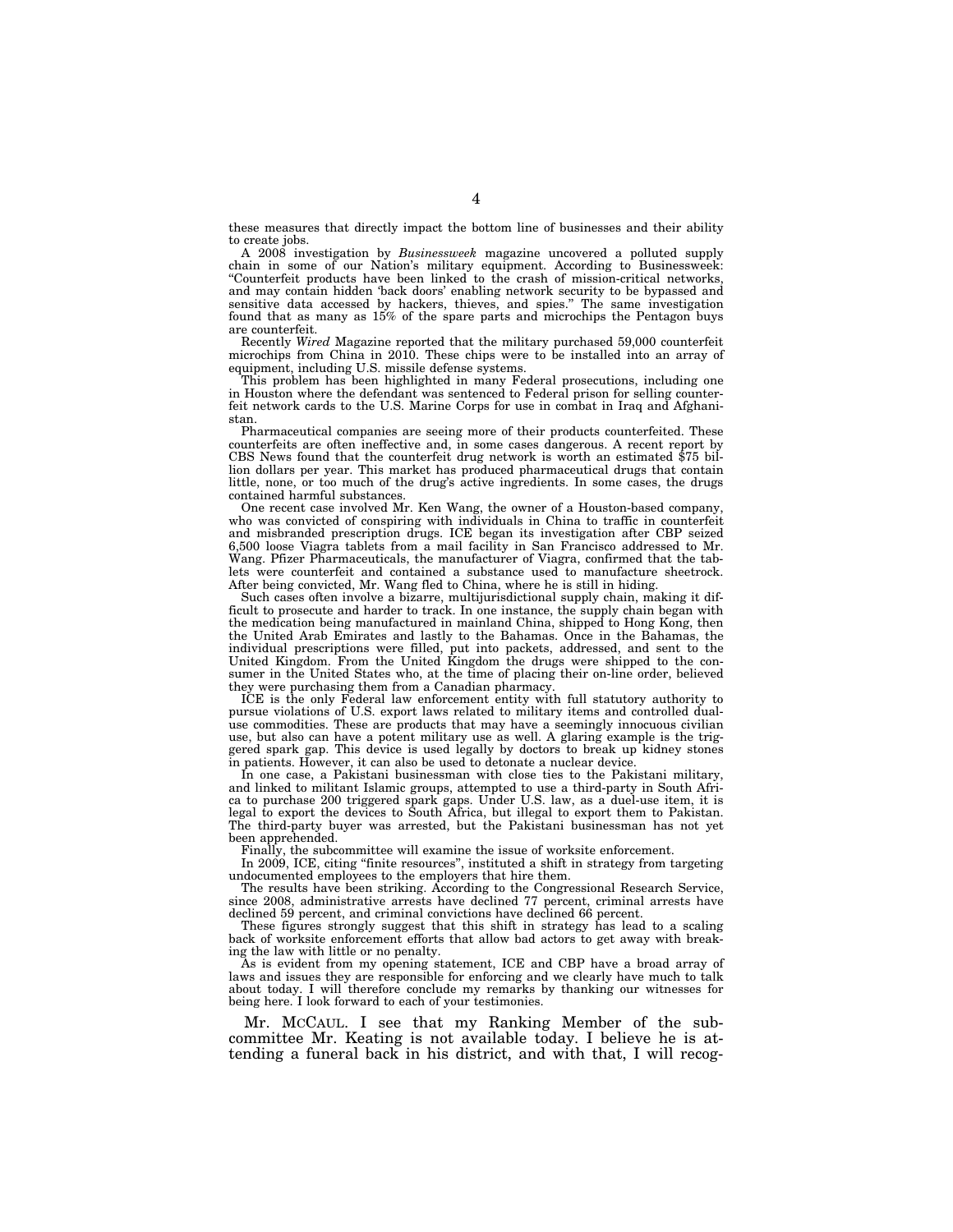nize the Ranking Member of the full committee, the gentleman from Mississippi, Mr. Thompson.

Mr. THOMPSON. Thank you very much, Mr. Chairman, for convening this hearing.

We are here today to discuss the work of the Homeland Security Investigations Division of ICE, responsible for a wide range of duties from investigations involving the illegal production, smuggling, and distribution of counterfeit and priority products to money laundering violations and workplace immigration enforcement efforts. ICE Homeland Security Investigation is called upon to handle these matters on very stretched resources.

ICE Homeland Security Investigation's International Affairs Unit also represents the largest investigative law enforcement presence abroad from the Department of Homeland Security, yet, according to ICE and the Intellectual Property Enforcement Coordinator, they are required to do much with very little.

In this Congress, the majority passed H.R. 1, which cut \$350 million from the Department of Homeland Security budget for border security and technology. Despite these financial and staffing changes, the Obama administration has made numerous advances in confronting both worksite enforcement and intellectual property issues.

For example, Operation Network Raider, a collaborative interagency initiative aimed at ending illegal distribution of counterfeit network hardware manufacturing in China, resulted in 30 felony convictions and over 700 seizures of counterfeit hardware valued at more than \$143 million. In fiscal 2010, ICE intellectual property investigations are up more than 41 percent, arrests are up more than 37 percent, and the Department of Homeland Security intellectual property seizures are up more than 34 percent.

Regarding worksite enforcement, in April 2009, the administration shifted the country's focus from large-scale raids, which cost millions and yielded minimal criminal convictions, to focusing on unscrupulous employers that hire and sometimes exploit undocumented immigrants. Prior to this shift in strategy, ICE conducted numerous high-profile worksite raids that were high on costs, but low on substance.

In August 2008, one of the largest raids occurred in Laurel, Mississippi, where over 600 workers were detained. Approximately 475 of the 600 workers were detained; yet, according to reports, only 8 appeared in Federal court to face criminal charges. This form of military-style raids destroyed families, disrupted local economies, and had a negative impact on small towns and rural communities.

The new approach represents an aggressive enforcement strategy that targets the worst employers. A major focus of this strategy is the audit of Form I–9, Employment Eligibility Verification Form. ICE use of Form I–9 audits to test an employer's compliance with existing documentation laws has skyrocketed from 254 in fiscal year 2007 to 2,196 in fiscal year 2010. Furthermore, forced removals are at a record high, 393,000 in fiscal year 2009, up from 30,000 in fiscal year 1990; as well as detentions, which are at a record high of over 360,000 in fiscal year 2010, up from 95,000 in fiscal year 2001.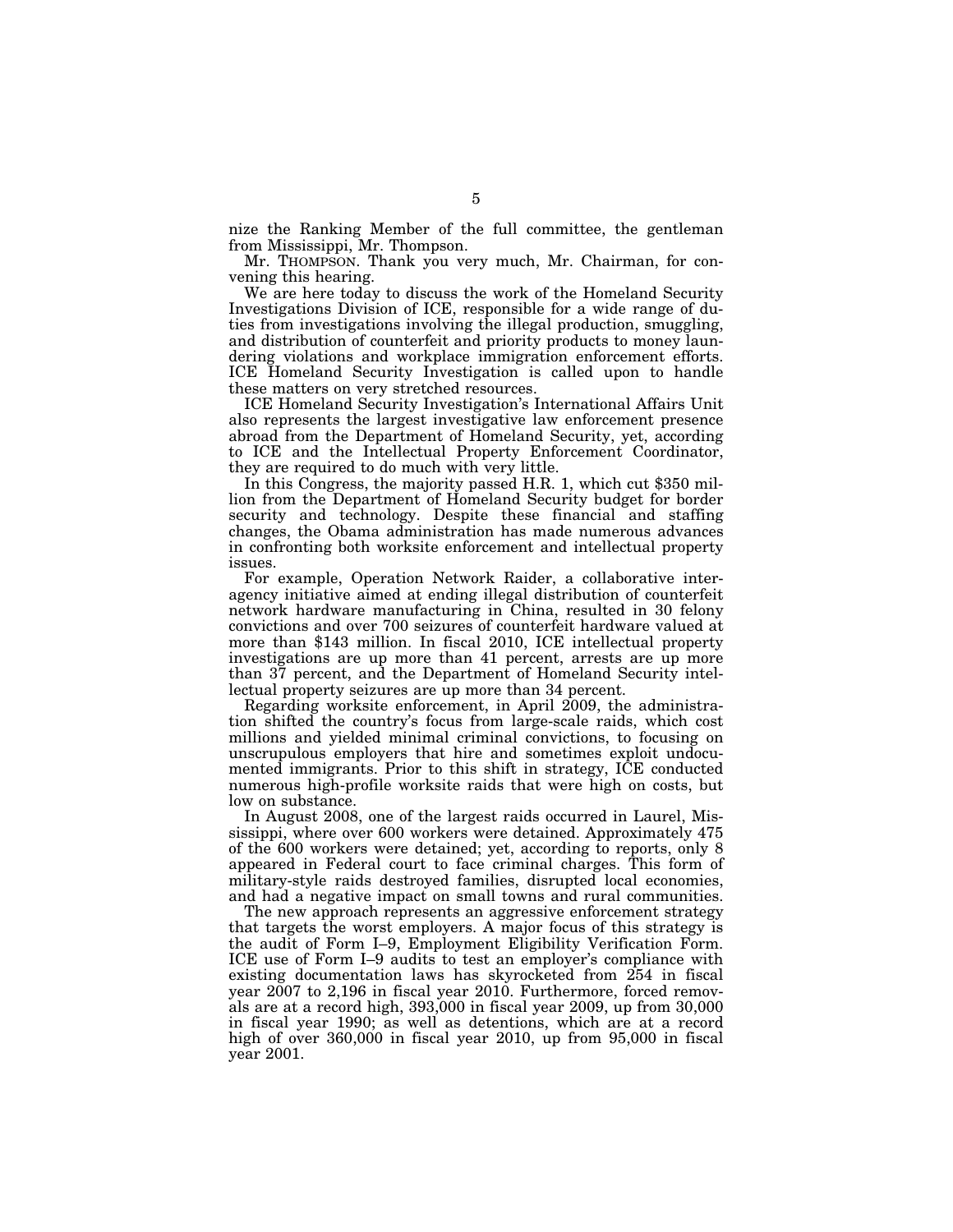But let me be clear, enforcement alone will not fix our immigration system. Congress can no longer delay enacting comprehensive immigration reform and should immediately do what the American people demand: Fix the broken immigration system, not enact more piecemeal policies that don't solve the problem.

I am looking forward to receiving the testimony of our privatesector witnesses; however, I know that it is ultimately the responsibility of multiple Federal partners to enforce our immigration laws and prevent counterfeit goods from entering into our supply chain. ICE, CBP, FDA, and the newly created Intellectual Property Enforcement Coordinator could have provided helpful testimony on existing challenges and recommendations for staying ahead of changes in technology that make intellectual property theft a constantly moving target. Furthermore, testimony from ICE would have revealed the strides that have been made under the country's new worksite enforcement approach. Unfortunately, they were not invited to testify, and as a result, the record will not reflect the facts that they could have provided.

However, I do look forward to the testimony, Mr. Chairman, as I indicated, and I yield back the balance of my time.

Mr. MCCAUL. I thank the Ranking Member, and other Members may submit opening statements for the record.

[The statement of Hon. Bilirakis follows:]

#### PREPARED STATEMENT OF HONORABLE GUS M. BILIRAKIS

## JULY 7, 2011

Thank you, Mr. Chairman, and thank you for holding this important hearing.

The American economy has been working for the last several years to climb out of its economic rut. In my Congressional district in the Tampa Bay area, and throughout the State of Florida, the unemployment rate is still in double digits, which is far too high. I regularly visit with businesses throughout my Congressional district. Too often, I hear from them that the Federal Government appears, at best, indifferent to the concerns of America's job creators.

In the global marketplace that we live and work in, we must ensure that sensitive products and services do not end up in the hands of those who wish to harm us, while at the same time allowing American employers and employees to compete with the rest of the world and create much-needed jobs. Entities within the Department of Homeland Security are tasked with enforcing our laws pertaining to intellectual property rights, commercial fraud, export control, and worksite immigration enforcement. We must ensure that Immigrations and Customs Enforcement (ICE) and Customs and Border Protection (CBP) are working seamlessly with the private sector in the most effective and efficient ways possible to prohibit pirated goods from entering our marketplace, counterfeit medicines from harming our sick, jobs from going to illegal immigrants, and sensitive security technology from falling in the hands of our enemies.

These goals can best be achieved through a cooperative and collaborative approach, rather than an adversarial relationship with American businesses. I look forward to learning how the Congress and the Department can work together with the private sector to help ensure that our economic strength and freedoms and National security are not compromised.

I yield back.

Mr. MCCAUL. Before I introduce the witnesses, I ask unanimous consent to insert into the record statements from the Motion Picture Association of America and the Recording Industry Association of America. Without objection, so ordered.

[The information follows:]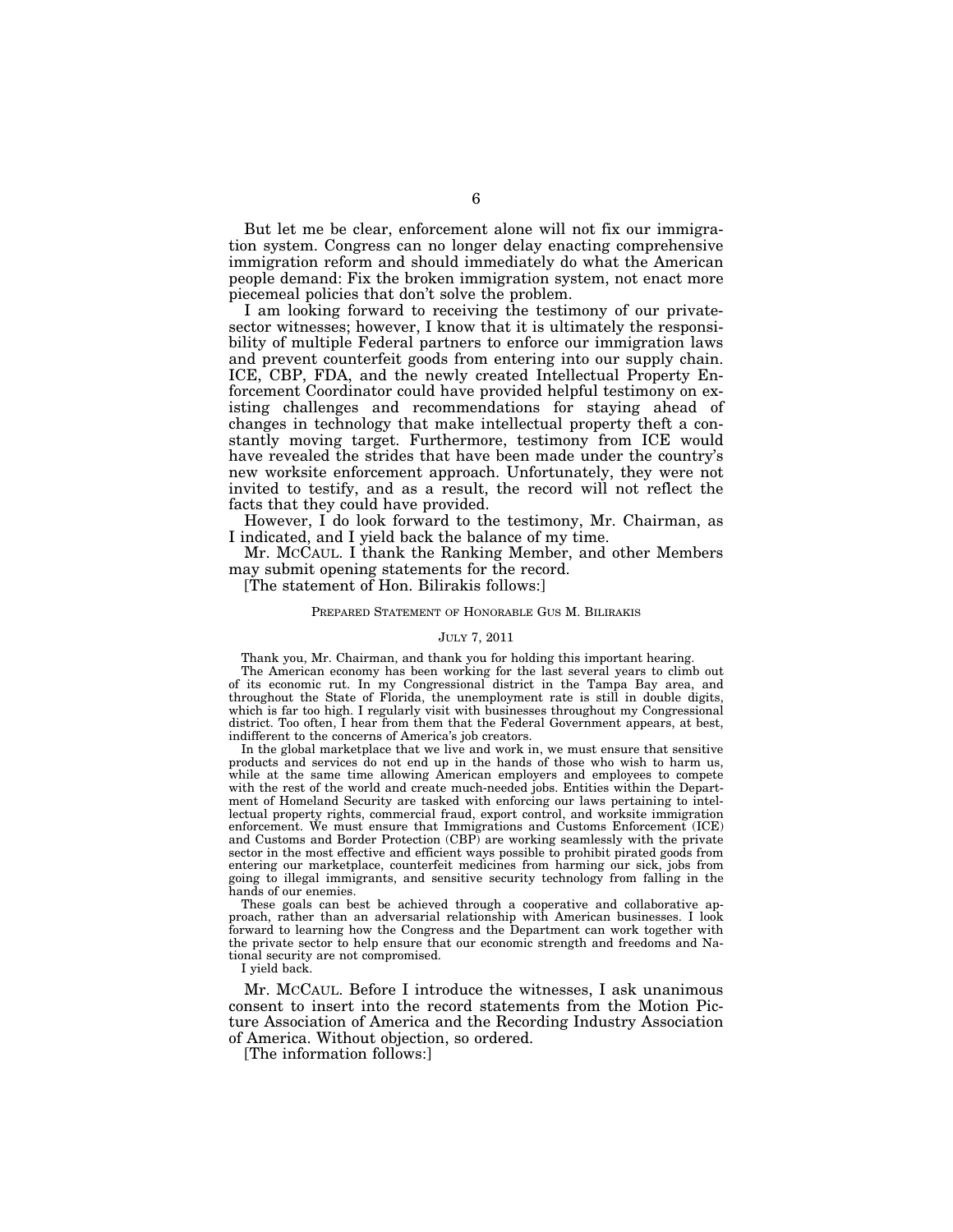## STATEMENT OF THE MOTION PICTURE ASSOCIATION OF AMERICA, INC.

# JULY 7, 2011

#### A. BACKGROUND AND INTRODUCTION

We want to thank the subcommittee for holding this oversight hearing to review the efforts of the Department of Homeland Security to combat counterfeiting, trademark, and intellectual property theft, a crime that damages our economy and threatens American jobs. We appreciate the opportunity to submit this statement on behalf of the Motion Picture Association of America, Inc.1 and its member companies regarding the serious and growing threat of this crime. As the primary voice and advocate for the American motion picture, home video, and television industries in the United States and around the world, we have witnessed the proliferation of web-based enterprises dedicated solely to stealing the product of our industry's workforce and are gravely concerned about the detrimental impact that digital theft has on the millions of American men and women who work in our industry.

The U.S. intellectual property (IP) industries—of which ours is one—are critical to the health of our economy. Our industry alone produces billions in tax revenue each year, consistently generates a positive balance of trade with every country in the world, and has shown it can contribute to the economic recovery of areas hard-

hit by the recession. We are woven into the fabric of the U.S. economy. More than 2.4 million working Americans residing in all 50 U.S. States rely on the motion picture and television industry for their livelihoods. While it is true that our industry employs some well-known artists, that is not the real story of our business. Whether they are set builders, costume designers, electricians, assistant direc-tors, or cast members, the overwhelming majority of those who work behind the scenes in our industry are middle-class workers who are proud to be part of a busi-ness that has created a quintessential American product for almost 100 years: filmed entertainment. The major motion picture companies represent only a fraction of the businesses that make up our industry, as there are a host of U.S. companies<br>who play a critical role in the creation of filmed entertainment providing tech-<br>nologies and services utilized in every step of the post-p 95,000 small businesses—93 percent of whom employ fewer than 10 people—are in-volved in the production and distribution of movies and television. Those individuals, small business owners and their families are extremely vulnerable to changes

in the production economy. We appreciate the efforts of the Immigration and Customs Enforcement (ICE) agency to combat digital theft and counterfeiting for a range of U.S. industries. In the case of the entertainment industry, the theft of motion picture and television productions threatens the economic vitality of our business, and the millions of<br>American working men, women, and local small businesses that depend on it. The<br>websites targeted by ICE—via a transparent process that requir us, to movie theaters large and small, to the American public who unknowingly gives over personal financial income to unscrupulous traders, and to the health of the U.S. economy. In the past decade, we have seen increasing evidence that organized crime and terrorist organizations are engaging in counterfeiting and intellectual property theft to support a variety of criminal activities.2 ICE, by initiating Operation In Our Sites in June 2010, has stepped forward to protect U.S. industries and citizens from this form of cybercrime.

Digital theft threatens the jobs of all who work in our business. Such theft destroys the ability of those who finance and produce filmed entertainment to recoup their investment, and in turn, the ability of film artists to continue to create. The majority of films produced must secure financing and distribution partners prior to production. Digital theft damages the confidence of those partners in their ability to do so, the end result being a diminished number of films being made and American jobs disappearing.

We are not talking about a distant future. Over the last 3 months, no fewer than three reports have demonstrated that infringing content represents a significant

<sup>&</sup>lt;sup>1</sup>The Motion Picture Association of America and its international counterpart, the Motion Picture Association (MPA) serve as the voice and advocate of the American motion picture, home video, and television industries, domestically through the MPAA and internationally through the<br>MPA. MPAA members are Paramount Pictures Corporation, Sony Pictures Entertainment Inc.,<br>Twentieth Century Fox Film Corporation tion Pictures, and Warner Bros. Entertainment Inc.<br><sup>2</sup> "Film Piracy, Organized Crime, and Terrorism" Published 2009 by the RAND Corporation.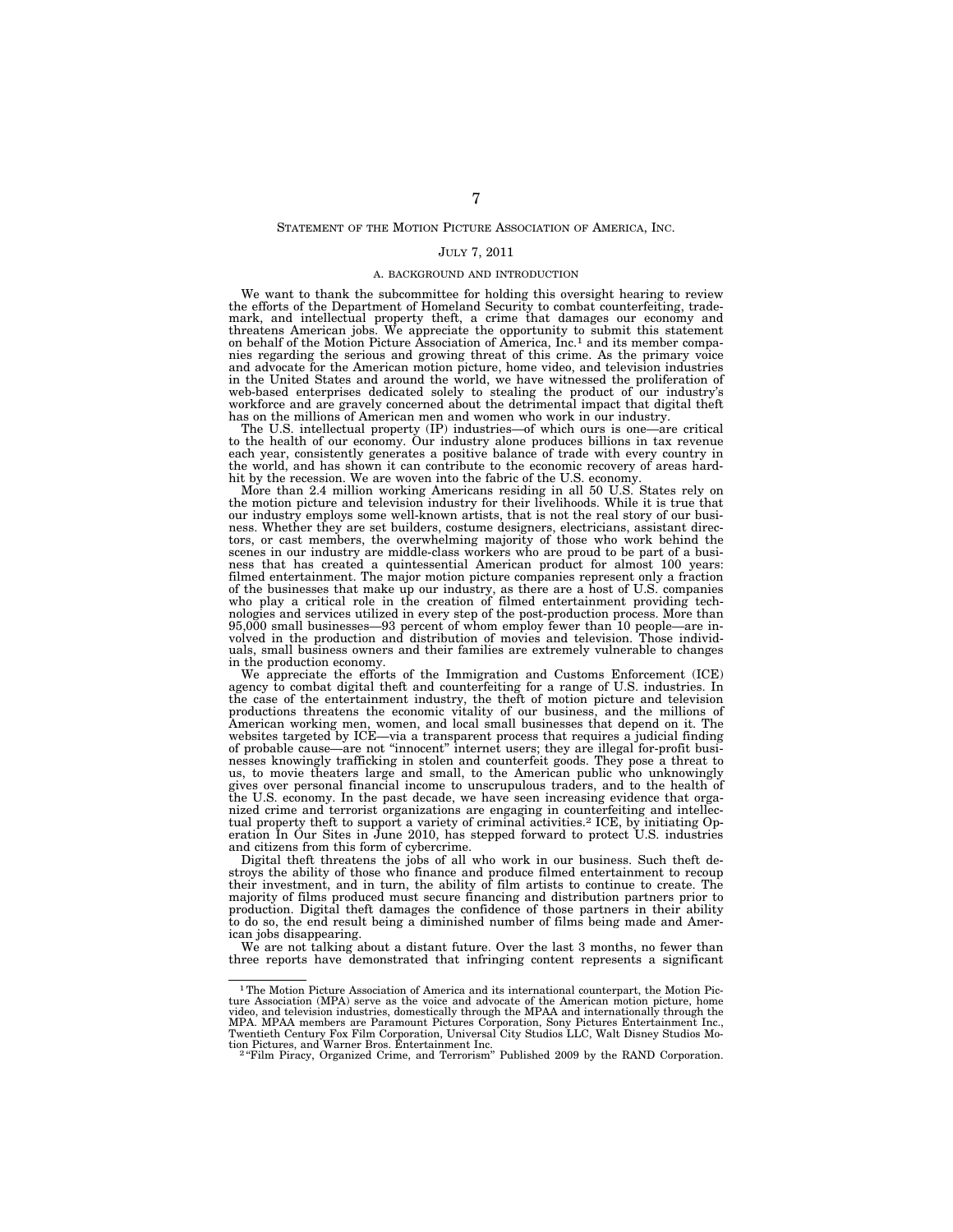percentage of global internet traffic. Most recently, a report released by Envisional, an independent internet consulting company, estimated that almost a quarter of global internet traffic and over 17 percent of U.S. internet traffic is copyright infringing. This is a level of theft that cannot be sustained without significant damage to the motion picture industry, the workforce it supports, and the American economy.

The Intellectual Property Enforcement Coordinator's (IPEC) Joint Strategic Plan on Intellectual Property Enforcement released in June 2010 committed to using these resources and existing resources to increase law enforcement activity. ICE, the Department of Justice, and the IPR Center have stepped forward to carry out that mandate. Operation In Our Sites has not only put illegal sites out of business, but has raised public awareness about this specific form of crime on the internet. Most importantly, these enforcement efforts have resulted in most of these entities ceasing their illegal activity. Movies and TV programs, some of the biggest draws on the internet, are in many ways the "canary in the coal mine." Stealing and illegally selling this content may appear to be victimless crimes or a harmless form of theft, but they are neither. If it is not made clear that this kind of activity is illegal, it has the potential to become the harbinger of even more forms of illegal activity on the internet.

Again, we appreciate the opportunity to submit this statement and applaud the subcommittee for holding this important oversight hearing. We look forward to working with Congress to support strong IP enforcement and to secure the additional resources that will protect our industry—and American jobs—from those who engage in the illegal activity of digital theft with disregard.

#### LETTER FROM THE RECORDING INDUSTRY ASSOCIATION OF AMERICA

### JULY 7, 2011.

The Honorable MICHAEL T. MCCAUL,

*Chairman, Subcommittee on Oversight, Investigations, and Management, Committee on Homeland Security, House of Representatives, 131 Cannon House Office Building, Washington, DC 20515.* 

DEAR CHAIRMAN MCCAUL: On behalf of the RIAA<sup>1</sup> and its member companies, I want to thank you for holding today's hearing examining the work of the Department of Homeland Security to protect American jobs. I believe it is important to recognize the significant anti-piracy work of the U.S. Immigration and Customs Enforcement Bureau. ICE's considerable enforcement efforts have been invaluable in protecting our industry's—and our country's—valuable creative works.

In particular, I would like to bring attention to ICE's on-going program, Operation In Our Sites. This initiative has brought much-needed attention to the rogue online sites dedicated to infringement of copyrighted and trademarked works, and takes appropriate and necessary action to stop their illegal activity. These illicit businesses have, until recently, operated with near-impunity, making millions of dollars through the theft and unauthorized distribution of others' products and content. The result has been the loss of thousands of jobs, of billions in economic development, and of countless creators who can't afford to make new contributions to our culture and economy.

We understand how easy it is, particularly in the digital era, to wave off the value of recorded music. Yet, our industry contributes billions to our economy and remains one of our country's most important exports. And few can deny the importance of music in our everyday lives. Keeping the U.S. music industry the envy of the world requires increased vigilance and action. We greatly appreciate ICE for recognizing the growing threats to these works on-line, and for taking the necessary steps to ensure they are properly protected. We look forward to working with the Committee on Homeland Security, the Department and other interested parties in the future. Sincerely,

> MITCH BAINWOL, *Chairman and CEO.*

Mr. MCCAUL. Mr. Brian Toohey is the president of Semiconductor Industry Association and has served in this capacity since 2010. His responsibilities include crafting and leading SIA's policy

<sup>&</sup>lt;sup>1</sup>The Recording Industry Association of America, Inc. ("RIAA") is a trade association whose member companies create, manufacture, and/or distribute approximately 85% of all legitimate sound recordings produced and sold in the United States.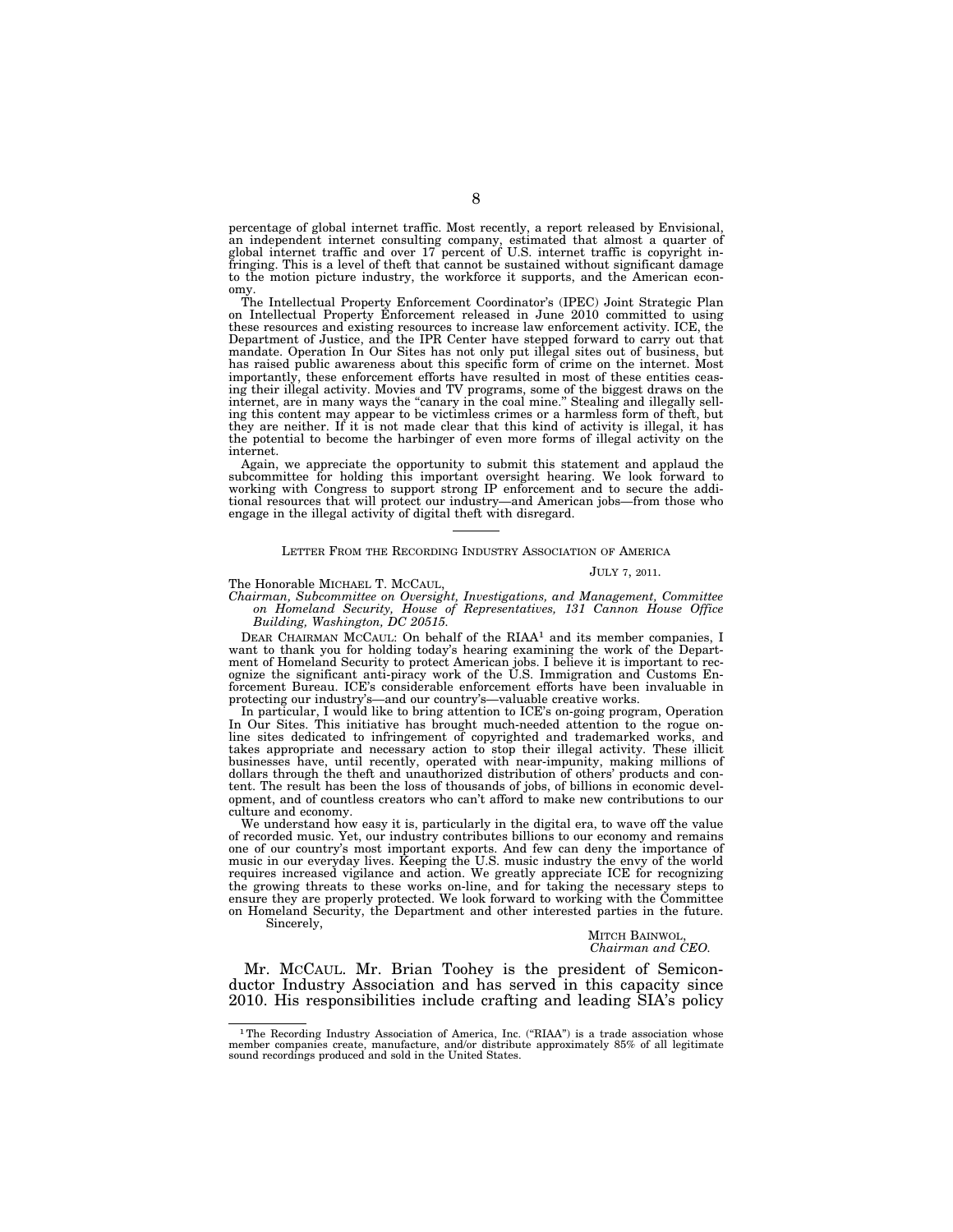agenda and serving as an advocate for U.S. semiconductor design and manufacturing across the globe. Prior to joining SIA, Mr. Toohey served in leadership positions at the Pharmaceutical Research and Manufacturers of America, DKA Research and Development, and the Europe office of the U.S. Department of Commerce. He holds an undergrad and graduate degree from Georgetown University School of Foreign Service, and he currently serves as an adjunct professor. Welcome here today.

Mr. Michael Russo is the global security director for Eli Lilly and Company. Mr. Russo is responsible for the management of Lilly's global product protection security team, which includes eight experienced investigators based in Asia, Europe, and the United States. His team handles cases involving counterfeit, stolen, and diverted pharmaceuticals. Mr. Russo joined Eli Lilly in 1997 as a global security associate and has supported various security roles prior to his current assignment. He is a native of Indianapolis and received a bachelor of science in public administration and criminal justice from Indiana University; also a graduate of the FBI National Academy at Quantico, Virginia; and the United States Secretary Service Dignitary Protection School. Welcome, Mr. Russo.

Next we have Mr. Mario Mancuso, who is a corporate partner at the Fried Frank in Washington, DC. He is a leading authority on U.S. regulation and international trade and export control enforcement. From 2007 to 2009, he served as Under Secretary for Industry and Security at the U.S. Department of Commerce. In this role Mr. Mancuso was responsible for, among many other things, identifying and opening key export markets around the world for U.S. technology products consistent with the United States' security interests. He graduated magna cum laude from Harvard University and received his law degree from the New York University School of Law; former Army infantry officer. He is a combat veteran of Operation Iraqi Freedom, and we thank you for that.

Ms. Jana Baker McNeill is a senior policy analyst for homeland security at The Heritage Foundation. Today Ms. McNeill is testifying as a private citizen. She is an expert on homeland security and science and technology issues, including the issue of worksite enforcement of immigration laws. She has provided commentary in her research and writings on multiple media outlets and renowned publications. Before joining Heritage, she worked as a research assistant for the Hutchinson Group; also worked as an environmental management consultant for Booz, Allen, Hamilton. Prior to that, she worked on the staff of Maryland Governor Robert Ehrlich. Ms. McNeill graduated from the University of Arkansas Little Rock School of Law and has a bachelor's degree in environmental science from the University of Maryland.

With that, I want to thank the witnesses for being here today. I think this will be very interesting testimony, and now the Chair recognizes Mr. Brian Toohey for his remarks.

# **STATEMENT OF BRIAN TOOHEY, PRESIDENT, SEMICONDUCTOR INDUSTRY ASSOCIATION**

Mr. TOOHEY. Thank you, Chairman McCaul, Ranking Member Thompson, and the other Members of the subcommittee. Greatly appreciate the opportunity to be here today before this oversight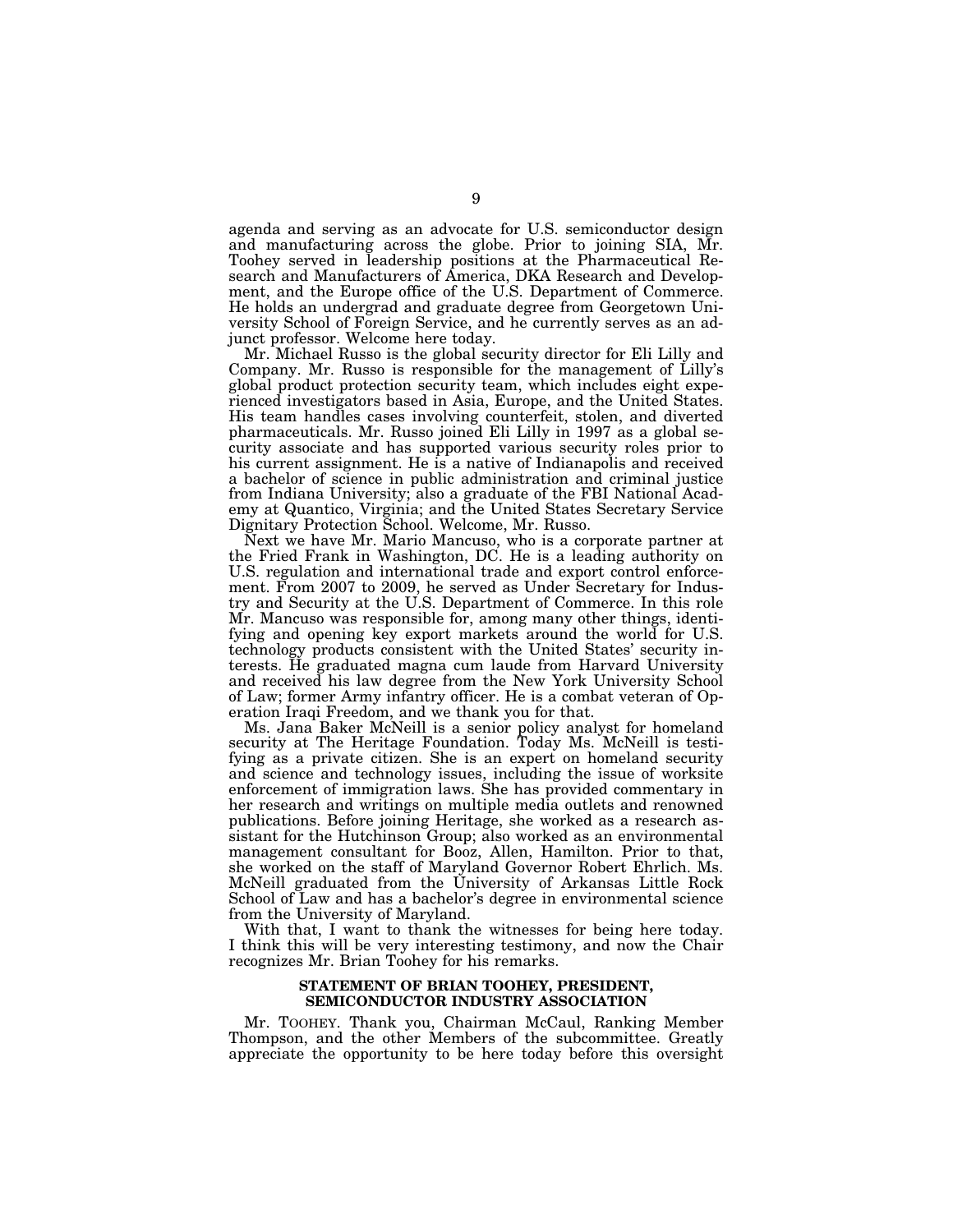subcommittee to testify about the dangers that counterfeit semiconductors pose to U.S. National security and public safety, as well as the proven, common-sense steps that DHS can take to prevent counterfeit chips from entering military and civilian supply chains.

This issue is of more and more importance as semiconductors are being used in an increasing number of mission-critical applications such as life-saving medical devices, automotive safety systems, airplanes, and military equipment.

By way of brief background, the semiconductor industry is America's largest export industry. Semiconductor innovations form the foundation of America's trillion-dollar technology industry that supports a workforce of nearly 6 million in the United States. The semiconductor industry is a great American innovation story invented here, and our companies still lead the world in the pace of innovation and global market share, and we consider our industry a model for the innovation economy of the future. Our companies still do the vast majority of advanced design and manufacturing here in the United States and sell nearly 85 percent of our products internationally.

But the importation of counterfeit semiconductor chips is a growing National security and health and safety threat. For years manufacturers abroad, primarily in China, have used crude techniques, including surface sanding, acid washes, and other procedures, to turn e-waste into counterfeit semiconductors. These chips, already weakened from their original state and at great risk of failure, are then relabeled using digital printing and laser-etching techniques, and packaged for sale to international brokers.

Recently counterfeiters have begun acquiring even more sophisticated equipment and advanced techniques, making it increasingly difficult to identify fake semiconductors. As a result, more and more counterfeit chips make it through our borders into a wide range of products, including automobile technology, such as brake systems; health care technology, such as defibrillators; and, most troubling, into military equipment, such as missiles, navigation systems, and jets. Given their high risk of failure, this places our citizens and our military personnel at unreasonable risk.

I would like to draw the subcommittee's attention to Exhibit No. 1 up on the screen. This is a picture of an authentic and counterfeit voltage regulator for an automotive air bag and braking system. Very, very difficult to tell the difference between the two, and I will explain more about the markings in my testimony.

Experts have estimated that 15 percent of all spare and replacement semiconductors purchased by the Pentagon are counterfeit, and DHS is equally vulnerable. Overall, more than \$7 billion of counterfeit chips are sold in the United States every year. Our industry takes this threat very seriously and is committed to doing everything within our power from establishing publicly available databases of authorized distributors to training Customs officials around the world to working cooperatively with U.S. law enforcement.

We appreciate the Obama administration's commitment to intellectual property rights and its resolve to prevent counterfeit goods from entering our borders. U.S. Immigration and Customs Enforcement, the Federal Bureau of Investigation, the Department of Jus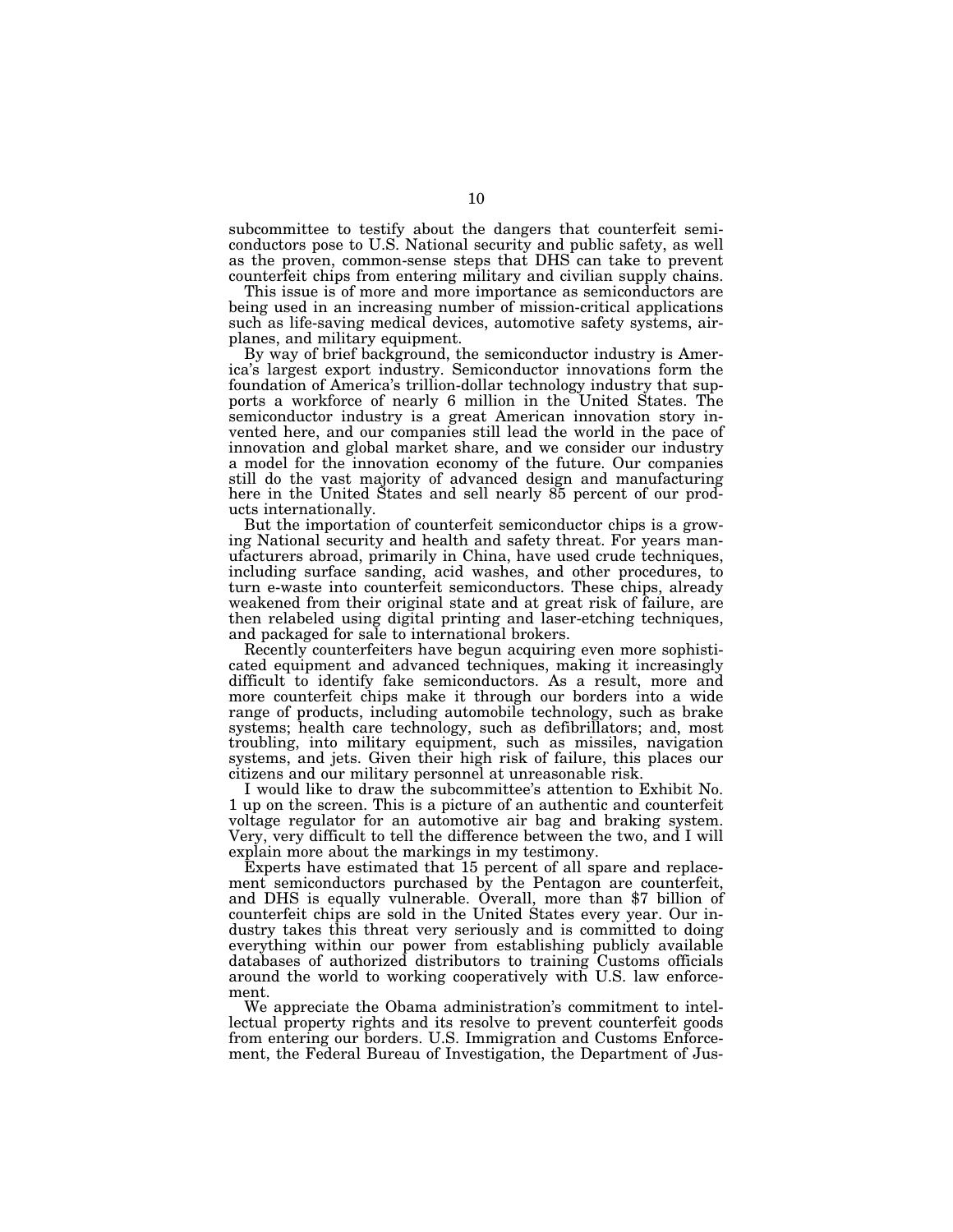tice, and Department of Defense all play crucial roles in combating the infiltration of counterfeit goods, including semiconductors, and we have been working cooperatively with these agencies for many years.

Historically, Customs and Border Protection also facilitated anticounterfeiting efforts. Prior to 2000, when port officers suspected a shipment contained counterfeit chips, they would contact the manufacturer and share one of the products. After 2000, but before 2008, port officers photographed the outside of suspected chips and sent the publicly viewable information to the chip manufacturer whose trademark appeared on the surface to determine whether the chip was counterfeit. Using highly confidential databases, manufacturers then determined very quickly, in about 85 percent of the cases, whether or not the chips were counterfeit by analyzing the codes on the surface of the chip. It was a system that worked very well and prevented enormous quantities of counterfeit chips from entering the United States.

In mid-2008, however, CBP officers were instructed to redact or cross out the identifying marks in the photographs except the trademarks before sending them to manufacturers, thereby scuttling the cooperative system that worked so well for so many years. The current redaction practice makes it virtually impossible for the industry, much less the importer or CBP, to authenticate suspected counterfeit semiconductors. U.S. Treasury officials argue that this policy shift is intended to shield port officers from criminal liability for disclosure of confidential information; however, to the extent the codes on the surface of semiconductors which are publicly viewable to anyone who picks up the chip or looks at the label are confidential, they belong to the manufacturers to whom the photographs would be sent.

We respectfully ask this subcommittee to exercise its oversight authority to insist that CBP revert to its historical practice of sharing the unredacted photographs and, where necessary, the physical products of suspected counterfeit semiconductors with manufacturers. Such a policy is clearly in the National interest and public safety. It is a practical, discrete action that could be implemented today. It would stop untold number of counterfeits at our borders, improve our National security, and save American lives.

Thank you for this opportunity. I would welcome any questions. [The statement of Mr. Toohey follows:]

## PREPARED STATEMENT OF BRIAN TOOHEY

## EXECUTIVE SUMMARY

The importation of counterfeit semiconductor "chips" is a growing National security threat. For years, manufacturers abroad (primarily in China) have used crude techniques, including open fires, surface sanding, and acid washes, to turn ''e-waste'' into counterfeit semiconductors. These chips—already weakened from their original state and at great risk of failure—are then re-labeled using digital printing and laser etching and packaged for sale to international brokers. However, counterfeiters have begun acquiring more sophisticated equipment and advanced counterfeiting techniques, making it increasingly difficult to identify counterfeit semiconductors. As a result, more and more counterfeit chips make it through our borders and into a wide range of products, including automobile technology such as brake systems, health care technology such as defibrillators, and, most troublingly, into military equipment such as missiles, navigation systems, and jets. Given their high-failure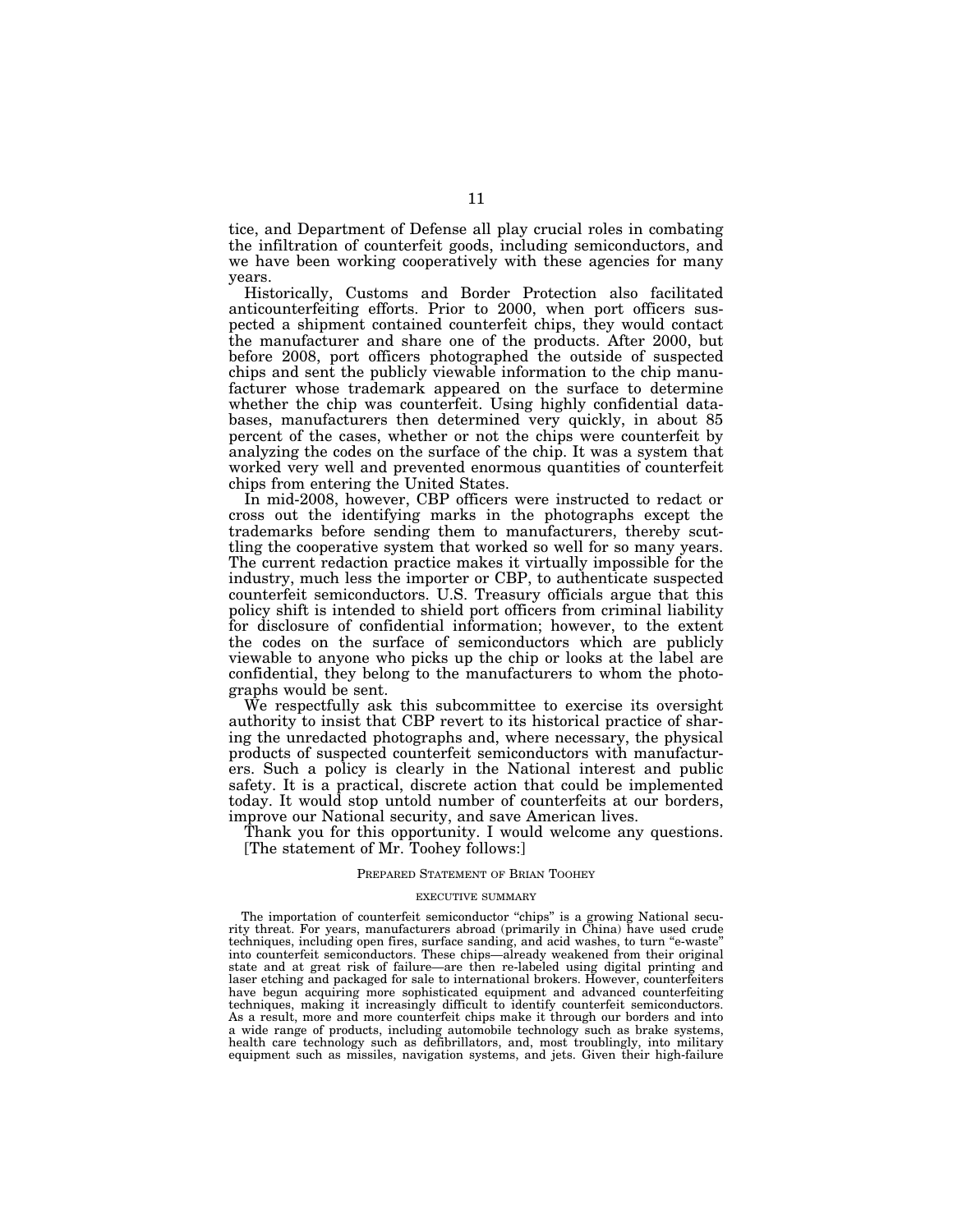risk, counterfeit infiltration places our citizens and military personnel in unreasonable peril.

SIA appreciates the Obama administration's commitment to intellectual property rights and its resolve to prevent counterfeit goods from entering the United States supply chain. Immigrations and Customs Enforcement (''ICE''), the Federal Bureau of Investigation (''FBI''), the Department of Justice (''DOJ''), and the Department of Defense ("DOD") have all played crucial roles in combating the infiltration of counterfeit goods.

Historically, Customs and Border Protection (CBP) has also facilitated anti-counterfeiting efforts. Prior to 2000 when Port Officers suspected a shipment contained counterfeit chips, they would contact the trademark owner and share one of the products. After 2000 but before 2008, Port Officers photographed the outside of a suspect chip and sent the publicly viewable information to the chip manufacturer whose trademark appeared on the surface of the chip to determine whether the chip was counterfeit. Using a highly confidential database, the trademark owner could then determine very quickly, in almost 85% of the requests, whether or not the chips were counterfeits by analyzing the codes on the surface of the chip.

In mid-2008, however, CBP Officers were instructed to redact any identifying marks in the photographs, except the trademark, before sending them to manufacturers, thereby scuttling the cooperative system that worked so well for 8 years. The current redaction practice makes it impossible for the industry, much less the importer or CBP, to authenticate suspected counterfeit semiconductors. U.S. Treasury officials argue that its policy shift is intended to shield Port Officers from criminal liability for the disclosure of confidential information. However, to the extent the codes on the surface of semiconductors, which are publicly viewable to anybody who picks up a chip or looks at a chip's packaging label, are confidential, they belong to the manufacturers to whom photographs would be sent.

SIA simply asks CBP to revert to its historical pre-2008 practice and share unredacted photographs, and where necessary physical products, of suspected counterfeit semiconductors with semiconductor manufacturers. Such a policy is clearly in the Nation's National security interest. Preventing counterfeit semiconductors from entering the United States will protect public safety and safeguard the military supply chain.

Chairman McCaul, Ranking Member Keating, and other Members of the subcommittee, my name is Brian Toohey. I am the President of SIA, the Semiconductor Industry Association ("SIA"). I thank the committee for inviting me to testify about the dangers that counterfeit semiconductors pose to the U.S. military and the civilian population at large, as well as the common-sense steps the Obama administration can take to prevent counterfeit semiconductors from entering highly sensitive military and civilian supply chains. This issue is more and more important as semiconductors are being used in an increasing number of mission-critical applications such as medical lifesaving equipment, car brakes and air bag systems, nuclear reactors, airplanes and military weapon systems.

SIA is the voice of the U.S. semiconductor industry, America's largest export industry since 2005 and a bellwether of the U.S. economy. Semiconductor innovations form the foundation for America's \$1.1 trillion dollar technology industry affecting a U.S. workforce of nearly 6 million. Founded in 1977 by five microelectronics pioneers, SIA unites more than 60 companies from across the United States that account for 80 percent of the Nation's semiconductor production. Our industry has an especially robust presence in Texas and Massachusetts, with SIA members AMD, Freescale, Intel, STMicroelectronics and Texas Instruments in Texas, and Analog Devices, Intel, Maxim and Rochester Electronics in Massachusetts. SIA seeks to strengthen U.S. leadership in semiconductor design and manufacture by working with Congress, the administration, and other industry groups to enable the right ecosystem for technology development and commercialization. Specifically, SIA encourages policies and regulations that fuel innovation, propel business and drive international competition in order to maintain a thriving semiconductor industry in the United States.

#### BACKGROUND ON SEMICONDUCTORS

Semiconductor "chips" are used in everything that is computerized or uses radio waves. Indeed, semiconductors are components in a staggering variety of products, from computers and smart phones to medical devices, LEDs and smart meters, automobiles and military equipment, including missiles, navigation systems and jets. They are making the world around us smarter, greener, safer, and more efficient. They are also economically vital to the Nation. In 2010, U.S. semiconductor companies generated over \$140 billion in sales—representing nearly half the worldwide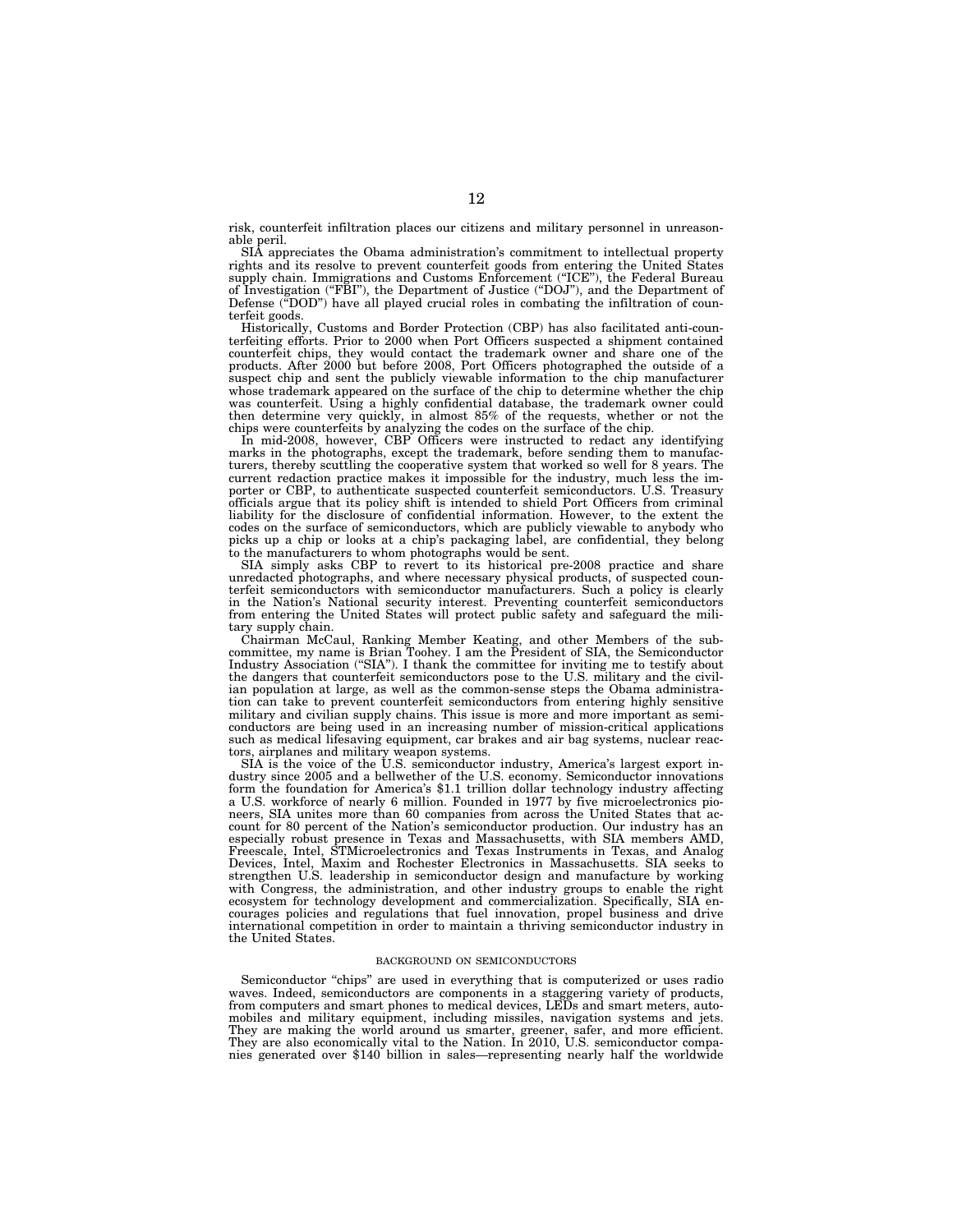market, and making semiconductors the Nation's largest export industry. Our industry directly employs nearly 200,000 workers in the United States, and another 6 million American jobs are made possible by the use of semiconductors. Studies show that semiconductors, and the information technologies they enable, represent 3 percent of the economy, but drive 25 percent of economic growth.

#### INCREASING PREVALENCE OF COUNTERFEITS

Due to the increasing availability and decreasing price of equipment needed to counterfeit semiconductors, unscrupulous brokers looking to garner illicit profits are importing ever greater numbers of counterfeit chips into the United States. In fact, the Department of Commerce has reported that counterfeit incidents discovered by the military and military suppliers more than doubled between 2005 and 2008, from 3,868 to more than 9,356 cases.1 Alarmingly, these counterfeit chips can be found in automobile airbag systems, defibrillators, and even highly sensitive military equipment. As *BusinessWeek* explains:

''The American military faces a growing threat of potentially fatal equipment failure—and even foreign espionage—because of counterfeit computer components used in warplanes, ships, and communications networks. Fake microchips flow from unruly bazaars in rural China to dubious kitchen-table brokers in the U.S. and into complex weapons. Senior Pentagon officials publicly play down the danger, but government documents, as well as interviews with insiders, suggest possible connections between phony parts and breakdowns. In November 2005, a confidential Pentagon-industry program that tracks counterfeits issued an alert that 'BAE Systems experienced field failures,' meaning military equipment malfunctions, which the large defense contractor traced to fake microchips . . . In a separate incident last January, a chip falsely identified as having made by Xicor... was discovered in the flight computer of an F–15 fighter jet at Robins Air Force Base... Special Agent Terry Mosher of the Air Force Office of Special Investigations confirms that the 409th Supply Chain Management Squadron eventually found four counterfeit Xicor chips.''2

Some experts have estimated that as many as 15 percent of all spare and replacement semiconductors purchased by the Pentagon are counterfeit.<sup>3</sup>

Many counterfeit chips are traced back to China. *BusinessWeek* writers visited China and described the counterfeiting economy as follows:

''The traders typically obtain supplies from recycled-chip emporiums such as the Guiyu Electronics Market outside the city of Shantou in southeastern China. The garbage-strewn streets of Guiyu reek of burning plastic as workers in back rooms and open yards strip chips from old PC circuit boards. The components, typically less than an inch long, are cleaned in the nearby Lianjiang River and then sold from the cramped premises of businesses such as Jinlong Electronics Trade Center. A sign for Jinlong Electronics advertises in Chinese that it sells 'military' circuitry, meaning chips that are more durable than commercial components and able to function at extreme temperatures. But proprietor Lu Weilong admits that his wares are counterfeit. His employees sand off the markings on used commercial chips and relabel them as military. Everyone in Guiyu does this, he says: 'The dates [on the chips] are 100% fake, because the products pulled off the computer boards are from the '80s and '90s, [while] consumers demand products from after 2000.'4

While the Chinese have admitted the prevalence of semiconductor counterfeiting in China, Chinese officials claim they can do little about the counterfeiting. As Wayne Chao, secretary general of the China Electronics Publishing Association and

 $4\bar{1d}$ .

<sup>1</sup> U.S. Department of Commerce, Defense Industrial Base Assessment: Counterfeit Electronics available at *http://www.bis.doc.gov/defenseindustrialbaseprograms/osies/defmarketresearch*rpts/final\_counterfeit\_electronics\_report.pdf; see also Michele Moss, Systems Assurance, The<br>Global Supply Chain, and Efforts to Increase Communication Between Acquisition and Develop-<br>ment, available at http://www.dtic.mi *Surge in counterfeit items in Pentagon's supplies,* Homeland Security Newswire, Aug. 10, 2010, available at *http://www.homelandsecuritynewswire.com/surge-counterfeit-items-pentagons-sup-*

plies.<br><sup>2</sup> Brian Grow et al., Dangerous Fakes: How counterfeit, defective computer components from<br>China are getting into U.S. warplanes and ships, BusinessWeek, Oct. 2, 2008, available at<br>http://www.businessweek.com/magaz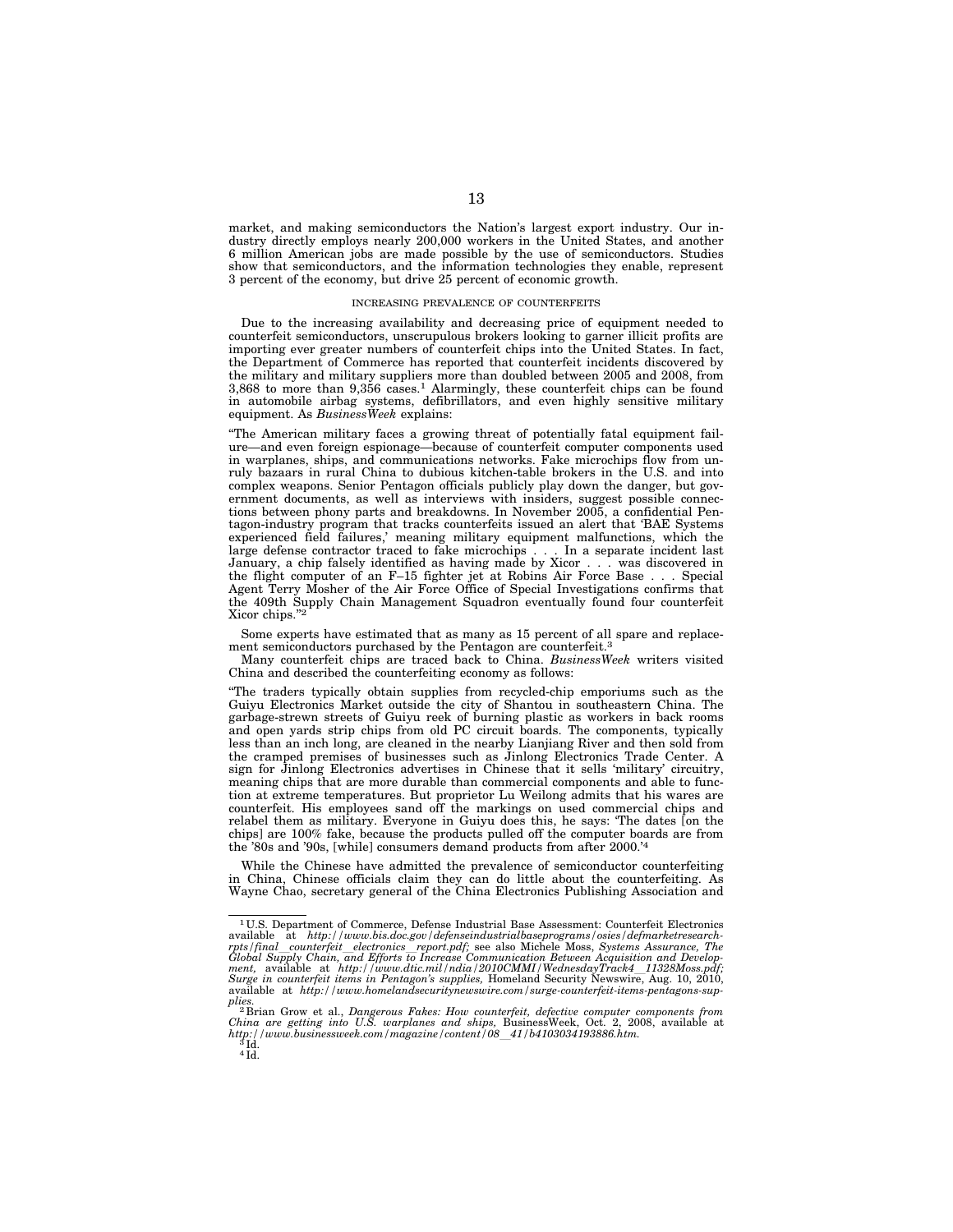anticounterfeiting advocate said, ''[e]veryone wants to blame China. But it's difficult to differentiate between a legitimate product and a fake.''5

### ADMINISTRATION RESOLVE TO COMBAT COUNTERFEITS

Mr. Chao is correct—it is difficult to differentiate between a legitimate semiconductor and a fake. And it is precisely because of the difficulties inherent in differentiating between a legitimate and counterfeit semiconductor that the Government must place a single-minded emphasis on preventing the importation of counterfeit chips.6 Thankfully, the Obama administration—like the previous Bush and Clinton administrations—has shown an admirable resolve to combat counterfeiting and other forms of intellectual property theft. Indeed, President Obama himself has promised:

''We're going to aggressively protect our intellectual property. Our single greatest asset is the innovation and the ingenuity and creativity of the American people. It is essential to our prosperity and it will only become more so in this century.'

Last year, DOJ, ICE, the Office of Homeland Security Investigations, Naval Criminal Investigative Service (''NCIS''), Postal Inspection Service, Internal Revenue Service, Department of Transportation, and General Services Administration worked together with the semiconductor industry on an investigation that led to the indictments of the principals of a Florida-based company that generated nearly \$16 million in gross receipts between 2007 and 2009 by importing nearly 60,000 counterfeit semiconductors from China and selling them to the military as ''military grade.''8 As the U.S. Attorney in charge of the investigation explained:

''Product counterfeiting, particularly of the sophisticated kind of equipment used by our armed forces, puts lives and property at risk. This case shows our determination to work in coordination with our law enforcement partners and the private sector to aggressively prosecute those who traffic in counterfeit parts.''

The Obama administration's Intellectual Property Enforcement Coordinator, Victoria Espinel, also understands the importance of enforcing intellectual property laws and preventing the importation of counterfeit semiconductors. In the administration's 2010 Joint Strategic Plan on Intellectual Property Enforcement, Ms. Espinel explained the vital role of intellectual property enforcement in protecting the consumer safety and National security:

''Violations of intellectual property rights, ambiguities in law and lack of enforcement create uncertainty in the marketplace, in the legal system and undermine consumer trust. Supply chains become polluted with counterfeit goods. Consumers are uncertain about what types of behavior are appropriate and whether the goods they are buying are legal and safe. Counterfeit products can pose a significant risk to public health, such as . . . military systems with untested and ineffective components to protect U.S. and allied soldiers, auto parts of unknown quality that play critical roles in securing passengers and suspect semiconductors used in life-saving defibrillators... Intellectual property infringement [also] can undermine our national and economic security. This includes counterfeit products entering the supply chain of the U.S. military, and economic espionage and theft of trade secrets by foreign citizens and companies.''9

Unfortunately, despite the Obama administration's understanding of the dangers posed by counterfeit semiconductors, a 2008 Customs and Border Protection ("CBP") action required by the Department of the Treasury is frustrating the efforts of other Government agencies to combat the importation of counterfeit chips.

<sup>5</sup> Id.

<sup>&</sup>lt;sup>6</sup> See Exhibit 1, a photograph comparing a genuine and counterfeit semiconductor.<br>7 Victoria Espinel, 2010 Joint Strategic Plan on Intellectual Property Enforcement 3, available at http://www.whitehouse.gov/sites/default/files/omb/assets/intellectualproperty/intellectual-<br>property\_strategic\_plan.pdf ("IPEC Report").<br><sup>8</sup> Press Release, U.S. Department of Justice, Owner and Employee of Florida-based

*Indicted in Connection with Sales of Counterfeit High Tech Devices Destined to the U.S. Military and Other Industries* (Sept. 14, 2010), available at *http://www.justice.gov/criminal/cybercrime/*  wrenIndict.pdf; Spencer H. Hsu, U.S. charges Florida pair with selling counterfeit computer<br>chips from China to the U.S. Navy and military, Washington Post, Sept. 14, 2010, available at<br>http://www.washingtonpost.com/wp-dy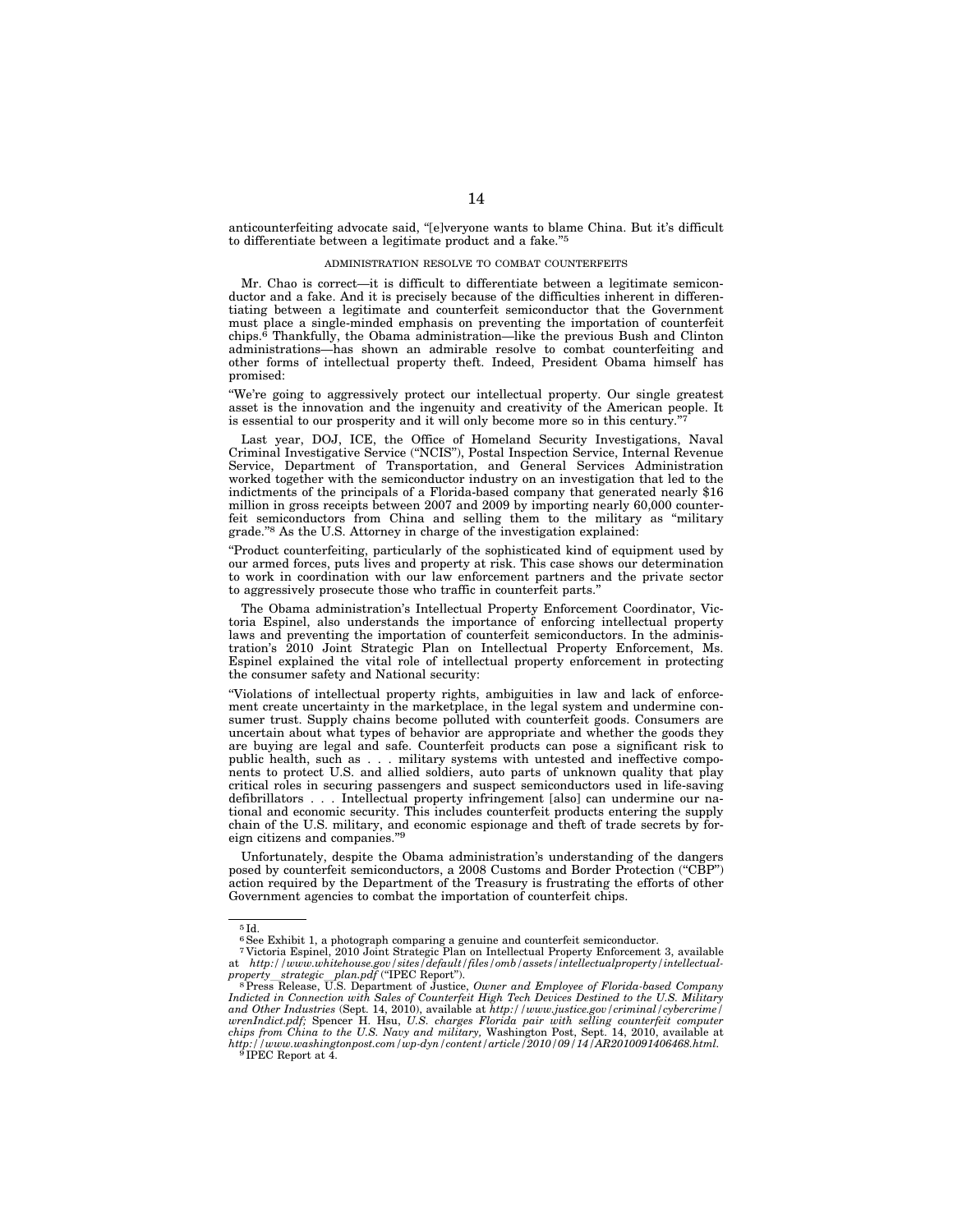## CBP ACTION HALTS INDUSTRY ASSISTANCE IN COMBATTING COUNTERFEITING

Historically, when a CBP Port Officer suspected that an imported semiconductor was counterfeit, CBP would send the manufacturer of the semiconductor (as identified by the trademarks featured on the semiconductor) either a sample of a suspect semiconductor or a photograph of the surface of the suspect chip. The surface of semiconductors contain identifying manufacturing marks—these usually represent part number, lot number, date of manufacture and place of manufacture—all in clear sight to anyone looking at the chip. The meaning of these identifying marks, however, is known only to the manufacturer—and only the manufacturer of the semiconductor can identify the authenticity of the chip using highly confidential and proprietary company-specific databases. After receiving a photograph of a suspected counterfeit chip, a semiconductor manufacturer would quickly locate the specific product in its internal computer systems, determine the product's authenticity, and inform CBP of its determination. CBP could then seize the counterfeit chips. While this policy did not prevent all counterfeits from entering the country, it did lead to numerous successful raids of counterfeit manufacturers in China and brokers in the United States.10

Unfortunately, in August 2008 manufacturers discovered that Customs Officers had been ordered to stop sending photographs (or samples) of suspect chips showing<br>the information required by a manufacturer to authenticate a chip, even though<br>CBP had been sending such photographs for nearly 8 years. In sending redacted photos that obscured identifying information and left only the manufacturer's trademark visible. Given the advanced labeling technology now available to counterfeiters, manufacturers cannot determine whether chips are coun-terfeit based on these logo-only pictures. Unsurprisingly, before August 2008, seizures of counterfeit semiconductors were increasing year after year. Since CBP changed its policy, SIA members have reported receiving an increased number of complaints about counterfeits. Semiconductor manufacturers were not notified or provided an opportunity to comment before CBP began implementing the new policy: One day in August 2008, the identifying markings on photographs sent to manufacturers were simply redacted.

The CBP's new post-2008 redaction practice is based on an April 2000 Customs Directive <sup>11</sup> which instructed Customs Officers to "remove or obliterate any information indicating the name and/or address of the manufacturer, exporter, and/or importer, including all bar codes or other identifying marks'' before providing samples of chips suspected to bear ''confusingly similar'' trademarks to semiconductor manufacturers. Of course, Customs Officers understood that this policy could not effectively prevent the importation of counterfeit semiconductors, and did not interpret the restrictive Directive to apply to photographs until August 2008 when, we have been told, CBP Port Officers were ''reminded'' by Treasury officials that the April 2000 Directive applies to photographs.

#### CUSTOMS NEEDS INDUSTRY SUPPORT TO PREVENT THE IMPORTATION OF COUNTERFEIT **SEMICONDUCTORS**

CBP cannot effectively prevent the importation of counterfeit semiconductors without the industry's assistance. A semiconductor is very different from apparel, for example, where a photograph of a fake Gucci handbag redacted per the Customs Directive's instructions likely still provides sufficient information for an intellectual property rights holder to determine the authenticity of merchandise. In contrast, semiconductor manufacturers use common exterior packages (which fit in common board sockets) for their semiconductors. Moreover, counterfeiters have obtained professional laser etching equipment to place fake codes on counterfeit chips. Thus, it is nearly impossible to determine whether a given chip is legitimate or counterfeit based on the redacted photographs.<sup>12</sup>

Semiconductor manufacturers can only assist CBP in preventing importation of counterfeit merchandise if CBP provides manufacturers with sufficient information to determine whether suspect chips are authentic. An unredacted photograph of a suspect chip would ordinarily be sufficient to provide the manufacturing codes (that usually represent lot numbers, dates, and locations of manufacture) that a manufacturer needs to authenticate a chip. Alternatively, CBP could provide manufacturers

<sup>10</sup>See note 8; Press Release, U.S. Department of Justice, Three California Family Members Indicted in Connection with Sales of Counterfeit High Tech Parts to the U.S. Military (Oct. 9,<br>2009), available at *http://www.justice.gov/criminal/cybercrime/aljaffIndict.pdf.*<br><sup>11</sup>Customs Directive No. 2310–008A (April 7

*linkhandler/cgov/trade/legal/directives/2310-008a.ctt/2310-008a.pdf.* 12See Exhibit 1.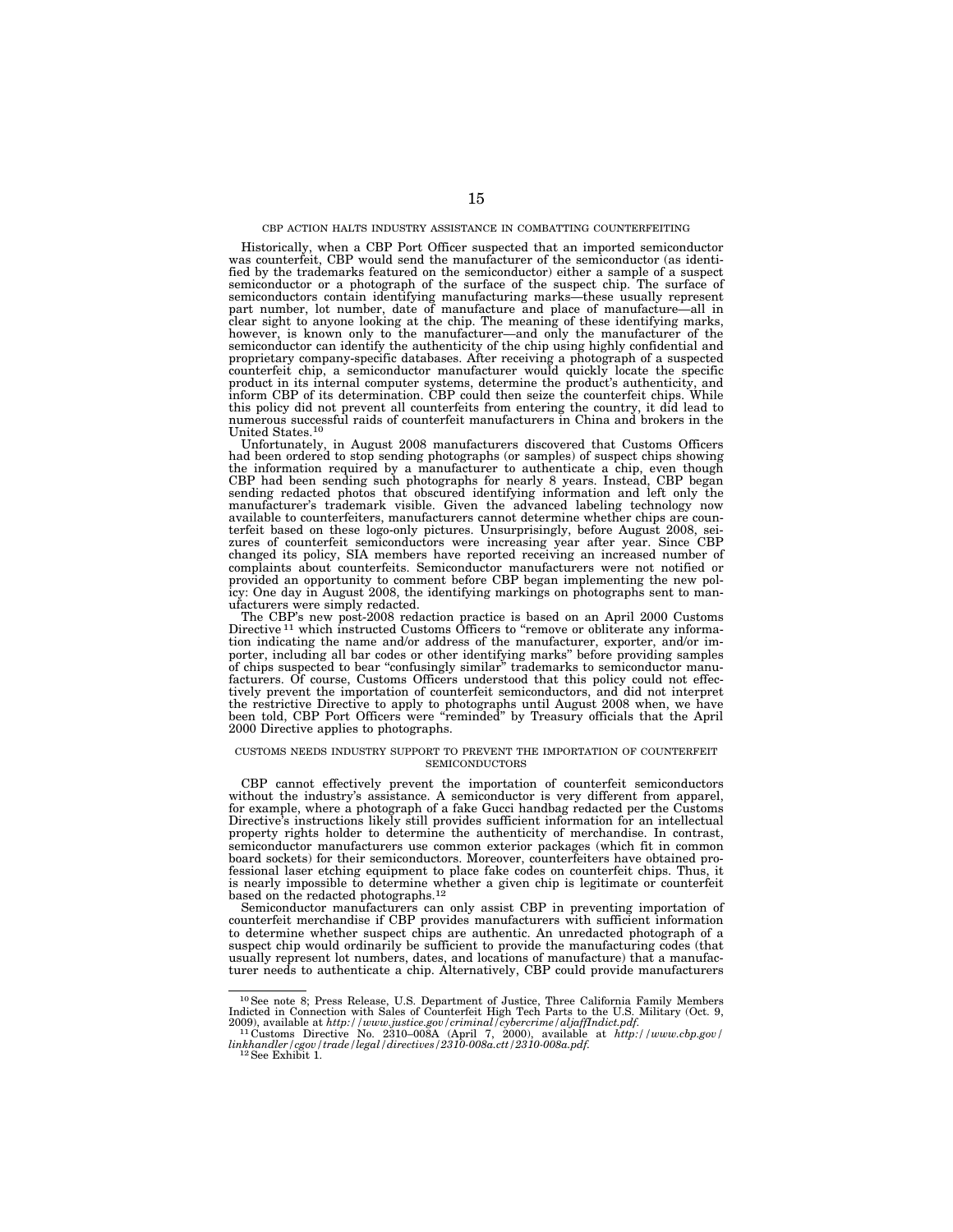with these numbers or a sample chip. However, a photograph that has been redacted to remove these numbers does not provide sufficient information to deter-mine the authenticity of a chip. Unless CBP provides manufacturers unredacted photographs of suspect chips (or provides the manufacturing codes and dates and locations of manufacture reflected on the face of the suspect chips that only manufacturers can decipher), CBP cannot discharge its statutory obligation to ensure that imports comply with U.S. intellectual property laws. In such circumstances, the risk that counterfeit chips will enter U.S. commerce and ultimately end up as compo-nents in commercial, industrial, and military devices increases as we have witnessed since Treasury's policy shift.

#### CUSTOMS HAS THE AUTHORITY TO GET INDUSTRY HELP

The most frustrating aspect of the current policy is the fact that CBP has all the legal authority necessary to provide semiconductor manufacturers with the information necessary to stem the tide of counterfeit chips. Treasury officials have claimed that the 2000 Directive is meant to protect Customs Officers from liability under the Disclosure of Confidential Information (''DCI'') provision of the Trade Secrets Act.<sup>13</sup> However, such protection is unnecessary, as Customs Officers are only exposed to DCI liability to the extent that CBP decides that information is confidential.<sup>14</sup> Therefore, CBP can effectively protect Customs Of that the information included on the surface of semiconductors is not confidential information, as it had implied prior to its policy shift. Indeed, it is unclear how a code that is readily visible to anyone looking at the product label on a container containing semiconductors or the surface of a semiconductor can be confidential information. Tellingly, when Customs promulgated the rule that the 2000 Directive was intended to "fix,"<sup>15</sup> it identified two potential trade secrets that might be divulged when disclosing information: The identity of the manufacturer and the identity of the importer.16 But sharing the codes on the surface of semiconductors and product labels on the packaging with semiconductor manufacturers would not reveal either, as the manufacturer knows its own identity and the surface codes reveal no infor-

mation about a chip's importer.<br>CBP has failed to understand that even if the publicly viewable codes were confidential, Congress clearly contemplated CBP disclosing such information to rights holders in order to permit CBP to fulfill the many laws and treaties requiring it to stop counterfeits from entering the United States. The DCI simply prohibits Gov-ernment officials from disclosing confidential information that ''concerns or relates to . . . the identity . . . of any person" to "any extent not authorized by law." Accordingly, Congress has authorized CBP to provide unredacted photos to semiconductor manufacturers through the Tariff Act of 1930, the Lan tion Regulation authorizes such disclosure.<sup>17</sup> It is truly difficult to understand why CBP believes disclosing information to semiconductor manufacturers is unlawful<br>when ICE, DOD, DOJ, NCIS, and even the FBI—the agency tasked with enforcing<br>the Trade Secrets Act—do not, and in fact routinely disclose such i semiconductor manufacturers.

#### **CONCLUSION**

As a trade association that represents one of America's most vital industries, SIA hopes that all executive agencies will support the Obama administration's intellectual property enforcement efforts by resolving this counterfeit issue expeditiously.

photographs.<br><sup>15</sup>19 C.F.R. §133.25 ("Customs may disclose to the owner of the trademark or trade<br>name . . . in order to obtain assistance in determining whether an imported article bears an

<sup>&</sup>lt;sup>13</sup> 18 U.S.C. § 1905.<br><sup>14</sup>In *United States* v. Wallington, 889 F.2d 573 (5th Cir. 1989), the Fifth Circuit logically<br>found that the DCI only prohibits the disclosure of confidential information. In addition, the<br>Fifth C not address the information at issue, CBP Officers could be shielded from any potential DCI<br>liability (to the extent such liability may exist) with a stroke of a pen if CBP were to clarify<br>the Directive to permit Customs a

infringing trademark or trade name . . . [a] description of the merchandise").<br><sup>16</sup>Copyright/Trademark/Trade Name Protection; Disclosure of Information, 63 Fed. Reg.<br>11996, 11997 (Mar. 12, 1998); see also Gray Market Impor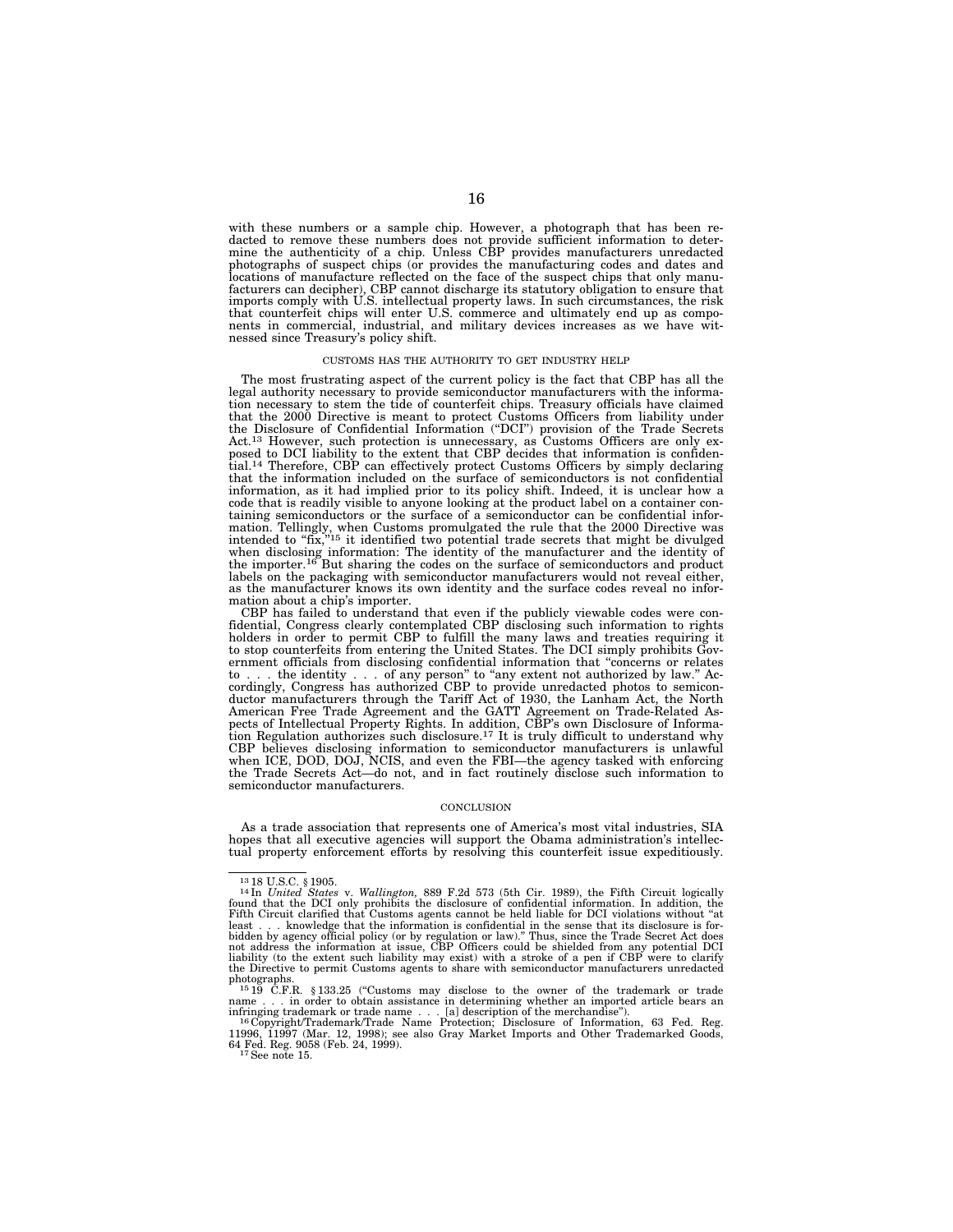Counterfeit semiconductors are a clear and present National security threat and danger to human health because they are used in many mission-critical applications. SIA is pleased with the efforts by the U.S. Attorney for the District of Columbia, ICE, NCIS, and other Federal law enforcement agencies t scrupulous brokers selling dangerous counterfeits into the civilian and military sup-<br>ply chain. However, the 2000 CBP policy, further refined in 2008, prevents the U.S.<br>Government from most effectively working with indust the danger such chips so obviously present.

We respectfully request this subcommittee and Congress to work with CBP and Treasury to ensure that the pre-2008 practice of sharing unredacted pictures of suspected counterfeit semiconductors and product labels with manufacturers is rein-stated in the interest of safeguarding the health and safety of the American public and our military.



Mr. MCCAUL. Thank you.

Mr. Toohey, I will ask in my questions why DHS changed that practice. I don't know how you can identify with the markings taken off. So it seems a bit absurd to me, but we will follow up with that in questions.

Mr. Russo, you are now recognized.

# **STATEMENT OF MICHAEL RUSSO, DIRECTOR, GLOBAL SECU-RITY AND PRODUCT PROTECTION, ELI LILLY AND COMPANY**

Mr. RUSSO. Good morning, Mr. Chairman and Members of the committee.

First, let me thank the committee for inviting Eli Lilly to testify about the dangers of counterfeit pharmaceuticals and the efforts of ICE and CBP to stop these products which have serious consequences for Americans, global public health, our economy, National security, and certainly our industry. In order to meet time constraints, I will request that my full testimony be submitted for the record, and I will provide a summary of my comments today.

I am Michael Russo, director of global security and asset protection for Eli Lilly and Company, a global pharmaceutical company. Lilly invests heavily to research, develop, and manufacture safe and effective pharmaceutical therapies which treat many diseases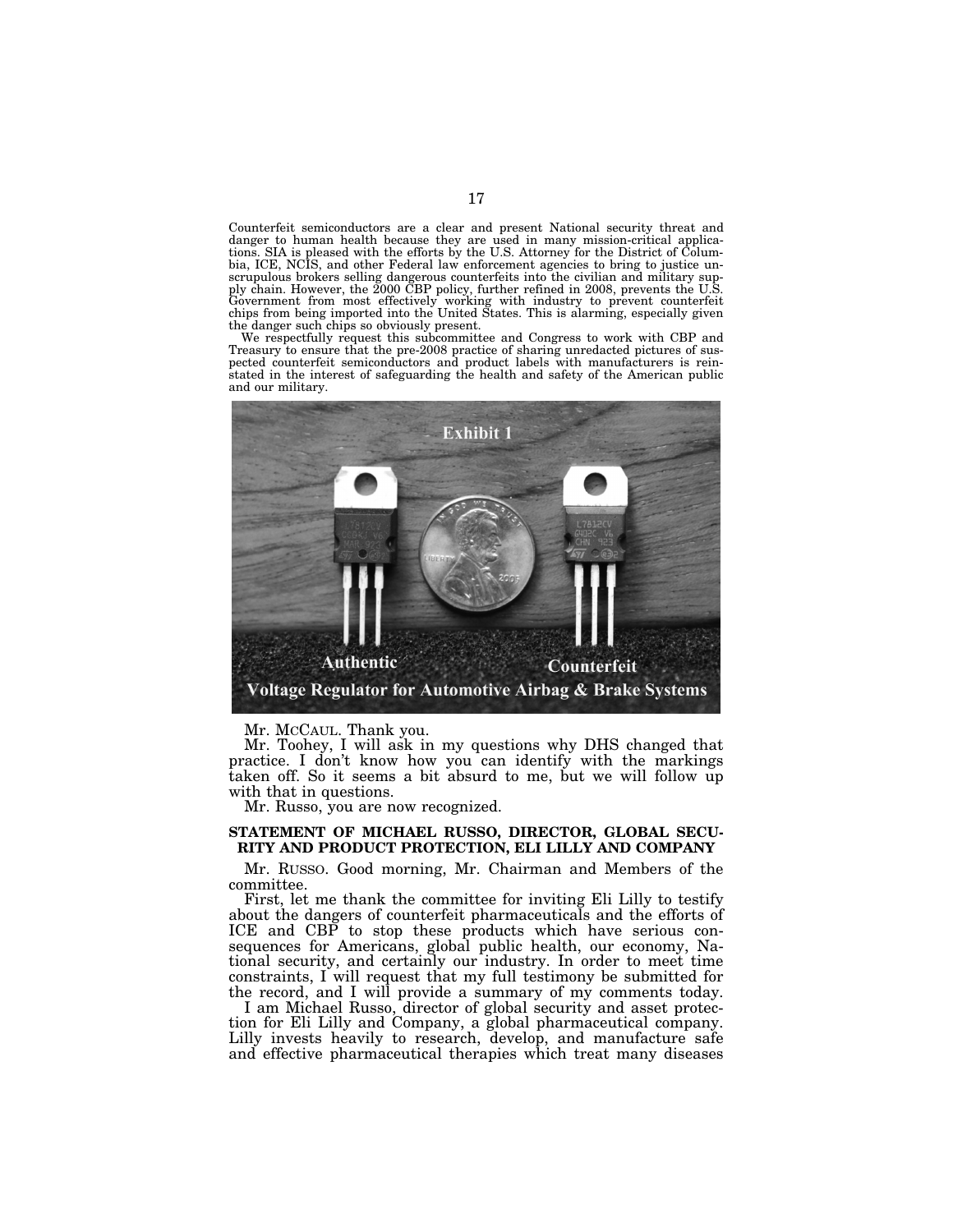and save lives. Criminal counterfeiters steal those innovations by copying our branding attributes, packaging characteristics, and deliberately misleading consumers to believe they are buying our legitimate, safe, quality-controlled medicines. Our analysis of counterfeits have determined that in many cases they are poorly made, lack efficacy, and may contain dangerous and other unknown substances. There are several known cases in which counterfeit products have been responsible for patient deaths.

We are also seeing that the problem is on the rise globally. We have learned from our work that many counterfeiters are highly sophisticated and are associated with international organized crime networks. For this reason, the United States and other governments must continue to work and dismantle these organizations before the counterfeit drug trade extends so broadly that it undermines the legitimate global pharmaceutical supply. Lilly is committed to assisting Government agencies like ICE in tackling this threat.

In short, ICE and CBP have been highly supportive and responsive to our concerns, though we all need to increase efforts and do more. Their efforts have resulted in numerous criminal convictions and a significant number of seizures of counterfeit pharmaceuticals at our borders. Through their efforts we have seen an increased cooperation of foreign law enforcement agencies that target counterfeit operations outside the United States.

The effectiveness of ICE has been the result not only of work of numerous individual ICE agents globally, but also the critical coordination and support provided by the IPR Center. The internet has posed a significant challenge by facilitating criminal counterfeiting. ICE has responded to complaints by brand owners with Operation in Our Sites II, a new approach to the internet trade in counterfeits. These actions sent a message that the internet was no longer a safe haven for the distribution of counterfeit product. We would like to see more attention by this committee and other relevant U.S. Government agencies to the dangerous counterfeit pharmaceuticals that are being sold on the internet.

Customs and Border Protection officers have also increased their efforts to combat counterfeit pharmaceuticals. There are thousands of illegal small parcels and express mail packages entering the United States every day facilitated by illegitimate on-line drug sellers posing as legitimate pharmacies. We support continuing and increasing high-profile interdiction operations, as well as using the collection of data to inform and educate Americans about the dangers of purchasing medicines on-line.

International cooperation aimed at coordinated law enforcement operation and training is another vital element of how ICE is contributing to this problem. We support continued and expanded posting of ICE and CBP attaches outside the United States, and encourage effective resourcing to enable an increase in focus on counterfeit pharmaceuticals given their unique threat.

The efforts by ICE to combat counterfeit pharmaceuticals are noteworthy, but going forward, more needs to be done to protect Americans. We view the following as key areas of concern and additional focus going forward.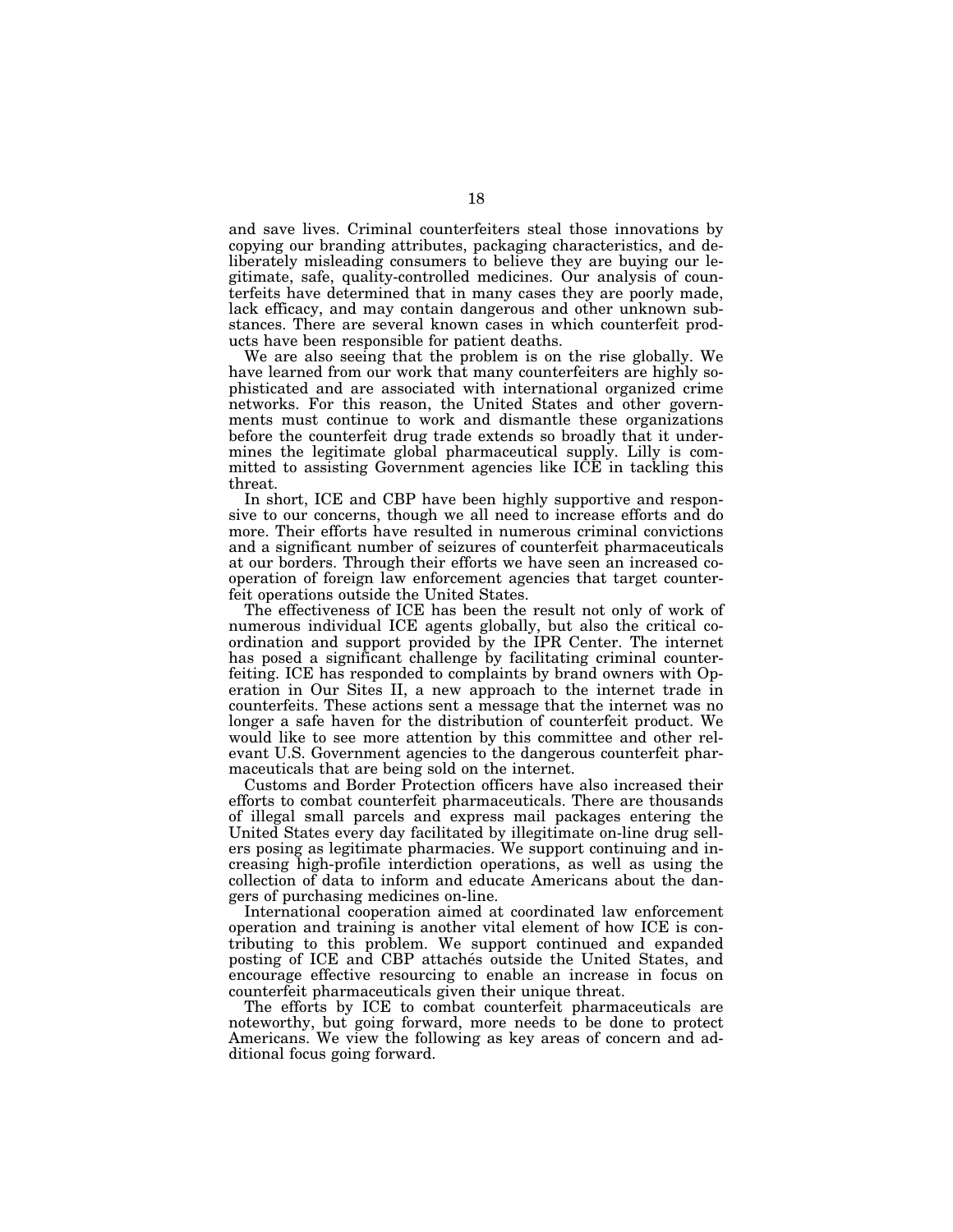More operations and public education is needed to disrupt thousands of illegal shipments entering the United States daily. CBP needs more resources and technology to interdict these shipments, and all appropriate agencies need authority to destroy the known counterfeits and illegal drugs instead of shipping them back to the criminals who are sending them to our country.

More attention needs to be focused on a broad internet strategy to address thousands of illegal websites that are selling fake and dangerous pharmaceutical products to U.S. patients.

We believe a major public awareness campaign is needed to educate citizens about the dangers of fake products and the importance of purchasing medicines safely on the internet. The FDA and IPEC are working to develop a coordinated education effort.

DHS has the unique ability to contribute to this campaign by providing real data about what is coming across our borders.

Additionally, more should be done to encourage the voluntary efforts initiated by Google and Go Daddy in their Center for Safe Internet Pharmacies to stop providing services to illegal on-line drug sellers and distributors of counterfeit drugs. Their efforts have the potential to drastically reduce the threat posed to patients and reduce the burden on law enforcement agencies. Therefore, we encourage this committee to support more voluntary efforts.

As a final part of internet strategy, more effort is needed through investigation to track websites back to the source of supply and to major distributors of counterfeit medicines. This requires increased international law enforcement cooperation in response to leads developed and aggressive law enforcement action when justified.

In this spirit we support and encourage the on-going work of the IPR Center to bring together the various Government authorities and brand holders to fight this criminal activity that is endangering our homeland and National security. It is critical that all of the relevant agencies, ICE, CBP, the FDA, the FBI, and local authorities, are working together with the utmost coordination to fight the counterfeit drug trade. Counterfeit pharmaceuticals pose a very unique and frightening threat and must not be viewed as an economic or IP crime alone.

In conclusion, I want to underscore that combating counterfeited pharmaceuticals is a very complex issue requiring the cooperation of many agencies and governments, as well as the private sector, health care professionals, and nongovernment organizations. None of us can do this alone.

I might also add, Mr. Chairman, that DHS and ICE get this situation. Just 2 weeks ago we were summoned to New York to meet with Secretary Napolitano, who was focusing on this matter, and additional resources from her team are being added to this as we see it.

We stand with you in the effort to protect U.S. consumers and the homeland from counterfeit medicines. There is a lot of work needed, and we believe that it is vital to the mission of preventing crime and protecting patients.

Again, I thank the committee for inviting Lilly to testify today and look forward to any of your questions.

Mr. MCCAUL. Thank you, Mr. Russo.

[The statement of Mr. Russo follows:]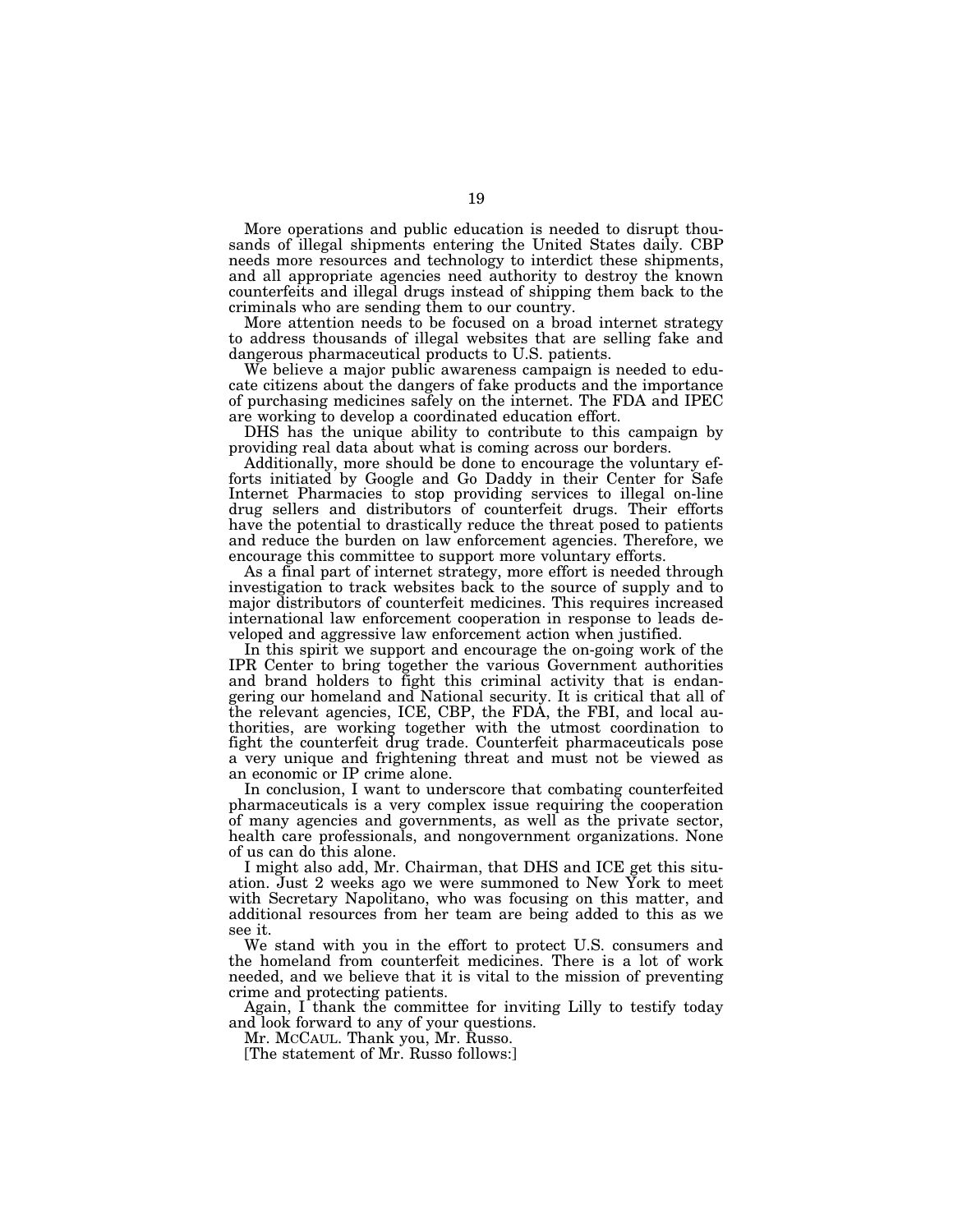## PREPARED STATEMENT OF MICHAEL RUSSO

#### JULY 7, 2011

Good morning, Mr. Chairman and Members of the subcommittee. First, let me thank the committee for inviting Lilly to testify about the dangers of counterfeit pharmaceuticals and the efforts of ICE and CBP to stop these dangerous products which have serious consequences for Americans, global public health, our economy, National security, and certainly our industry. In order to meet time constraints, I will request that my full testimony be submitted for the record, so that I can provide a summary of my comments today.

I am Michael Russo, Director of Global Security Product and Asset Protection for Eli Lilly and Company, a global researched-based pharmaceutical company based in Indianapolis. Lilly invests heavily to research, develop, and manufacture safe and effective pharmaceutical therapies which treat many diseases and save lives. Criminal counterfeiters steal those innovations, by copying our branding attributes and packaging characteristics and deliberately misleading consumers to believe they are buying and using the legitimate, safe, quality-controlled products that we manufac-ture. In our experience with counterfeit products, we have observed that in many cases they are poorly made in filthy facilities, lack efficacy, and may contain dangerous and other unknown substances. There are several known cases in which counterfeit products have been responsible for patient deaths. And it is likely that counterfeit medicines have inadvertently caused a patient harm by denying the effective treatment of a genuine medicine.

We are also seeing that the problem is on the rise globally. Criminals cannot resist the allure of extremely high profits and surprisingly low risks associated with counterfeit pharmaceuticals. They are producing counterfeit versions of expensive and innovative anti-cancer drugs, as well as less expensive generic medicines such as antibiotics and vaccines. They target developed markets in the United States and Europe, but also sell fake medicines to some of the poorest populations, in some cases contributing to drug-resistant strains of disease. I mention this because it is important to understand that this is a crime against global public health, not just our company, and not just our country. It threatens all of us, whether you buy medicine from a fake on-line pharmacy, or you are administered a counterfeit vaccine. If the fake products continue to proliferate; theoretically, they could overtake genuine product in some countries, and that is frightening.

For these obvious implications on public health, our company has prioritized the issue, acting as an industry leader to raise the matter with U.S. agencies and other governments. We have established a coordinated team of Lilly professionals who analyze the problem and directly assist U.S. and foreign governments in the fight against counterfeit pharmaceuticals. We also chair our industry association's Anti-Counterfeiting Working Group, working through PhRMA and in partnership with other sectors to combat this threat.

We have learned from our work that the counterfeiters are highly sophisticated and are associated with international organized crime networks. While our companies work to comply with numerous laws and regulations to ensure our medicines are safe for patients, criminal networks circumvent all of them with no concern for the patient's health or our company's brand. They are pretending to be us, but they do not regulate or control the quality of their products, and our patients suffer the consequences.

For this reason, the United States and other governments must continue work to disrupt and dismantle these organizations before the counterfeit drug trade extends so broadly that it undermines the legitimate global pharmaceutical supply.

Lilly is committed to assisting Government agencies like ICE in tackling this threat. Lilly investigators work globally to develop information regarding the various manufacturing and distribution networks involved in the counterfeit pharmaceutical trade and the individuals responsible for them. In order to succeed, we turn this information over to a law enforcement agency capable of developing the information we provide and ultimately bringing those responsible to justice. ICE and CBP have been highly supportive and responsive to our referrals. Their efforts have resulted in numerous criminal convictions and a significant number of seizures of counterfeit pharmaceuticals at our borders. Through their efforts, we have seen an increase in cooperation with foreign law enforcement agencies that target counterfeit operations outside the United States.

The effectiveness of ICE has been the result of not only the work of numerous individual Homeland Security Investigative (HSI) agents globally, but also the crit-ical coordination and support provided by the National Intellectual Property Rights Coordination Center (IPR Center) which has served as a model of interagency and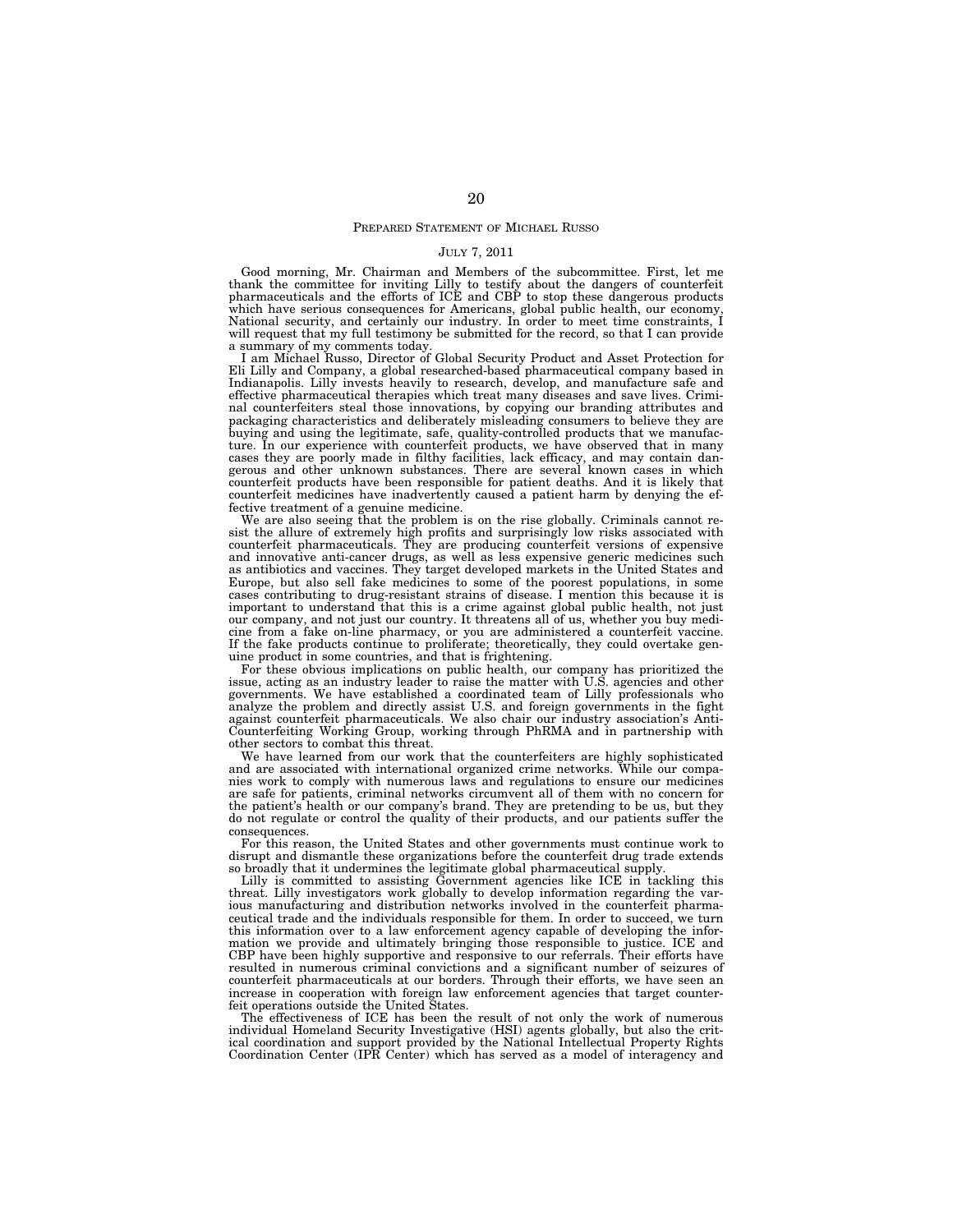public-private coordination for Government agencies and brand holders here in the United States. The IPR Center maintains continuous communication with brand owners and uses the expertise of its member agencies to share information, test new initiatives, coordinate enforcement actions, and conduct joint investigations. It also provides an effective forum for brand owners to share information directly with investigative professionals familiar with counterfeit/intellectual property (IP) crime and for us to provide training regarding the characteristics of our products.

The efforts by ICE to combat counterfeit pharmaceuticals have resulted in several criminal convictions. In 2009, Kevin Xu was convicted and sentenced in U.S. District Court in Houston for distributing counterfeit and misbranded pharmaceuticals. Xu's criminal activities resulted in him profiting in the amount of \$1.5 million in 1 year from the sale of counterfeit pharmaceuticals. He was also responsible for distrib-uting counterfeits in Europe which resulted in the recall of three pharmaceutical products. In Houston, Lawrence Chow was sentenced to 12 months and one day for conspiring to distribute counterfeit pharmaceuticals and trafficking in pharmaceuticals bearing false labeling and counterfeit trademarks. In St. Louis this February, Mark Hughes was sentenced to 48 months in Federal prison on multiple charges including the sale of counterfeit and misbranded pharmaceuticals. These convictions send an important deterrent message to criminals who engage in this activity. We are thankful for and support additional criminal investigations and resulting prosecutions to send a clear message to drug counterfeiters who target the United States and elsewhere. That said, the convictions are paltry compared to the severity of the offense and do not send a strong enough message to future criminals.

As this committee may know, the internet has posed a significant challenge by facilitating criminal counterfeiting. It is used as a conveniently anonymous platform by manufacturers, distributors, and buyers of counterfeit pharmaceuticals. Criminal organizations dupe customers into buying counterfeits through fake on-line ''phar-macies'' which use trademarked images of branded pharmaceutical products. In response to this, ICE has responded to complaints by brand owners with Operation in Our Sites II—a new approach to the internet trade in counterfeits. In late 2010, the Justice Department Criminal Division, ICE and nine U.S. Attorneys' offices across the country executed seizure orders against 82 internet domain names of websites engaged in the sale and distribution of counterfeit goods and illegal copyrighted works. These actions sent a message that the internet was no longer a safe haven for the distribution of counterfeit product. We would like to see more atten-tion by this committee and relevant U.S. Government agencies to the number of dangerous counterfeit pharmaceuticals that are being sold on the internet. Law enforcement operations such as Operation in Our Sites are crucial deterrents, but more must be done to take down fake on-line pharmacy sites and interdict incoming shipments from these sites. This will undoubtedly require more active support from the private sector companies that are indirectly facilitating the registration and advertisement of new sites every day as well as processing and shipping the purchased fake and illegal medicines through their services. They can do a lot to support law enforcement and prevent this criminal activity. We endorse the excellent work of the Intellectual Property Enforcement Coordinator (IPEC), Victoria Espinel, in fostering this collaboration and seeking ways to work more robustly with the private sector as part of her Joint Strategy. We also endorse the work of the Alliance for Safe Online Pharmacies (ASOP) *(www.safeonlinerx.com)* of which Lilly is a member.

International cooperation aimed at coordinated law enforcement operation and training is another vital element of how ICE is working to address this problem. In addition to operations and trainings conducted through such multi-lateral institutions as the Asia Pacific Economic Cooperation (APEC), there is regular bilateral en-gagement through the ICE and CBP Attache´'s posted in U.S. Embassies. These attachés are critical to the success of international counterfeit pharmaceutical investigations. They develop the critical links and relationships with foreign law enforcement authorities that are necessary to effectively dismantle counterfeit networks. In addition, they provide brand owners with a professional investigative resource incountry with whom to discuss and refer cases. ICE attaches coordinate important training between local authorities and brand owners that increase the importance and awareness of IP crimes and familiarize local authorities with the dangers of counterfeit pharmaceuticals and how these products can harm local populations. We support the continued and expanded posting of ICE and CBP attaches outside the United States and we encourage effective resourcing to enable an increase in focus on counterfeit pharmaceuticals, given the unique threat they pose to global public health and our own National security.

Customs and Border Protection (CBP) officers who inspect the millions of shipments entering the United States have also increased their efforts to combat counterfeit pharmaceuticals. There are thousands of illegal small parcels and express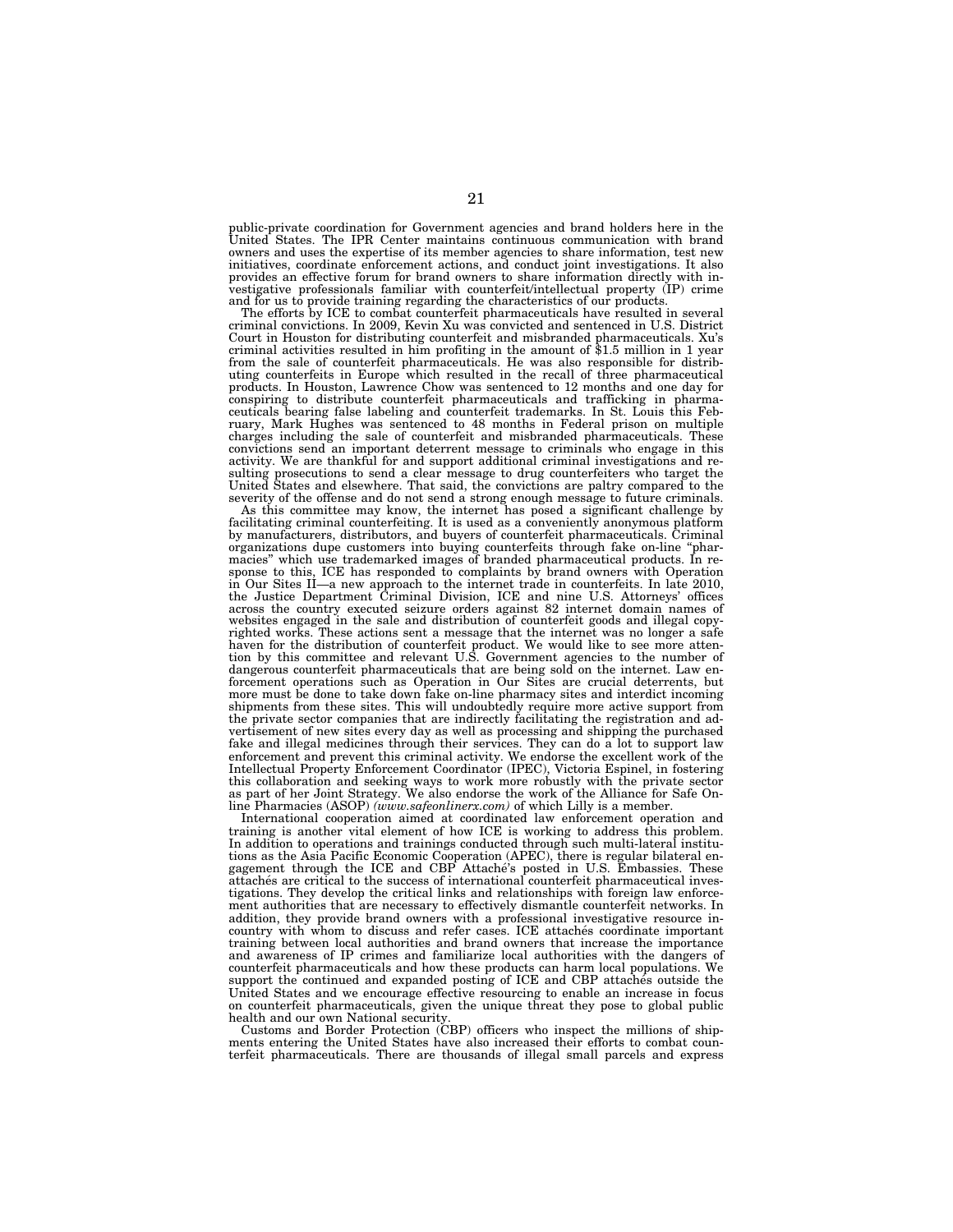mail packages entering the United States every day facilitated by illegitimate on-line drug sellers posing as legitimate pharmacies. CBP officers have effectively responded to our concerns about these shipments by implementing coordinated efforts to inspect large volumes of packages for counterfeits and referring those in violation<br>to ICE HIS agents for follow-up. Lilly, along with other industry partners, provided<br>product identification training as well as on-site high-profile interdiction operations, as well as using the collection of data to inform and educate Americans about the dangers of purchasing medicines on-line.

The efforts by ICE to combat counterfeit pharmaceuticals are noteworthy but going forward more needs to be done to protect Americans. We view the following as key areas for concern and where we recommend additional focus going forward:<br>• More operations and public education is needed to disrupt th

- More operations and public education is needed to disrupt the thousands of illegal shipments entering the United States daily in small parcels and express mail. CBP needs more resources and technology to interdict these shipments and all appropriate agencies need the authority to destroy the known counterfeit and illegal drugs seized instead of shipping them back to the criminals who are sending them to our country. We refer to the March 2011 administration's White Paper on Intellectual Property Enforcement Legislative Recommenda-tions and Counterfeit Pharmaceutical Interagency Working Group Report to the Vice President and Congress, which provided important insight and suggestions
- related to this challenge. We recommend legislation to increase penalties for counterfeit and diverted products, which pose a direct threat to public health and safety. Increased penalties will help to send an important message to criminals engaged in counter-
- More attention needs to be focused on a broad international internet strategy to address the thousands of illegal websites that are selling fake and dangerous pharmaceutical products to U.S. patients. We are currently providing ICE with<br>lists of offending internet websites which are infringing on our trademarks and<br>placing patients at risk. While their investigative/deterrent wo
- fort. As part of this strategy, we believe a major public awareness campaign is need-ed to educate citizens about the dangers of fake products and the importance of purchasing medicine safely on the internet. The FDA and IPEC are working to develop a coordinated education effort, and we believe that funding and resources for this kind of a campaign are critical to preventing this crime and protecting the homeland. Though Government funding is needed to kick-start the effort, its success requires the participation of several stakeholders, from nongovernmental organizations such as patient advocates, to health-care professionals such as doctors, nurses, and the local pharmacist. It must be a comprehensive education effort to inform people about the dangers of fake drugs and why they should go through legitimate channels when purchasing medicines.
- DHS has the unique ability to contribute to this campaign by providing real data about what is coming across our borders as well as information about the true nature of the criminal organizations involved in the fake drug trade. DHS is needed to help tell the story of the criminals involved in making fake medicines in order to educate the public and health care professionals.
- Additionally, more should be done to encourage and realize outcomes from the voluntary initiative of companies like Google and Go Daddy to stop providing services to illegal on-line drug sellers and distributors of counterfeit drugs. Google and Go Daddy have initiated a new nonprofit called the Center for Safe Internet Pharmacies (CSIP) with membership that includes search engines, domain name registrars, credit card companies, and shippers. CSIP is a vital development in efforts to reduce this crime on the internet over the long term, and it is an important compliment to the day-to-day work that ICE is doing. CSIP has the potential to drastically reduce the threats posed to patients and reduce the burden on law enforcement agencies; therefore, we encourage this committee to support the work that CSIP is doing.
- Specifically, we ask for your support of the section in the Protect IP Act of 2011 (S. 968) which provides legal immunity to CSIP and other internet-related companies who stop providing services to websites that endanger the public health. No House version has been introduced yet, but that section would be very helpful in any final House legislation. It helps to remove any final disincentive to voluntary action that will protect American citizens.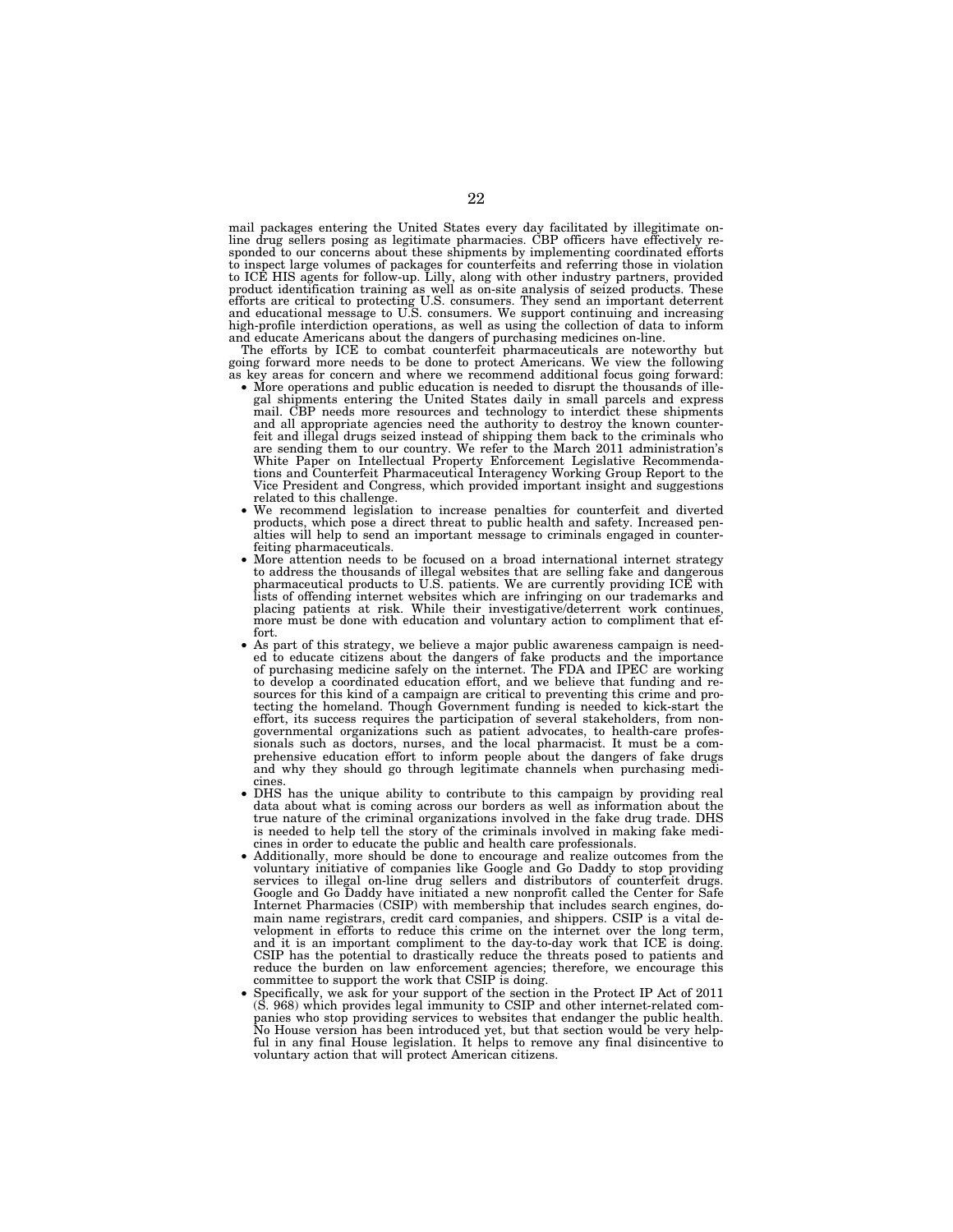- As a final part of the internet strategy, more effort is needed through investigations to track websites back to the source of supply and the major distributors of counterfeit medicines. This requires increased international law enforcement cooperation in response to leads developed and aggressive enforcement action to follow up when justified. The counterfeit drug trade is providing enormous profit that fuels other dangerous criminal activity by organized criminal networks. Dismantling these counterfeit pharmaceutical networks must become a higher priority for law enforcement agencies globally.
- In this spirit, we support and encourage the on-going work of the IPR Center to bring together the various Government authorities and brand holders to fight this criminal activity that is endangering our homeland and National security. It is critical that all of the relevant agencies, ICE and CBP, the FDA, the FBI, and local authorities, are working together with the utmost coordination to fight the counterfeit drug trade. This growing threat of counterfeit pharmaceuticals poses a very unique and frightening threat, and it must not be viewed as an economic or IP crime alone.

In conclusion, I want to underscore that combating counterfeit pharmaceuticals is a very complex issue requiring the cooperation of many agencies and governments, as well as the private sector, health care professionals, and non-government organizations. None of us can do it alone. We stand with you in the effort to protect U.S. consumers and the homeland from counterfeit medicines and dismantle the international crime networks that profit from the counterfeit drug trade. There is a lot of work needed, and we do believe it is vital to the mission of preventing crime and protecting patients everywhere. Again, I thank the committee for inviting Lilly to testify today and for your commitment to this important issue and look forward to any questions.

Mr. MCCAUL. The Chairman now recognizes Mr. Mancuso for 5 minutes.

## **STATEMENT OF MARIO MANCUSO, PARTNER, FRIED, FRANK, HARRIS, SHRIVER & JACOBSON LLP**

Mr. MANCUSO. Thank you, Chairman McCaul, Ranking Member Thompson, and distinguished Members of the subcommittee. Thank you for the opportunity to testify today.

Today's hearing is a timely and important one and implicates a number of vital U.S. National interests, our technological competitiveness, U.S. jobs, and our Nation's security.

As an initial matter, I believe we are fortunate to have talented and committed career civil servants in our Government, including at DHS. Unfortunately, this alone is not enough to either keep U.S. industry globally competitive or dangerous technologies out of the hands of U.S. adversaries. Ironically, we need to do both more and less, and we might start by raising our expectations for what constitutes success in the export control context.

In my view, we should seek to enhance U.S. National security and remain the most competitive, the most innovative economy in the world. That objective is not merely desirable; it is vital, and it is possible.

Before giving my general observation about DHS' role in export control enforcement, I would like to simply describe the context in which export control policy and enforcement take place.

The world has changed since the end of the Cold War, and it is changing still. Globalization is reordering our world, and certain facets of globalization, economic, technological, and political, are impacting our Nation's security profile and shaping the exercise of our National power.

Today's National security threats are more numerous and varied than ever before, and they require more and more differentiated approaches to mitigate risk to  $\overline{U}$ . S. security interests. At the same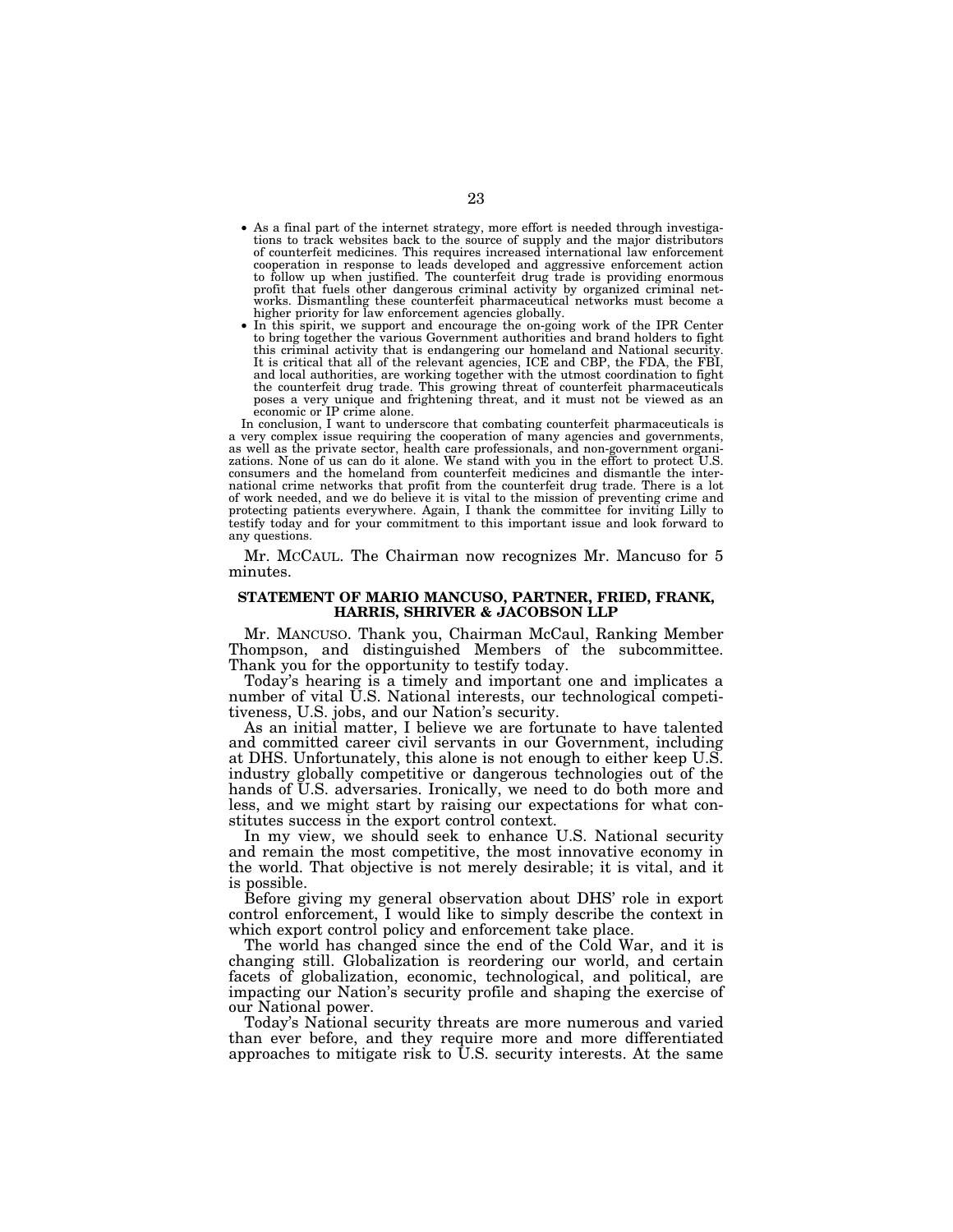time, the global, economic, and competitive landscape has changed profoundly, fundamentally realtering the efficacy and opportunity costs of export controls.

Indeed, the very success of our economic diplomacy, the end of the Cold War, and globalization generally, has increased the pool of world-class competitors and altered the dynamics of global economic competition. Unlike when U.S. export controls were originally instituted, technology, talent, and capital are now ubiquitous. Today U.S. companies compete with the rest of the world, including companies in China and in India, but also in Brazil, Korea, Indonesia. The list goes on.

Consider two startling facts. In 2009, King Abdullah University opened its doors in Saudi Arabia. On the day it opened, it had an endowment roughly equivalent to that of MIT, except it took MIT 142 years to get there. Today it is estimated that 90 percent of all scientists and engineers live in Asia.

But there is more. The alchemy of our military technological superiority has also changed. In the past, approximately two-thirds of our Nation's military technologies were developed in defenseunique R&D settings with the remaining third generated from adaptations of commercial, off-the-shelf technologies. Today those proportions are almost exactly reversed. Thus, in a very real way, the vitality of our civilian technology industry is now linked to U.S. National security.

In the aggregate these developments are not altogether a bad thing. In fact, the United States welcomes the integration of developing countries into a rules-based global economy, but these changes have challenged the core assumption of export controls, that we have something that other people do not have, that complicated the calculus of export controls generally and further elevated the salience of U.S. economic competitiveness and technology leadership in National security policymaking.

To some degree, U.S. export control regulations impact the competitiveness of U.S. industry and, therefore, jobs in America. To the extent that such export controls actually advance U.S. security interests, those export controls are necessary. However, to the extent that such controls create protected foreign markets for U.S. competitors without advancing U.S. security interests, they should be reconsidered, unless doing so would be inconsistent with other important U.S. National interests.

While this broader policy calculus is really beyond the scope of this hearing, it should nonetheless inform DHS' enforcement work. On a surface level, DHS has impressive institutional tools at its disposal: A large pool of special agents, fulsome legal authorities to conduct export control investigations here and abroad, and a network of law enforcement personnel deployed around the world. Yet, thus far, DHS' enforcement results appear to be modest in comparison to its resources. In this connection I offer the following practical observations.

First, it is not only about DHS. DHS is an important actor in export control enforcement, but it is not the only one. While there is generally effective coordination at the senior policy and special agent level, there could be improved coordination at the middlemanagement level of the various departments and agencies with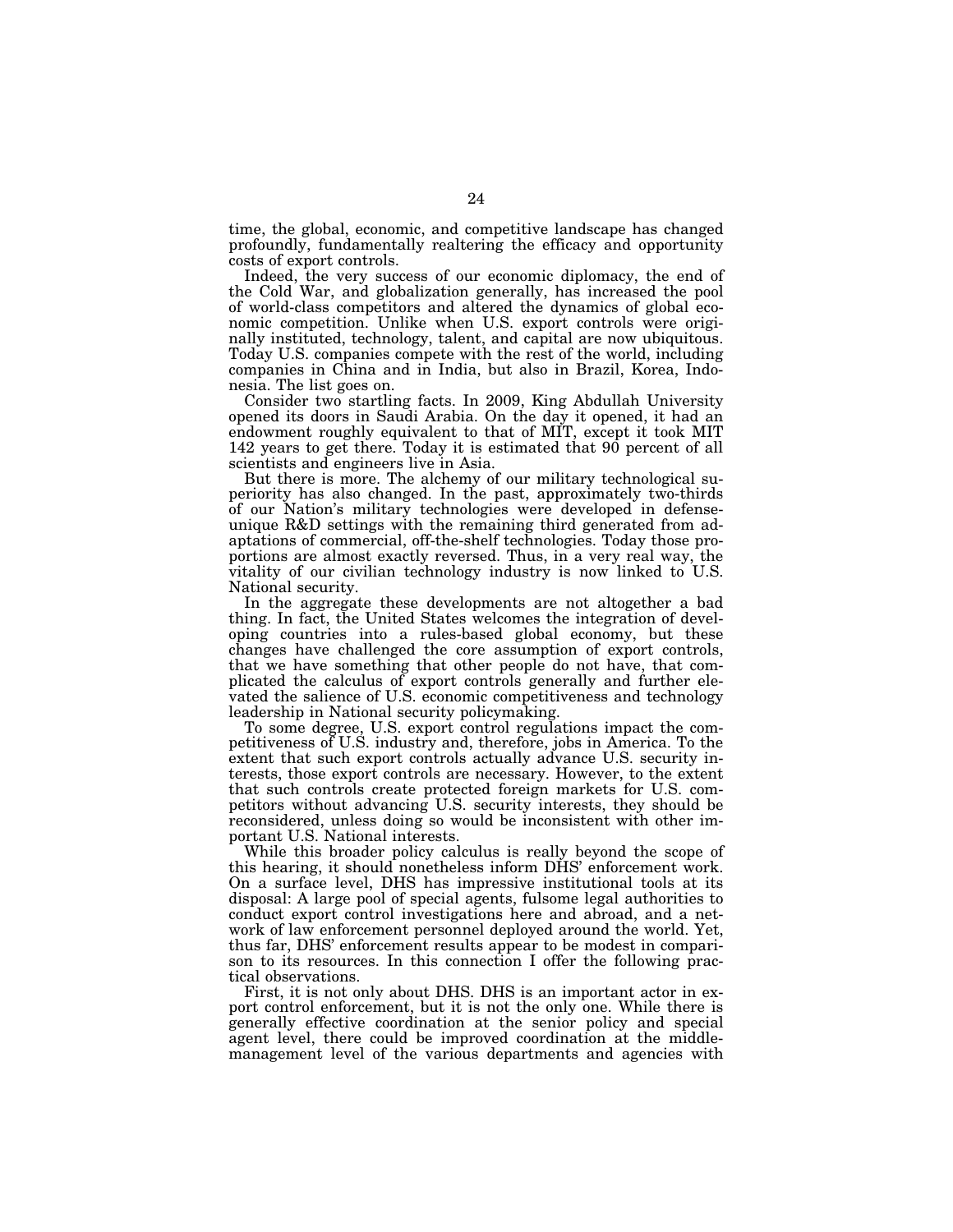export control responsibilities. Indeed, our Nation's success in export control enforcement matters at all is largely attributable to the make-it-happen attitude of special agents in the field, and while President Obama's creation of an export control coordination center is a good idea, it will not, by itself, guarantee a positive result.

Second, DHS should improve its export control enforcement acuity and operational concept. Large parts of DHS' investigative culture developed around the investigation of very different kinds of cases. As a result, export control acumen is not a prominent part of the DHS investigative self-identity. This is not an insuperable obstacle, but it will require organizational leadership to ensure that export control expertise remains a visible and highly regarded DHS capability.

Third, DHS should strengthen its enforcement architecture.

Fourth, DHS should refocus its enforcement activities. No entity, including the Department of Homeland Security, can do everything everywhere all the time. This is particularly true in a resource-constrained environment. DHS should refine its classified intelligence gathering and analysis capability and prioritize its efforts accordingly. This should be done periodically to ensure that DHS is focusing in the geographic and other areas of maximum National consequence.

Finally, DHS should accelerate its engagement with allied and partner governments to help address our shared security interests. DHS should accelerate and elevates its engagement with other governments through its attaché presence around the world. While it should seek to work with all governments of goodwill, it should prioritize its efforts based on their contribution to U.S. and international security. This important work should be closely coordinated with the U.S. State Department and, in every case, with our Chiefs of Mission abroad.

Thank you for your kind attention. I understand I went over my limit, but I would be pleased to answer any questions you may have. Thank you.

[The statement of Mr. Mancuso follows:]

## PREPARED STATEMENT OF MARIO MANCUSO

#### JULY 7, 2011

Chairman McCaul, Ranking Member Thompson, and distinguished Members of the subcommittee: Thank you for the opportunity to testify today. Today's hearing, ''Homeland Security Investigations: Examining DHS's Efforts to Protect American Jobs and Secure the Homeland,'' is a timely and important one, and implicates a number of vital U.S. National interests—our technological competitiveness, jobs, and our Nation's security.

I have been fortunate to have had the opportunity to consider these issues from a variety of perspectives in the public and private sector—as Deputy Assistant Secretary of Defense for Special Operations, as Under Secretary of Commerce for Industry and Security in the administration of President George W. Bush, and as an international lawyer counseling clients in export control and related matters. I hope my testimony today will be of some value to the Members of this subcommittee as you continue your important work in assessing the efficacy and multiple impacts of DHS investigations.

As an initial matter, I believe we are fortunate to have talented and committed career civil servants in our Government, including at DHS. Unfortunately, this alone is not enough to either keep U.S. industry globally competitive or dangerous technologies out of the hands of U.S. adversaries.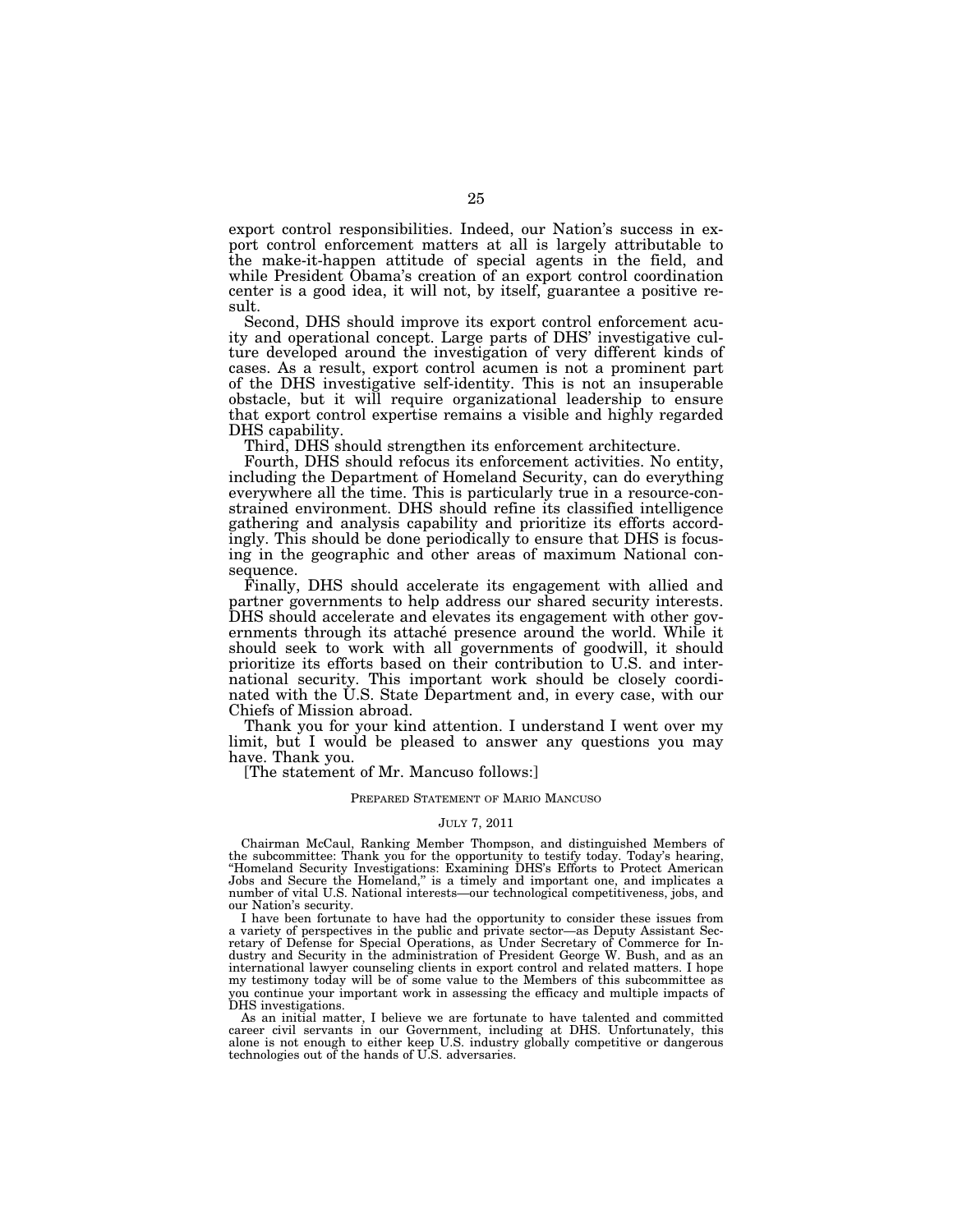Ironically, we need to do both more and less. And, we might start by raising our expectations for what constitutes ''success'' in the export control context. In my view, we should seek to enhance U.S. National security and remain the most competitive, the most innovative economy in the world. That objective is not merely desirable, it is absolutely vital—and possible to achieve.

Before giving my general observations about DHS's role in export control enforce-ment, I would like to simply describe the context in which export control policy and enforcement take place.

#### THE POLICY CONTEXT

The world has changed since the end of the Cold War, and it is changing still. Globalization is reordering our world and certain facets of globalization—economic, technological, and political—are impacting our Nation's security profile, and shaping the exercise of our National power. Today's National security threats are more numerous and varied than ever before,

requiring more and more differentiated approaches to mitigate risk to U.S. security interests. At the same time, the global economic and competitive landscape has changed profoundly, fundamentally re-altering the efficacy and opportunity costs of export controls.

Indeed, the very success of our post-war economic diplomacy, the end of the Cold War, and globalization generally, has increased the pool of world-class competitors and altered the dynamics of global economic competition. Unlike when U.S. export controls were instituted, technology, talent, and capital are now ubiquitous. Today, U.S. companies compete with the rest of the world, including companies in China and India, but also in Brazil, Korea, Indonesia—and the list goes on.

Consider two startling facts:

- In 2009, King Abdullah University opened its doors in Saudi Arabia. On the day it opened it had an endowment roughly equivalent to that of MIT—except it
- took MIT 142 years to get there.<br>• Today, it is estimated that more than 90% of all scientists and engineers live in Asia.

But there's more. The very alchemy of our military technological superiority has also changed. In the past, approximately two-thirds of our Nation's military tech-nologies were developed in defense-unique R&D settings, with the remaining onethird generated from adaptations of commercial, off-the-shelf technologies. Today, those proportions have been almost exactly reversed. Thus, in a very real way, the vitality of our civilian technology industry is now linked to U.S. National security.

In the aggregate, these developments are not altogether a bad thing. In fact, the United States welcomes the integration of developing countries into a rules-based global economy. But these changes have: (i) Challenged the export controls—i.e., that we have something that others do not, (ii) complicated the net-benefit calculus of export controls generally, and (iii) further elevated the sa-lience of U.S. economic competitiveness and technology leadership in National security policymaking.

In this environment, we can no longer assume that export controls always and automatically work to enhance U.S. security interests. Instead, we must be dis-

cerning in the application of export controls, rigorous in our enforcement of a right-<br>sized export-control regime, and mindful of the long-term relationship between U.S.<br>security interests and U.S. technology competitiven ever, to the extent that such controls create protected foreign markets for U.S. com-petitors without advancing U.S. security interests, they should be reconsidered.1

While this broader policy calculus is beyond the scope of this hearing (and the mandate of DHS enforcement officials), it should nonetheless inform the tenor of DHS's enforcement work.

#### DHS AND EXPORT CONTROL ENFORCEMENT

On a surface level, DHS has impressive institutional tools at its disposal: A large pool of highly-trained special agents, fulsome legal authorities to conduct export control investigations here and abroad, and a network of law enforcement personnel deployed around the world. Yet, thus far, DHS's enforcement results appear to be modest by comparison to its resources.

In this connection, I offer the following observations:

<sup>1</sup> Unless doing so would be inconsistent with other U.S. National interests.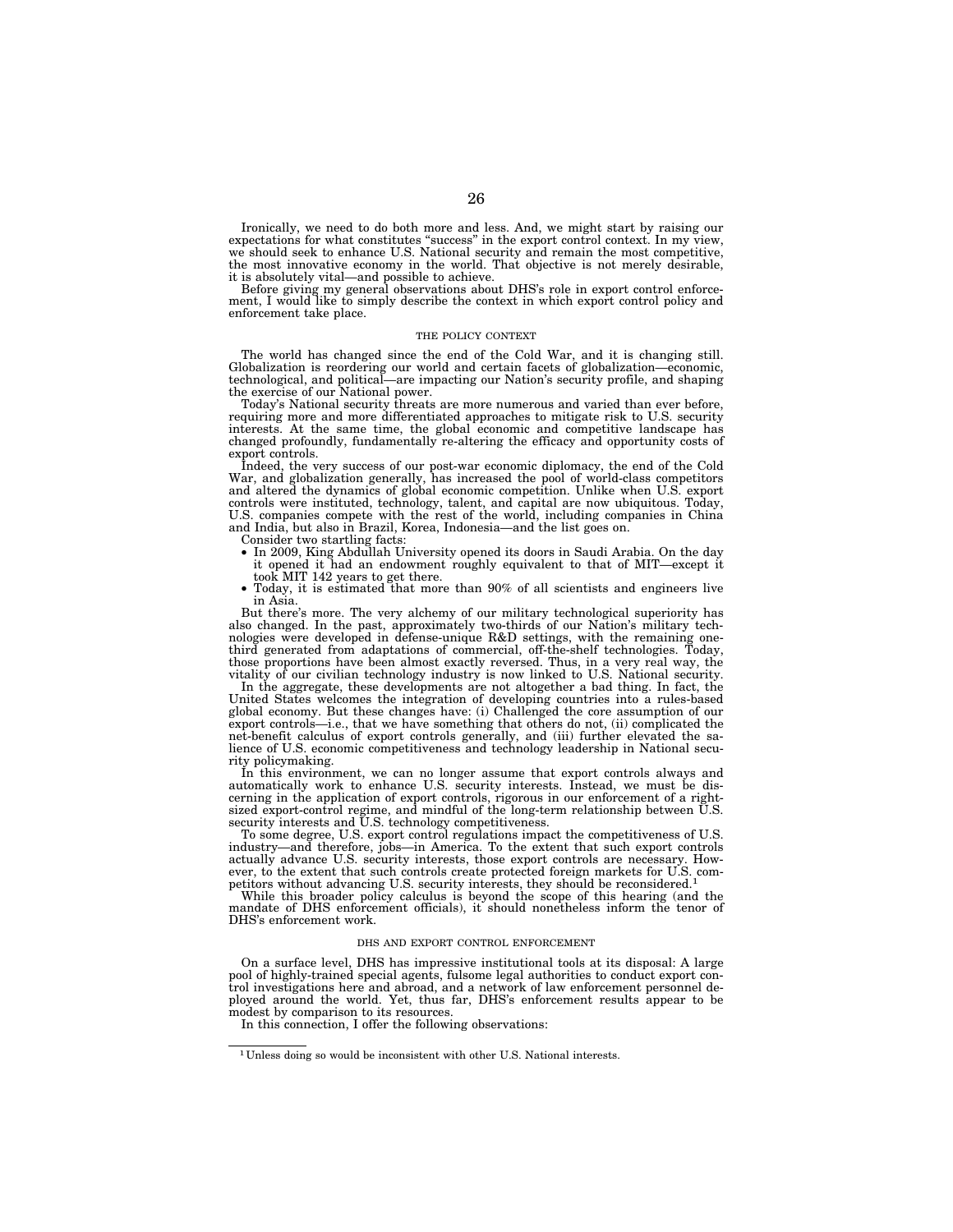First, it's not only about DHS.

DHS is an important actor in export control enforcement, but it is not the only one. While there is generally effective coordination at the senior policy and special agent level, there could be improved coordination among the middle-management levels of the various departments and agencies with export control responsibilities. Indeed, our Nation's success in export control enforcement matters is largely attributable to the ''make it happen'' attitude of our special agents in the field. And, while President Obama's creation of an Export Control Coordination Center (ECCC) is helpful, it will not guarantee a positive result in this regard.

Second, DHS should improve its export control enforcement acuity and ''operational concept.''

Large parts of DHS's investigative culture developed around the investigation of very different kinds of cases (e.g., border security, human trafficking, bulk cash smuggling). As a result, export control acumen is not a prominent part of the DHS investigative self-identity. This is not an insuperable obstacle, but it will require organizational leadership to ensure that export control expertise remains a visible, and highly-regarded, DHS capability.

In addition, DHS has historically focused its export control enforcement efforts on detecting illegal exports, investigating potential violations, and obtaining international cooperation to investigate leads abroad. This approach is reasonable but may lead to sub-optimal enforcement results by not fully leveraging the informational resources of the private sector. DHS should, therefore, refine and build upon Project Shield America to better inform private industry of export control issues and to more effectively engage the private sector as a full partner.

Third, DHS should strengthen its enforcement architecture.

Though it did not resolve thorny jurisdictional and other issues, President Obama's creation of the ECCC is a promising initiative to enhance interagency coordination and limit duplicative or conflicting enforcement activities. But, even a Presidential Executive Order is of limited utility without consistent day-to-day leadership attention and without appropriate DHS prioritization. Indeed, in the absence of leadership involvement, the ECCC could make matters worse if it only adds organizational complexity without operational value.

Fourth, DHS should refocus its enforcement activities.

No entity, including DHS, can do everything, everywhere, all the time. This is particularly true in a resource-constrained environment. DHS should refine its classified intelligence gathering and analysis capability, and prioritize its enforcement efforts accordingly. This should be done periodically, to ensure that DHS is focusing in the geographic and other areas of maximum National consequence.

Finally, DHS should accelerate its engagement with allied and partner governments to help address our shared security interests.

DHS should accelerate and elevate its engagement with other governments through its attache<sup>é</sup> presence around the world. While it should seek to work with all governments of good will, it should prioritize and rationalize its efforts based on their contribution to U.S. and international security interests (e.g., WMD proliferation). This important work should be closely coordinated with the U.S. State Department and, in every case, with our Chiefs of Mission abroad.

Thank you for your kind attention. I would be pleased to answer any questions that you may have at this time.

Mr. MCCAUL. Thank you, Mr. Mancuso.

The Chairman now recognizes Ms. McNeill for 5 minutes.

## **STATEMENT OF JENA BAKER MC NEILL, PRIVATE CITIZEN**

Ms. BAKER MCNEILL. Chairman McCaul, Ranking Member Thompson, and subcommittee Members, thank you for this opportunity to testify today. I should state beforehand, as Chairman McCaul expressed, that these views are my own and not an official position of The Heritage Foundation.

I hope to make three points today. First, worksite enforcement is vital to our Nation's security, economic well-being, and rule of law. The Obama administration, however, has used its tenure to roll back or deemphasize several key worksite enforcement measures.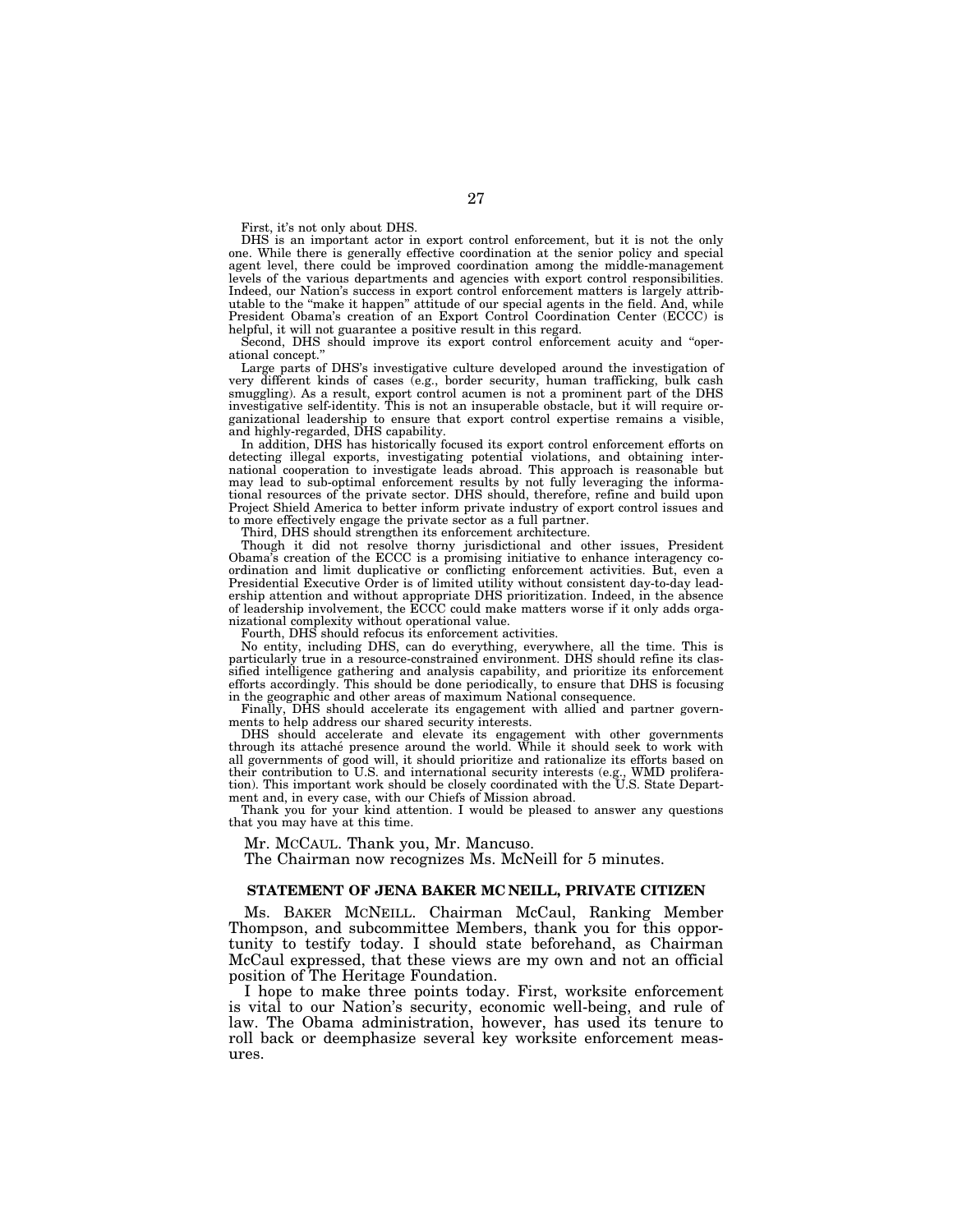Second, the Department of Homeland Security's employer-focused strategy for worksite enforcement is inadequate in terms of creating a legal workforce in the United States, and it really sends the message that the Government does not take enforcement of our immigration laws seriously.

Third, the right worksite enforcement strategy will address both employers of illegal labor and illegal workers alike, deploying a menu of enforcement tools aimed at stopping all forms of illegal employment, which largely include identity theft, fake documentation, and off-the-books employment.

While the employment of illegal workers has been unlawful in the United States since 1986, these laws were not seriously enforced. From 2004 to 2008, the Bush administration set up a strategy to ramp up worksite enforcement of immigration laws, including initiatives aimed at both employers of illegal labor and illegal workers.

One of the more well-known of these actions was commonly referred as to worksite raids. Law enforcement and immigration authorities, pursuant to a criminal investigation, would arrive unannounced at workplaces suspected of employing illegal immigrants. Illegal immigrants would then be turned over to law enforcement, while employers would then be prosecuted. These checks were a huge deterrent mechanism to those seeking to avoid the law.

Other efforts used by the administration at the time included expanded use and promotion of E-Verify, as well as an effort to use Social Security no-match letters as an enforcement tools. These efforts, I think, were good first steps towards effectively identifying individuals working illegally and employers that were abusing immigration laws.

The Obama administration has since announced a change in strategy, taking emphasis off of identifying illegal workers and on punishing employers of illegal labor. The administration has, for instance, avoided worksite raids and has focused its efforts on I–9 audits where employers have lead time by which to clear out a staff of illegal labor. Even upon auditing, employers are largely oftentimes free of further investigation as long as they are doing the rote technicality of filling out the I–9 forms appropriately, even if they are aware that rampant identity theft could be going on in their workplace.

Essentially, with plenty of notice, it is fairly easy for most employers to clean up their payroll to pass the Obama's administration's muster. With less threat of criminal punishment, they can pass off any civil fines they receive as just another cost of doing business. While these audits look great on paper, they do very little in terms of actually enforcing immigration laws.

These actions are also missing out on an opportunity to identify and hold accountable illegal workers. Instead, now they can go down the street and find another job illegally. This pattern sends a message that we don't take enforcement seriously, but it also hinders enforcement efforts because apprehended illegal workers were often helpful to investigators in a prosecution of employers who were abusing the law.

The administration has also expressly abandoned the effort to use no-match as an enforcement tool and has been active in trying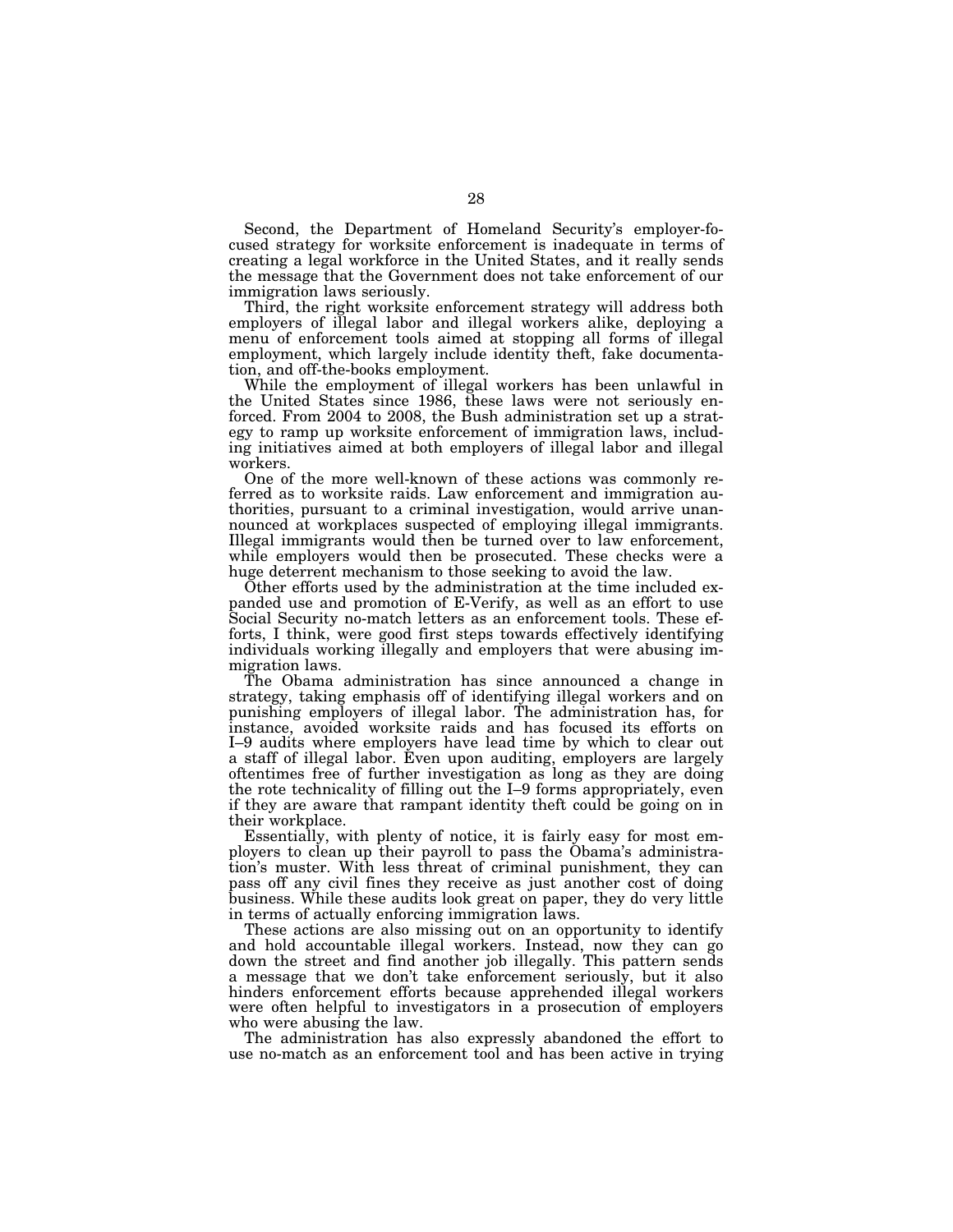to roll back implementation of REAL ID. Given that identity theft is one of the biggest challenges facing worksite enforcement, setting minimum standards for driver's licenses just makes sense. However, the administration has spent more time trying to get the act repealed or replaced than on meeting its own implementation deadlines.

Meanwhile, the administration has made E-Verify the centerpiece of its worksite enforcement efforts. Let me emphasize: E-Verify is an outstanding tool for catching the use of fake identification by illegal workers, but it is not a silver bullet solution for enforcement. For instance, it can't catch off-the-books employment or situations of identity theft.

If DHS is serious about holding employers accountable, it has to be serious about holding illegal workers accountable. The two aren't separate issues, and they require a strategy with the right tools to deter the use of illegal labor in the workplace.

I urge Congress to push the administration to better delineate how its current worksite enforcement strategy will better maintain the integrity of the U.S. workforce.

Thank you for this opportunity to testify, and I will be happy to answer any questions you might have.

[The statement of Ms. Baker McNeill follows:]

### PREPARED STATEMENT OF JENA BAKER MCNEILL

### JULY 7, 2011

Chairman McCaul, Ranking Member Keating, and subcommittee Members, thank you for this opportunity to share my thoughts on this very important topic.

I am currently the Senior Policy Analyst for Homeland Security at The Heritage Foundation, a position I have held for over 3 years. In this capacity, I research, write, and speak on homeland security issues, including the issue of worksite enforcement of immigration laws. I should state beforehand that the views expressed in this testimony are my own and should not be construed as any official position of The Heritage Foundation.

Today's hearing will examine the Department of Homeland Security's efforts to protect American jobs and secure the homeland. Specifically, I hope to make three points during my testimony:

- Worksite enforcement of immigration laws is vitally important to our Nation's security, economic well-being, and rule of law. The Obama administration, however, has used its tenure to rollback several key worksite enforcement measures put in place during and prior to the Bush administration.
- The Department of Homeland Security's ''employer-focused'' strategy for worksite enforcement is inadequate in terms of creating a legal workforce in the United States. It fails to effectively address the problem of off-the-books and identity fraud employment and sends the message that the Government does not take enforcement of our immigration laws seriously.
- An effective worksite enforcement strategy must combat both employers of illegal labor and illegal workers alike, deploying an extensive menu of enforcement tools, meant to combat identity theft/fraud, fake documentation, off-the-books employment, and other abuses of immigration laws in the workplace.

I feel it is important to the discussion of worksite enforcement to first delineate the primary means by which an individual might try to work illegally in the United States. Understanding these illegal methods is essential in terms of assessing the strategies that have been employed by both the Obama and Bush administrations to enforce immigration laws in the workplace. There are three main methods by which most individuals attempt to gain illegal employment:<sup>1</sup>

<sup>&</sup>lt;sup>1</sup> Robert Rector, "Reducing Illegal Immigration Through Employment Verification, Enforcement, and Protection," Heritage Backgrounder No. 2192, October 7. 2008, at http://www.heritage.org/Research/Reports/2008/10/Reducing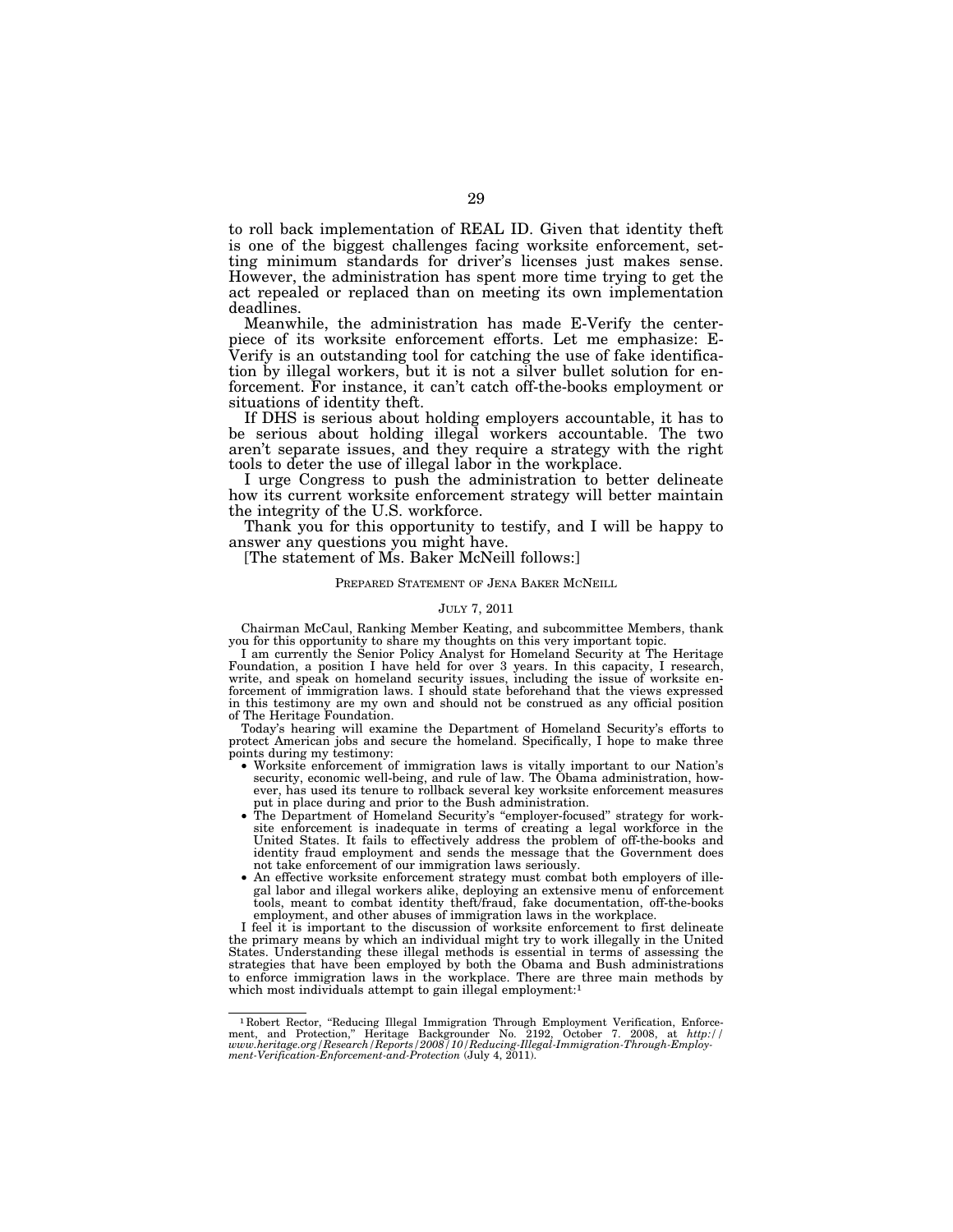*1. Working ''on the books'' with a fictitious Social Security number.*—In this situation, the illegal worker is employed formally by a business, just as any other employee. The employer withholds Social Security (FICA) taxes and files a W–2 tax form for the employee. The illegal employee presents identity documents to the employer showing that he is either a U.S. citizen or lawful immi-

grant entitled to work. These documents will contain a name, date of birth, Social Security number, and possibly a green card number, which are either partially or completely fictitious. The employer dutifully records this fictitious information on an official form called an I–9 and stores the form in a file cabinet. If the information on the I–9 were checked, it would immediately be found to be fraudulent.

*2. Working ''on the books'' through identity fraud*.—In this situation, the illegal worker is also employed by a business just like any other employee. The employer withholds Social Security (FICA) taxes and files a W–2 tax form for the employee. The illegal employee presents identity documents to the employer showing that he is either a U.S. citizen or lawful immigrant entitled to work.<br>However, in this case, the name, date of birth, Social Security numb some instances) green card number on the documents corresponds to the iden-tity of a real U.S. citizen or lawful immigrant. To obtain employment, the illegal fraudulently assumes the identity of another real person. The employer records the fraudulent information on the I–9 and keeps the I–9 on file, but neither the employer nor the Government checks to determine whether the employee is the person he purports to be.

*3. Working ''off the books.''*—In this situation, the employer deliberately conceals the employment of the illegal worker from the Government. There is no public record of the employee, FICA taxes are not paid, and no W–2 is sent to the Government. It is very unlikely that an I–9 form is completed or kept.

An effective worksite enforcement strategy will deploy enforcement tools aimed at combating all three types of illegal employment.

#### WEAK ENFORCEMENT HISTORY

The employment of illegal workers has been unlawful in the United States since 1986 when Congress enacted the Immigration Reform and Control Act (IRCA). IRCA set penalties for knowingly hiring illegal workers and sought, through the requirements of the paper I–9 process, to require employers to verify whether newly hired workers could legally work in the United States.

This policy was ineffective at stemming the tide of illegal labor, largely because it was never seriously enforced. While most employers dutifully checked the information given to them from newly hired employees, there was little accountability by the Federal authorities to ensure that employers were following through on their obligations. Furthermore, the Government failed to actually identify and deport those found illegally employed in the United States. Employers had few tools by which to know whether documents and other information provided by employees were fake, authentic, or stolen from another authorized-to-work American or lawful immigrant.

Partially because of this lackadaisical worksite enforcement policy, in the years from 1986 to today, the illegal immigrant population in the United States grew from approximately 2.8 million to 12 million in 2008 and down to around 10.8 million in 2010.2 Some of this decrease can arguably be attributed to the enforcement measures carried out from 2004–2008 which I will describe below, admittedly however, most of the decrease in the past few years can be attributed to our fledging economy and high unemployment rate which has and continues to discourage many wouldbe illegal immigrants from choosing to come to the United States. Without a strong enforcement strategy in place, any economic rebound will likely increase these numbers to 2008 levels or possibly higher.

## ENFORCEMENT PUSH

From 2004–2008, the Bush administration began an aggressive strategy to rampup enforcement of immigration laws in the workplace, including initiatives aimed at both employers of illegal labor and illegal workers alike.

Despite the fact that IRCA provides both civil and criminal penalties to employers that knowingly hire an individual without complying with the employment verification system (the paper I–9 process), prior to the Bush administration, it was

<sup>2</sup>Michael Hoefer, Nancy Rytina, and Bryan C. Baker, Estimates of the Unauthorized Immigrant Population Residing in the United States: January 2009, *http://www.dhs.gov/xlibrary/ assets/statistics/publications/ois*l*ill*l*pe*l*2009.pdf* (July 4, 2011).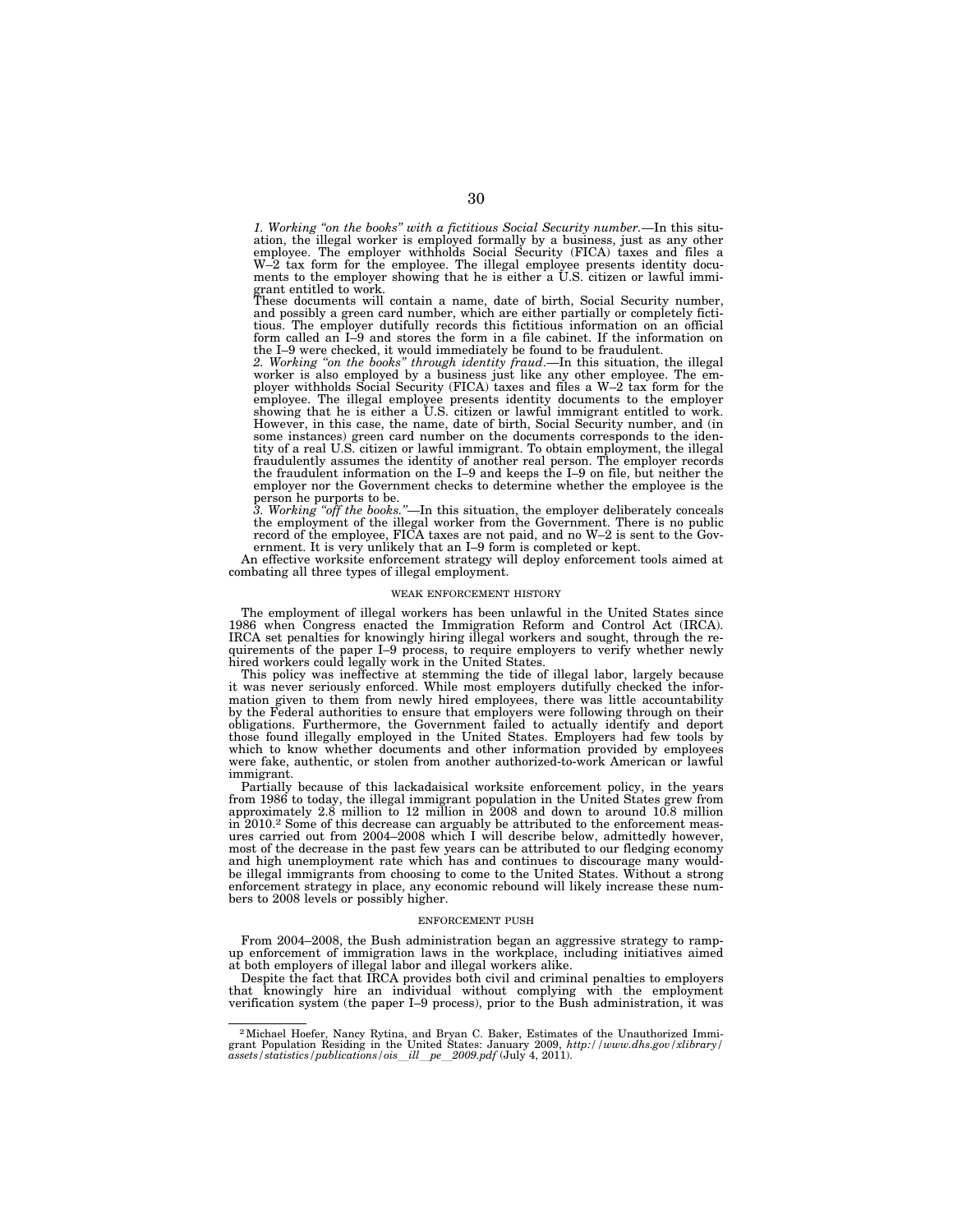commonplace that employers found hiring illegal labor might only be subject to administrative hearings and at most civil penalties. The Bush administration, how-ever, began to perform large-scale criminal and civil investigations of employers and used stiff criminal and civil penalties to prosecute those that were abusing the law, while identifying illegal workers.

Popularly referred to as ''worksite raids,'' the Bush administration used unannounced immigration enforcement checks as a means to identify employers of illegal labor and illegal workers. Law enforcement and immigration authorities, pursuant to a criminal investigation would arrive unannounced at workplaces suspected of employing illegal immigrants and require proof of legal status. The employees found to be illegal would be turned over to law enforcement, while employers would be subjected to fines and other penalties for employing illegal labor. These checks were essential in terms of discovering all three types of illegal employment and served as a huge deterrent mechanism to those seeking to avoid the law.

Other efforts used by the Bush administration included the expanded use and promotion of E-Verify—an on-line tool by which to check the employment status of newly hired employees. While deployed on a limited basis as a pilot program since 1996, it was extended to all 50 States in 2003. E-Verify today remains a voluntary program, and yet has more than 225,000 participating employers.3 As part of the Bush administration's push to increase participation in E-Verify, the administration propagated a rule, in place today, which requires all Federal contractors to use E-Verify for their employees.

The Bush administration also began an effort in 2007 to use Social Security No-Match letters as a worksite enforcement tool. The Social Security Administration (SSA) has long issued letters to workers to let them know that there was discrepancies in the use of their Social Security numbers. In 1994, the SSA began sending such letters to employers with 10 or more no-match W-2 forms. The Bush administration, however, issued a new rule clarifying that receipt of such a no-match letter ''may,'' depending on the circumstances, constitute constructive knowledge that a worker is unauthorized. The rule then granted employers a safe harbor from immigration enforcement actions based on no-match letters when they took certain simple actions, such as double-checking their records.4 After a court challenge, DHS proposed a supplemental rule which would have resolved court concerns over the rule's implementation and yet still preserve No-Match as an enforcement tool. However, the administration was unable to follow through with full implementation before the end of its tenure, and the Obama administration would later completely abandon the effort.

When the Bush administration began actually enforcing immigration laws in the workplace, the frequency of worksite arrests jumped from 845 in fiscal year 2004 to 6,287 in fiscal year 2008. These efforts were essential first steps towards effectively identifying individuals working illegally in the United States and employers that were abusing immigration laws. While certainly not the end of the road for worksite enforcement, augmented and effectively deployed, these efforts did and would have continued to have a gigantic impact on worksite enforcement.

## "CHANGE" IN STRATEGY

The Obama administration, upon taking office, announced a change of course in terms of its own worksite enforcement strategy. It has emphasized that it has switched to one that is "employer," rather than "employee" focused, taking the emphasis off of identifying illegal workers, and more on punishing those who hire illegal labor. What this has meant in practice, however, seems to be significantly less worksite enforcement than the Bush administration.

For instance, the administration has emphasized that it no longer prefers to use ''worksite raids'' or unannounced worksite enforcement checks, largely abandoning criminal investigations in favor of civil actions. Instead, it has focused its efforts on paper I–9 audits where employers would be told in advance that they will be audited and are given significant lead time by which to clear out a staff of illegal labor. Even upon auditing, employers are largely left free of additional investigation as long as they are filling out the I–9 paperwork appropriately. Essentially, with plenty of notice, it is fairly easy for most employers to clean-up their payroll to pass the

<sup>3</sup> United States Citizenship and Immigration Services, What is E-Verify? *http:// www.uscis.gov/portal/site/uscis/menuitem.eb1d4c2a3e5b9ac89243c6a7543f6d1a/?vgnextoid=*  e94888e60a405110VgnVCM1000004718190aRCRD&vgnextchannel=e94888e60a405110Vgn-<br>VCM1000004718190aRCRD (July 4, 2011).<br><sup>+ 4</sup>Charles Stimson and Andrew Grossman, No Match Immigration Enforcement: Time for Ac-

tion, Heritage *Legal Memorandum* No. 25, at *http://www.heritage.org/Research/Reports/2008/ 05/No-Match-Immigration-Enforcement-Time-for-Action* (July 7, 2011).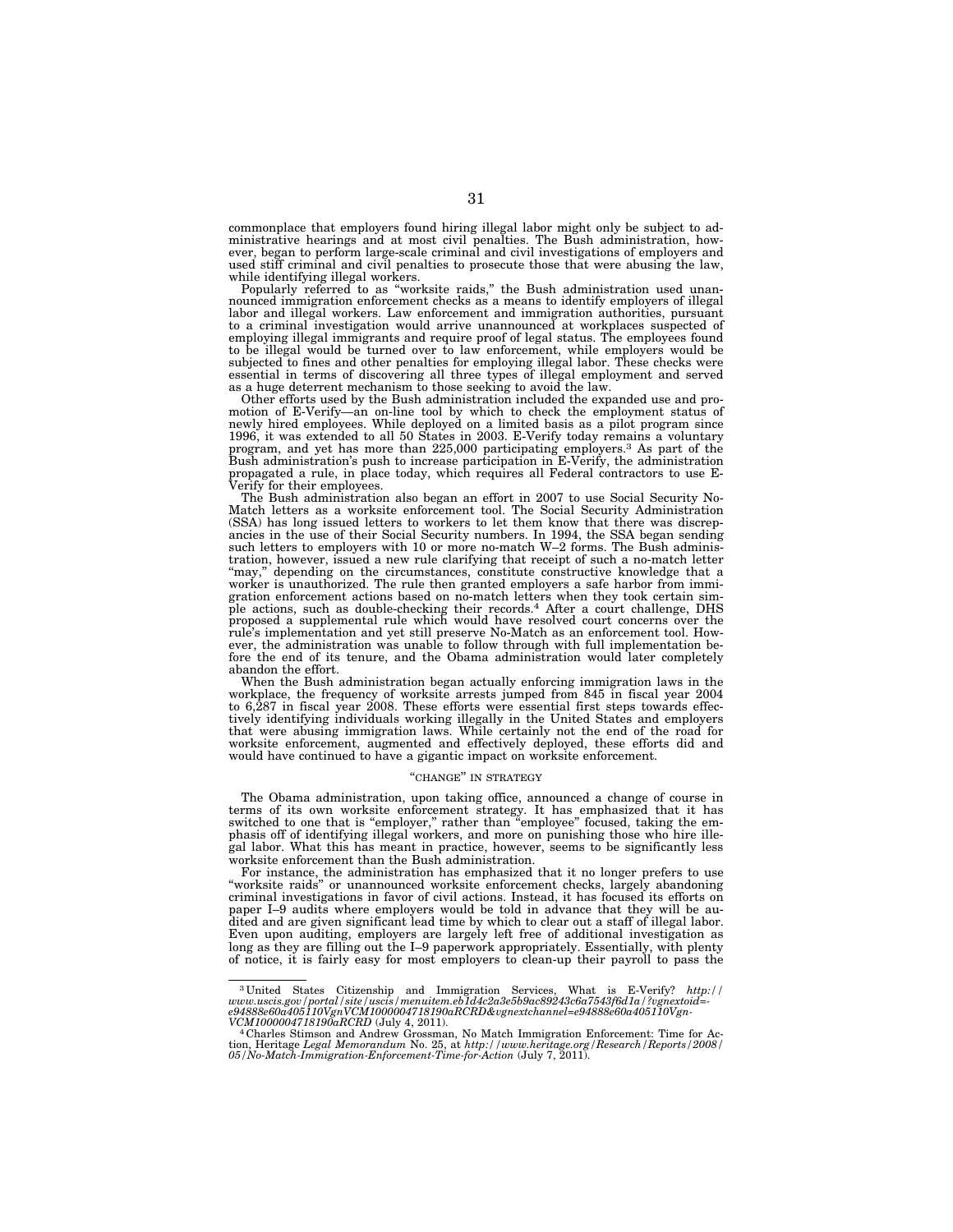Obama administration's muster. While these audits look nice on paper, they do very little in terms of actually enforcing immigration laws.

In at least one instance where the Department of Homeland Security has performed investigations into employers, the enforcement check reportedly resulted in no identification, detention, or deportations of apprehended illegal workers. In February of 2009, an investigation into Yamato Engine Specialists Company in Bellingham, Washington yielded 28 illegal workers. The Secretary of Homeland Security, however, apparently uninformed of the enforcement check, according to press reports, gave the apprehended workers temporary work permits.

This pattern sends a message that the administration is not serious about enforcement. But it is also disappointing because the actual apprehension of illegal workers was often helpful to investigators during the Bush administration as witnesses to provide testimony in a prosecution of employers for abuse of the law.

*Rescission of Social Security No-Match*.—Instead of pushing forward with the supplementary rule propagated by the Bush administration that would have likely met court muster and allowed for full deployment of no-match as an enforcement tool, the Obama administration halted no-match letter issuance completely and expressly emphasized its intention to prevent the use of such letters as evidence for constructive knowledge of unauthorized workers. While the administration has in recent months quietly begun issuing letters again, it has shown no appetite to push forward with the Bush administration's plan to use no-match as an enforcement tool. Given that the administration has emphasized its preference for an ''employer-focused'' strategy for immigration enforcement—such a policy should fit squarely into the administration's agenda.

*Abandonment of REAL ID*.—REAL ID was enacted in 2005 in direct response to the 9/11 Commission Recommendation that the Federal Government set secure standards for identification as a means of preventing terrorist travel, but also to combat identity theft and fraud. Given that identity theft and fraud is one of the biggest challenges facing worksite enforcement and driver's licenses are routinely used as part of the worker verification process, requiring States to meet a minimum standard for driver's licenses only makes sense. However, while many States have moved forward to meet the Act's requirements, the administration has spent more time trying to get the Act repealed or replaced than meeting implementation deadlines. The administration's efforts to get rid of the mandate make little sense if it is serious about combating the rampant identity theft used to obtain employment illegally.

At the same time as rolling back these measures, the Obama administration has made E-Verify the centerpiece of its worksite enforcement strategy and has pushed aggressively to increase participation in the E-Verify program. At a conference on E-Verify in 2009, Secretary Napolitano stated that ''E-Verify is at the centerpiece of our efforts to maintain a legal workforce both for large and small businesses.''

Let me emphasize, E-Verify is an outstanding tool for catching the use of fake information by would-be illegal workers. It can accurately and inexpensively do so and it absolutely should be promoted. However, it is not a silver bullet solution for enforcement and should not be sold as such by the administration. For instance, E-Verify cannot catch off the books employment. It also does not catch situations where an illegal worker steals a legitimate Social Security number and other documentation and gives that information to an employer. In essence, without other tools aimed at squeezing out other forms of illegal employment, an E-Verify focused enforcement strategy will simply further the market for identity theft and off-thebooks employment, and only detect a small percentage of the illegal workforce.

### AN EFFECTIVE STRATEGY

The Department of Homeland Security's so-called employer-focused strategy has resulted in less enforcement, not more. While it has in some instances exceeded the Bush administration's levels in terms of sheer number of investigations and penalties, these efforts have largely lacked in substance, and have done very little to actual stop the employment of illegal labor. Some of the right questions to be asked should be the number of worksite arrests, what actions ICE has taken to investigate identity theft discovered in the course of an investigation, and what steps is it taking to follow up with employers that have been investigated through a soft I–9 audit.

If DHS is serious about holding employers accountable, it must also be serious about holding illegal workers accountable. The two are not separate issues, and require a comprehensive strategy aimed at disincentivizing the use of illegal labor in the workplace.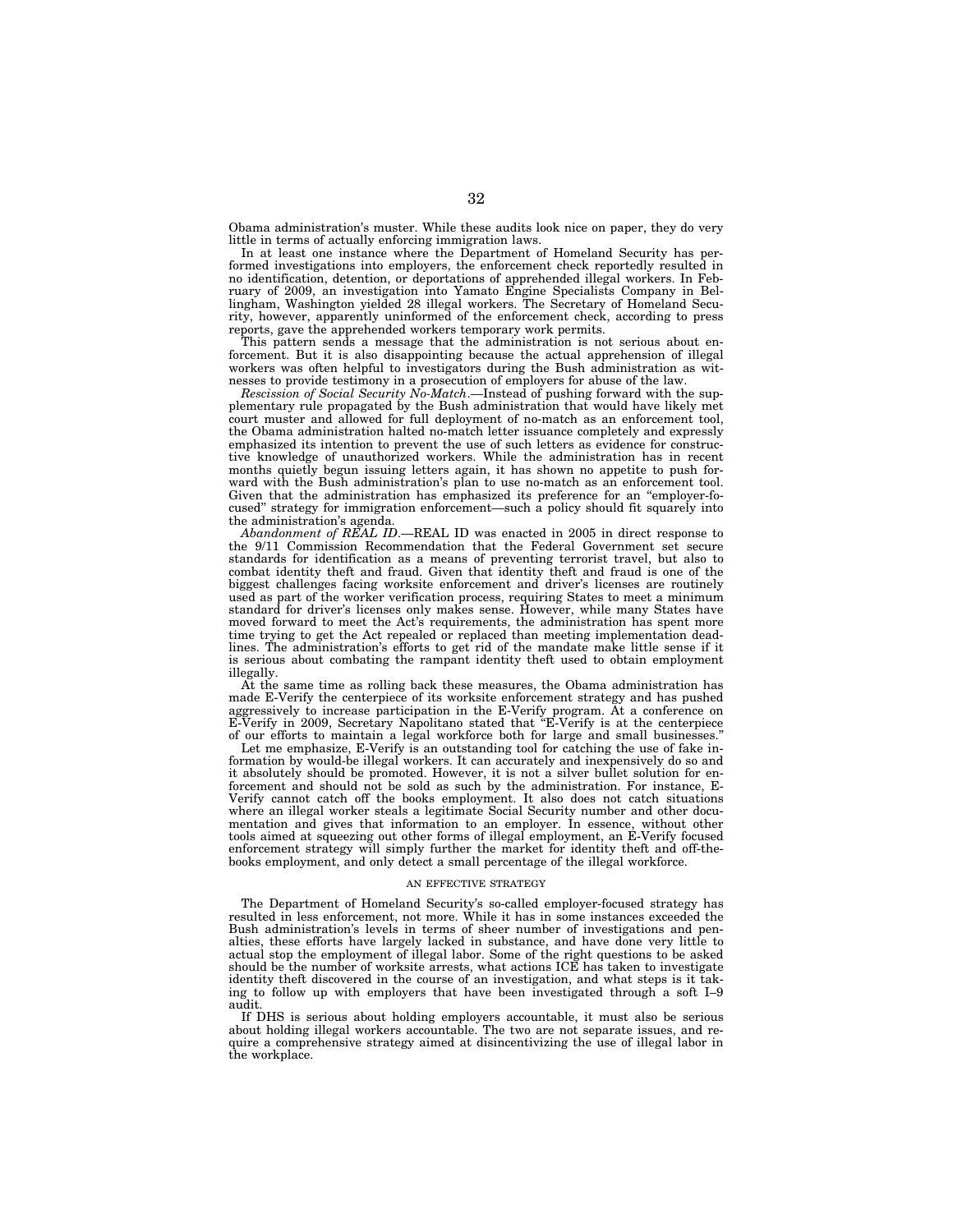Effective enforcement requires a menu of enforcement tools aimed at squeezing all forms of illegal labor out of the market, including off-the-books, identity theft, and fake documentation. Such a menu of enforcement tools should include:

- Reinstatement of worksite enforcement checks.—These checks, pursuant to a criminal investigation are a valuable tool in terms of identifying those employers that are consistently hiring illegal labor. Diluting their effectiveness by alerting employers or not actually identifying, detaining, and deporting identi-<br>fied illegal workers makes such raids useless.
- fied in the value of civil audits in conjunction with criminal enforcement.—I–9 audits can be used effectively to alert employers of potential violations of immigration law. These audits should continued to be used, in conjunction with a robust criminal investigation process. Together, these actions can provide the deterrent effect necessary to combat violations of worksite immigration laws.
- Provide resources to limit the impact of worksite raids on families and local com*munities*.—While worksite enforcement checks are a perfectly legitimate and effective means by which to identify illegal workers, the impact of these raids on families and local communities should not be ignored. Often the children of detainees, most of them U.S.-born citizens, suffer when their parents are detained and deported. ICE has tried to put in place several initiatives to allow families to stay together during the deportation process as well as the release of sole caregivers from detention facilities. The Obama administration could go further to coordinate with local communities before and after raids, including working with schools, social services, and religious institutions to ensure that no children are being left behind, as well as working to ensure quick release of sole caregivers to minimize the time that children of single parents are left in the
- care of others. *Continued efforts to promote and improve upon E-Verify*.—E-Verify is highly ac-curate at detecting false information provided by an illegal worker. It should continue to be promoted as a means for employers to check the work eligibility of their employees. Congress and the administration should remain committed to its reauthorization and to continually refine the accuracy of its databases. Another step may be to investigate whether employers are actually discharging
- *Promote IMAGE*.—IMAGE is the ICE Mutual Agreement between Government and Employees. It was meant to improve internal enforcement by giving companies training on ICE on hiring procedures, detecting fraudulent documents and using E-Verify. In addition, participating companies have to undergo an I–9 audit and check the legitimacy of existing employees' Social Security numbers. IMAGE should be supported in order to give willing companies more resources
- Move forward with Social Security No-Match as an enforcement tool.—No-Match has the ability to help tackle identity theft situations and help employers identify illegal workers in their labor force. A next step would be to allow information sharing between DHS and SSA on no-match data to assist in immigration investigations.
- *Examine supplemental procedures to prevent identity fraud/theft*.—One method may be for the SSA to scan its wage database to identify individuals who held two or more jobs at the same time, over an extended period, were receiving Social Security benefits, or were employed under the age of 16. These red flags could then be used by SSA to send a letter to the individual notifying them that a potential identity theft may have occurred.
- *Ramp-up support for investigations of off-the-books employment*.—While off-thebooks employment situations are the most difficult for investigators to tackle, additional resources for investigations of these incidents could decrease the incentive for employers to hire workers in this manner.
- *Increase penalties for unlawful hiring*.—The financial penalties for hiring legal workers is too low, so low, in fact that it does not always deter illegal hiring. As a result, many employers can factor in fines as a cost of doing business. Congress should look to set fines in a way that will have an actual deterrent effect.
- *Move Forward with REAL ID*.—Postponing or modifying implementation confuses the work already in process and detracts from the underlying purpose of REAL ID—to maintain security and combat identity theft.

A legal workforce is absolutely essential in terms of an effective immigration strategy that preserves National security, promotes the economy, and maintains rule of law. I urge Congress to push the administration to better delineate how its worksite enforcement strategy will meet these goals.

Thank you for this opportunity to testify. I would be happy to answer any questions you have at this time.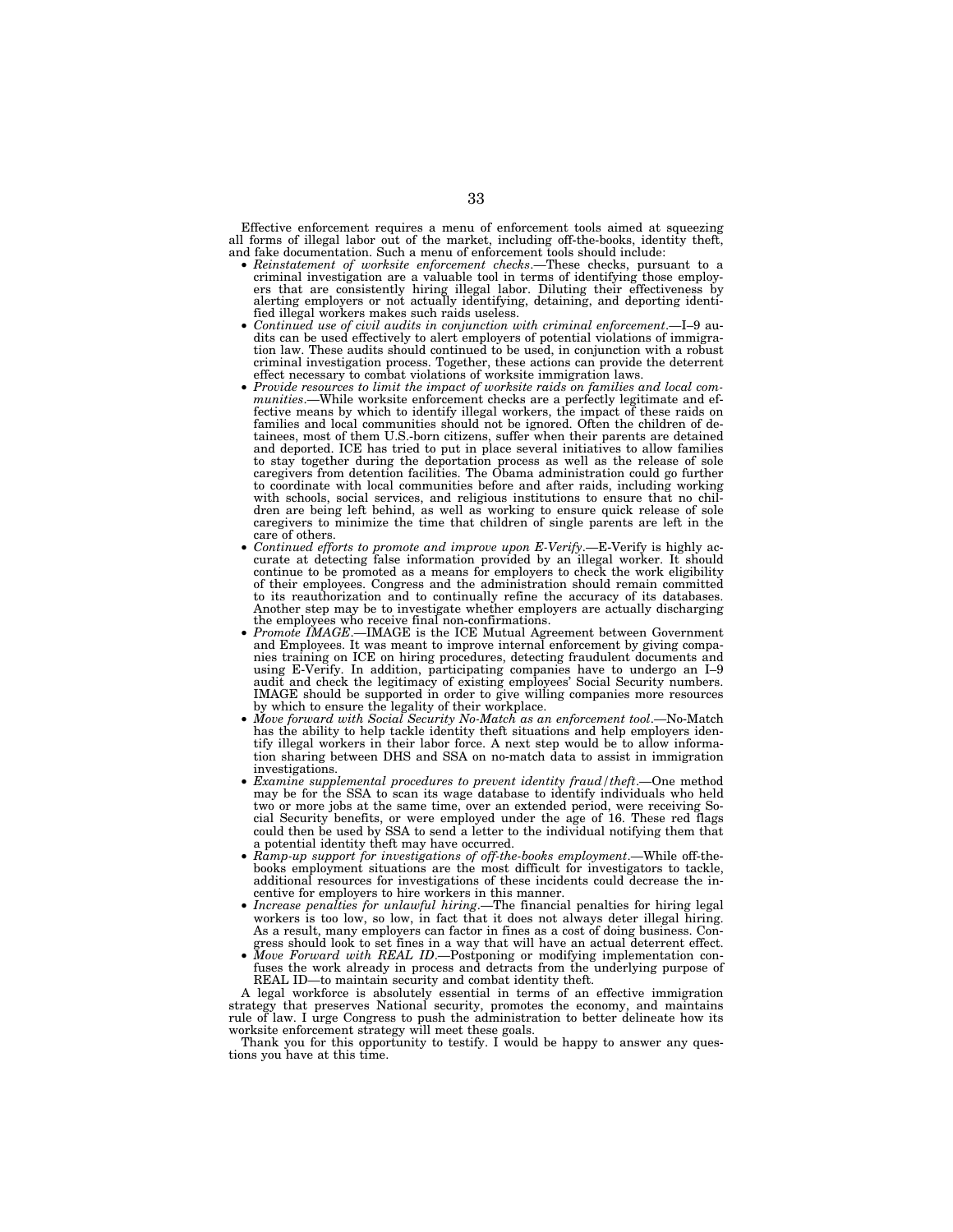Mr. MCCAUL. I want to thank the witnesses for their testimony. The Chairman now recognizes himself for 5 minutes.

Mr. Toohey, I want to start with you. We have some photographs I hope we can put up on the screen that deal with the issue you were talking about. As I understand it, this is a semiconductor chip that has included information about date and manufacturing location codes; is that correct?

[The information follows:]



Mr. TOOHEY. That is correct, Mr. Chairman.

Mr. MCCAUL. Why is that important?

Mr. TOOHEY. It is important because in this context it enables us to determine whether or not the chip is authentic or counterfeit. Companies have databases which can tell you exactly where the chip was manufactured, on what day, what type of chip it is, and by verifying the type of chip versus that coding system, we can almost instantaneously verify whether that is an authentic chip or not.

Mr. MCCAUL. Okay. So DHS would come to you and say, hey, we have got this chip, is this authentic, is it yours, and if it is not, if it is counterfeit, they need to confiscate it, correct?

Mr. TOOHEY. Yes, sir.

Mr. MCCAUL. That was going on between—that was the practice

Mr. TOOHEY. Practice for many years.

Mr. McCAUL. Two-thousand to 2008 or-

Mr. TOOHEY. Even before, Mr. Chairman—sorry. Even before 2000, it was the practice for many years. Starting in 2000, they stopped sending out the actual product and just sent us pictures, which is fine. As long as we have the code, we can determine. Actually it was a system that worked very well, but in 2008 it all stopped, and they redacted the information from the pictures that they were sending.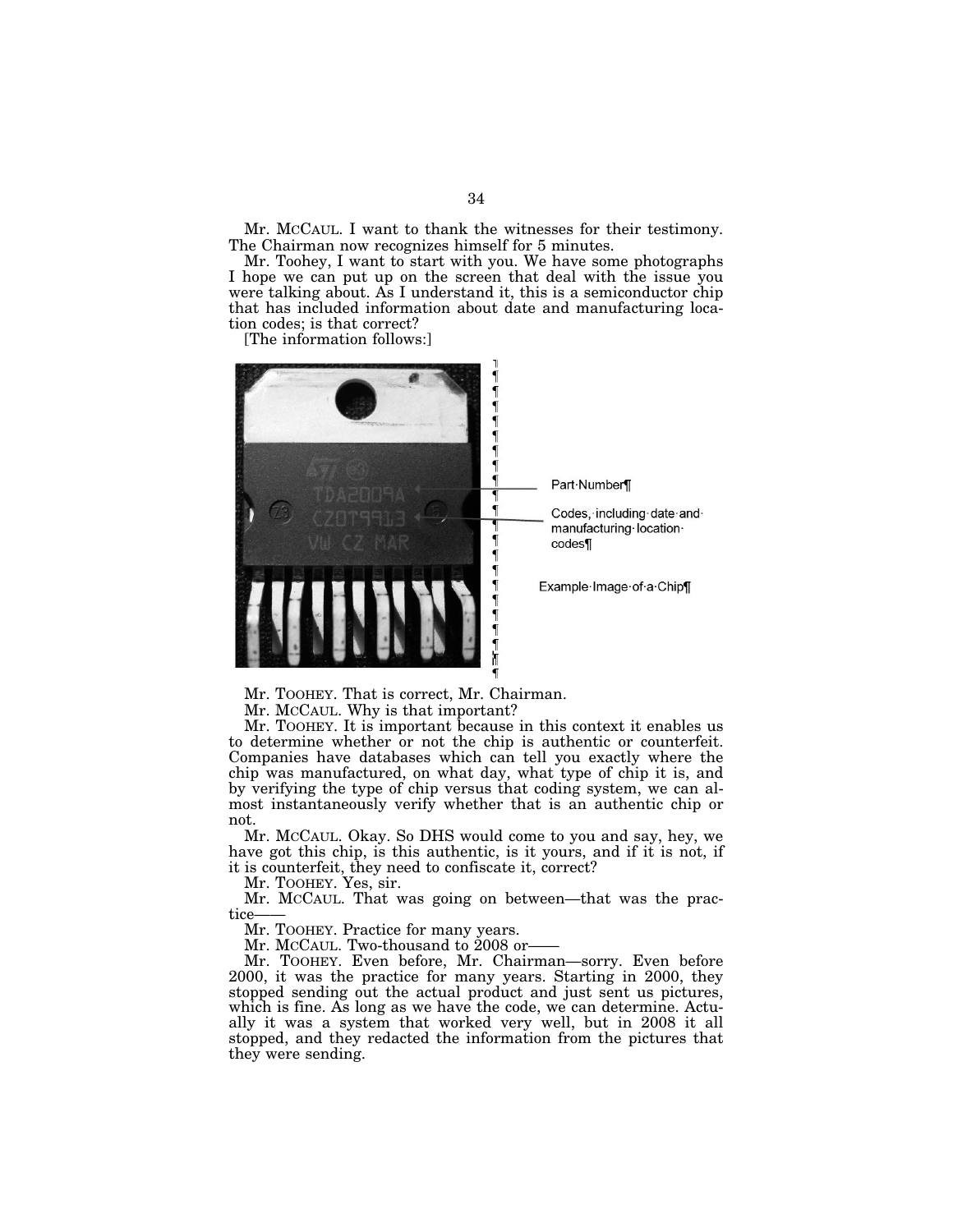Mr. MCCAUL. So early on they would actually send you the actual product, which is the best evidence, then they sent the picture which had information on it so you could identify, and then in 2008 something else—something happened—and let us show the other picture if we can. This is what you get. Is this an example of what you would currently receive from DHS?

[The information follows:]



Mr. TOOHEY. Yes, Mr. Chairman, and as you can see, it is virtually impossible—you can't see the number, and it is virtually impossible based on that for anyone to authenticate that chip.

Mr. MCCAUL. You don't have the trace codes or any of the information contained in the previous photograph to identify this intellectual property, this semiconductor chip?

Mr. TOOHEY. Yes, Mr. Chairman, that is exactly right.

Mr. MCCAUL. It is astounding. Why? Has DHS explained to you why they have stopped providing this kind of information?

Mr. TOOHEY. Yes. First of all, let me clarify. This isn't a policy that was directed only at our industry. It affects all products, and it was based on a reinterpretation that Treasury Department, which has policy responsibilities in this area, established in 2000. It was a reinterpretation of the Trade Secrets Act, in which it determined that—or at least its opinion was that by sending that information to the manufacturer, that would violate the disclosure of confidential information provisions of the Trade Secrets Act.

As I mentioned in my statement, that just doesn't make any sense, even common sense, because to the extent anyone owns that publicly viewable information, it is the manufacturing. It is the company that it would be sent to. We provided detailed legal anal-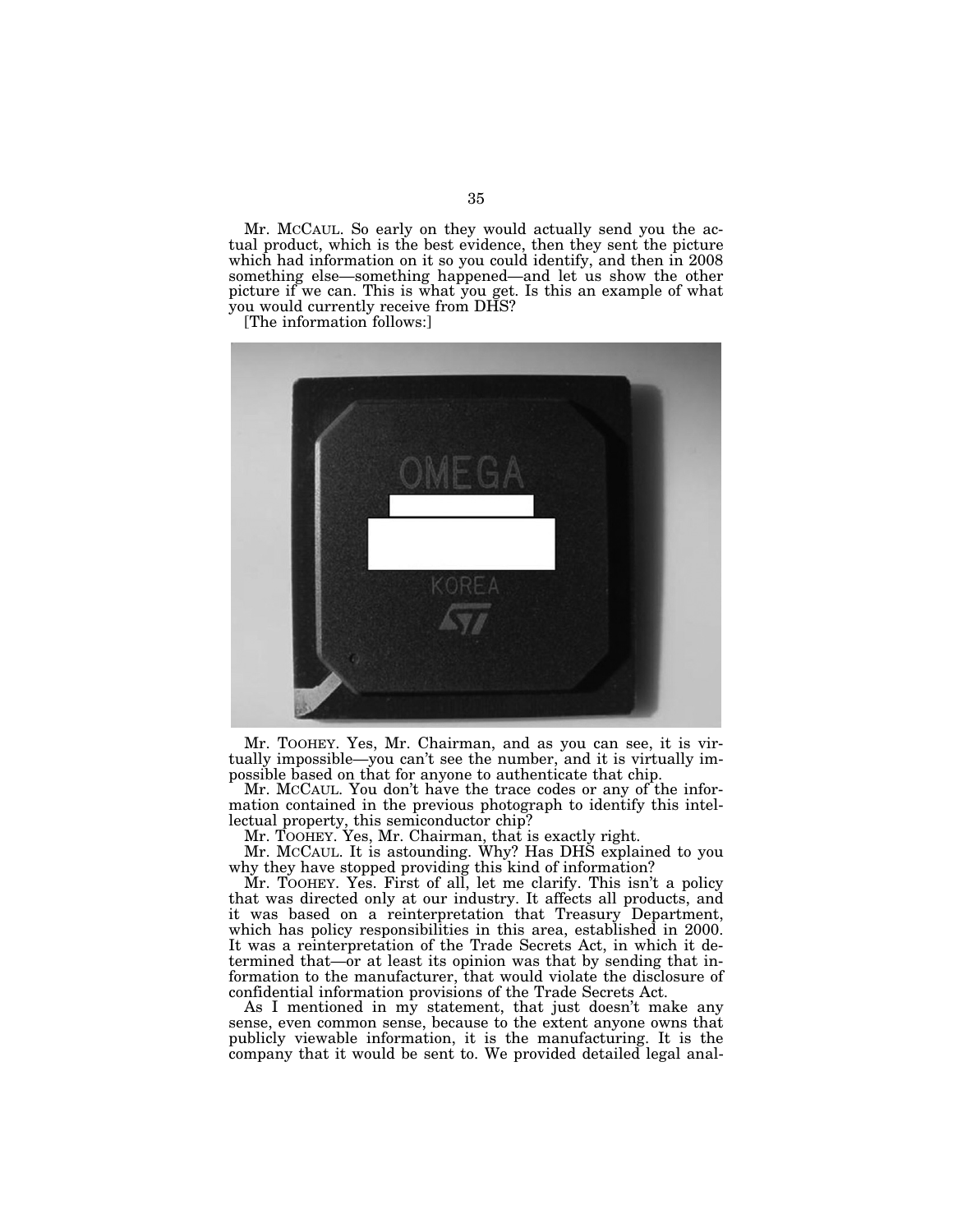ysis to the Department of Treasury and DHS in terms of why that just isn't the case. They haven't really given us any reason why our legal analysis is wrong.

Part of the motivation that I understand is a desire to protect parallel importers, so as to not have any, you know, information disclosed to manufacturers that could affect importers, but there is nothing in that code that can tell us who the importer is. At the most it could tell us who we originally sold it to, but that information simply is not possible to obtain from that code. So, from our perspective, that doesn't make much sense.

You know, if one can even understand that justification for handbags or some other products, you know, one could maybe understand it, but for products where there is critical, you know, life-saving technologies, health and safety, our soldiers' technologies on the line—we know for a fact, as you said in your opening statement, Mr. Chairman, this is a clear and present danger. We know that there is 15 percent of current inventories of the Pentagon where these chips are counterfeit. So we know this is a problem. We know that this is an on-going issue, and it is affecting the lives of our soldiers and the health and safety of our citizens. So, in this particular area, it just doesn't make any sense to us why we would tie our hands and not allow our industry to help the Government determine instantly where these products are coming from.

Mr. MCCAUL. You want to help the Government identify counterfeit chips, and it is my understanding the lawyers at the Department have now determined that they cannot give you this information unless they have basically, you know, taken all the identifying information off of it. How can you possibly identify something as counterfeit when they have taken off all the code numbers?

Mr. TOOHEY. You are exactly right; you can't, Mr. Chairman.

Mr. MCCAUL. You can't?

Mr. TOOHEY. You cannot.

Mr. MCCAUL. So, as a result of this legal policy or analysis that was done, we probably have God knows how many counterfeit chips coming into this country, and we are excluding the private sector from being able to assist DHS in identifying, you know, counterfeit chips coming into the country; is that correct?

Mr. TOOHEY. That is exactly correct, Mr. Chairman. We are desperate to help. We have been begging Treasury and DHS to let us help stop dangerous chips that are coming in.

Mr. MCCAUL. Well, we are going to try to help you. I hope Mr. Thompson—I don't see this as a Republican or Democrat issue. I see it as just a common-sense issue that I hope perhaps we can work together to change this policy. Otherwise we are going to have counterfeit goods coming in that can't be identified.

I want to try to hit a quick question with each of you. I know my time is limited, but going to Mr. Russo, you know, I talked about the example of just one drug going to so many different countries around the world and finally ending up in the United States being counterfeit. When we talk about this chain of supply, what do you consider to be the greatest threat to pharmaceutical companies, the supply chain?

Mr. RUSSO. Mr. Chairman, the greatest threat that we see to the supply chain is what is available over the internet. The ease in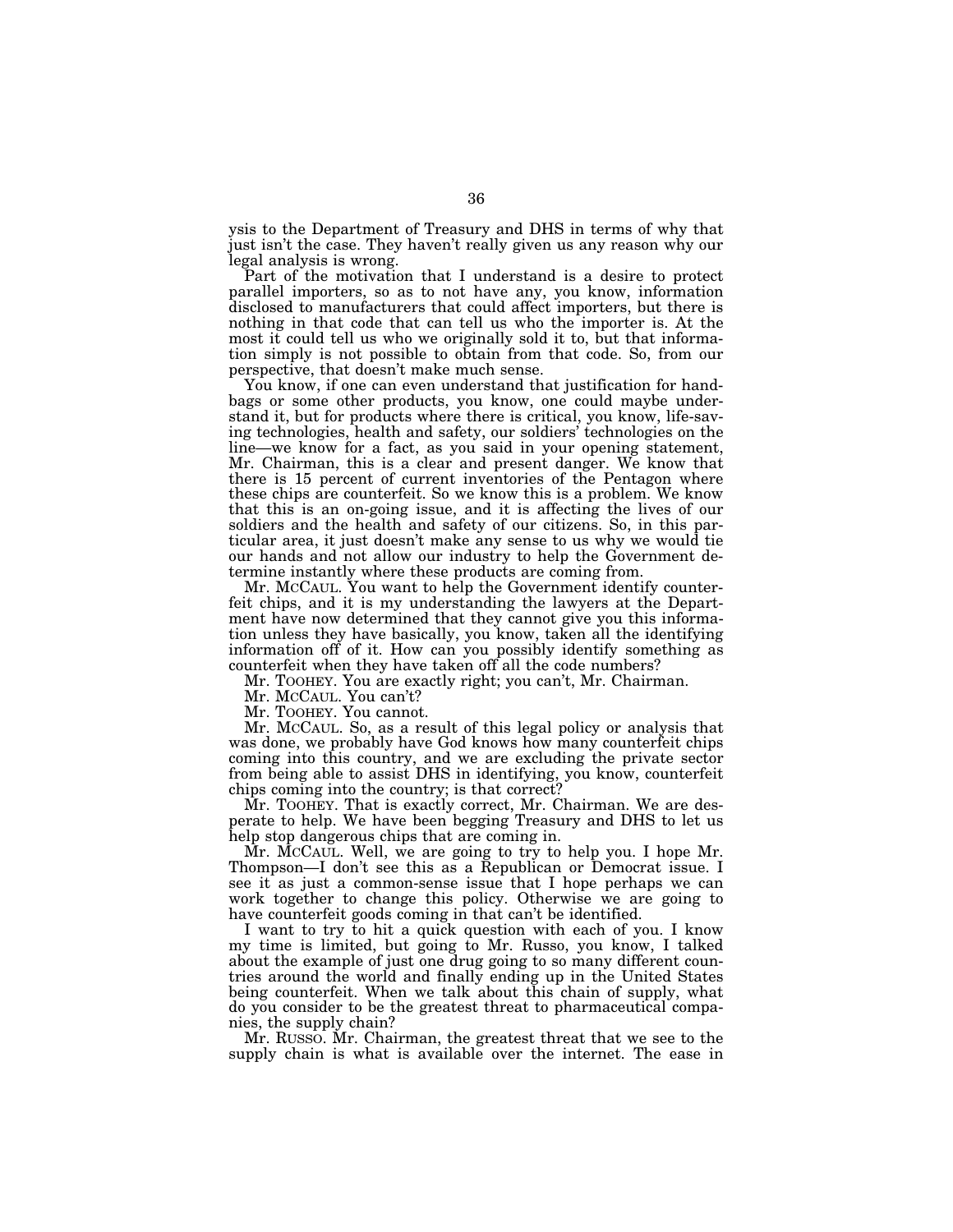which a consumer, wherever it is in the world, can order counterfeit pharmaceuticals over rogue websites presents a significant threat to patients in the United States and, for that matter, other countries.

Mr. MCCAUL. You know, there has been some talk about making it legal for people to import from Mexico and Canada. Does that pose any threat in terms of the quality of the product?

Mr. RUSSO. The problem is that when you look at internet sites that sell pharmaceutical products, what you look at is what is a very slickly designed website with a person in a white coat with a stethoscope around their neck, and the patient throws a credit card in there and orders product, and you really don't know what you are going to get. You could get diverted product, you could get stolen product, you could get counterfeit product. As you said in your remarks, sir, those products are less than efficacious and don't treat disease. So that is the issue is you have a slick front, and you don't know what is behind that, and as we have purchased from those sites, we found many of those products to be substandard coming into the United States.

Mr. MCCAUL. Do you know what percentage of these consumers are seniors that buy their medications on-line?

Mr. RUSSO. No, Mr. Chairman, I don't have that data. We see a lot of different consumers buying over the internet, you know, for various reasons.

Mr. MCCAUL. If I can move on to Mr. Mancuso, you know, in my prior life I worked at the Department of Justice. We worked quite a bit on Export Control Act cases, dual-use technologies, so I am very familiar with that. Most of these cases involved China, you know, and we know that the most probably hacked-into office from a cyberattack is this export control office within the Department of Commerce, for obvious reasons.

What more needs to be done to protect—you know, we don't want to slow commerce down, but we certainly don't want to be giving nations, you know, that don't have our best interests at heart, you know, technology like the example I gave; one is it is a medical device, but that it can be used, you know, for a nuclear device. What more needs to be done?

Mr. MANCUSO. Mr. Chairman, I would suggest, just to begin with, to distinguish two things. First is refining our export controls and reaching out to industry to ensure that the private sector is really a partner in enforcement. You know, many U.S. companies want to help and have more information at their disposal with respect to industry competitors who may not be complying with the law.

On the other hand is industrial espionage, which is, of course, different because industrial espionage is the intentional theft of technology. I think we have to, specifically with respect to Statebased competitors, near-peer competitors, looming adversaries perhaps, we need to buttress our counterintelligence capabilities to figure out what technologies they are interested in and what vectors they use to acquire our technologies.

So I would submit to you, Mr. Chairman, that there are two things: Export controls and outreach to industries to ensure that on the U.S. side of the equation, industry knows what is controlled,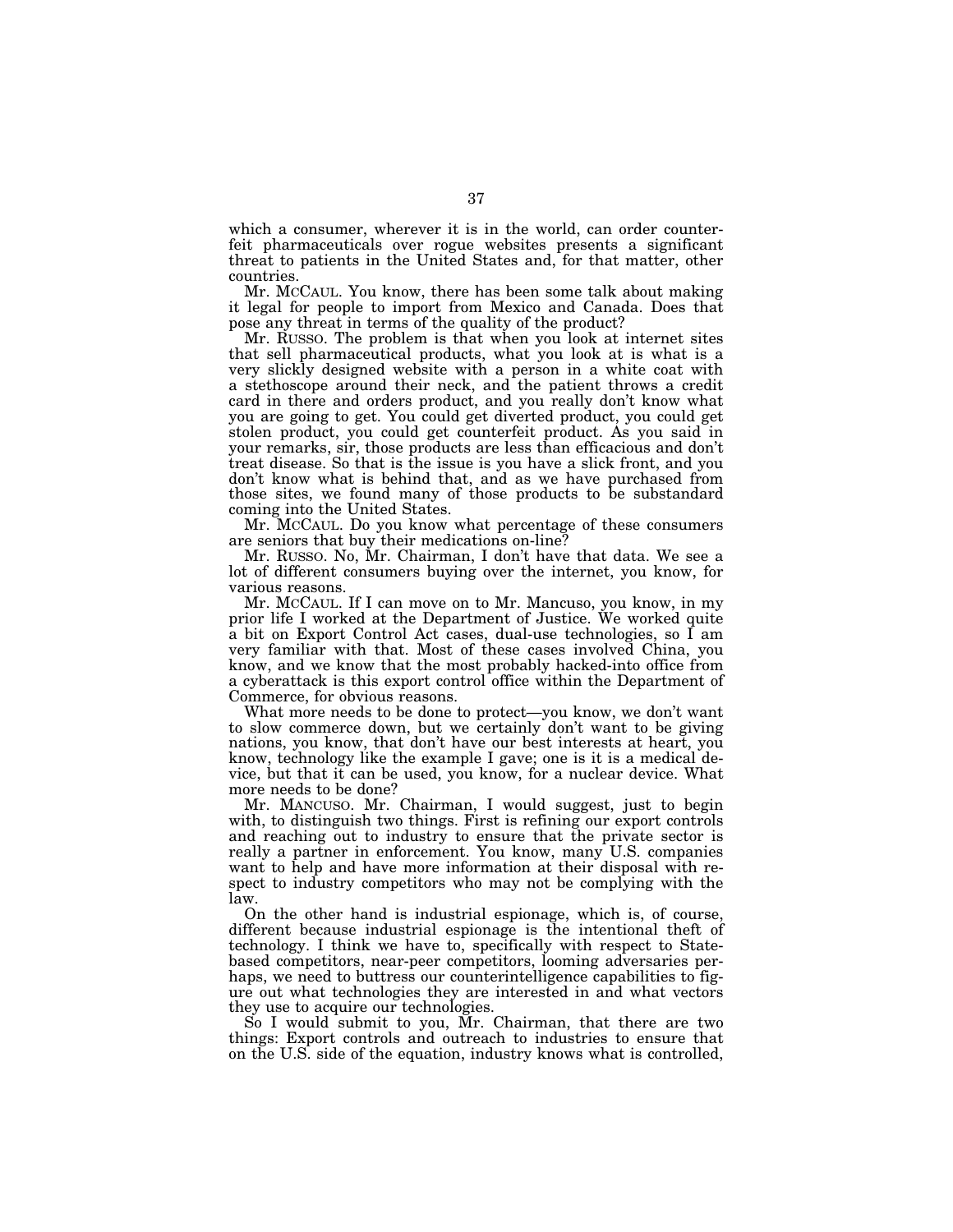how it is controlled, how it can be exported. But on the sort of foreign side, we need to build a better firewall in terms of our counterintelligence capability to uncover, prosecute industrial espionage.

Mr. MCCAUL. Thank you.

Last question to Ms. McNeill on the worksite enforcement issue. According to the Congressional Research Service, since this administration has come into power, administrative arrests have declined 77 percent, criminal arrests have declined 59 percent, and convictions declined 66 percent. I know there was a shift in policy in terms of going after, I guess, employers and not the employees, but these numbers are, to me, very disturbing in the sense that we are not enforcing the law. What is your opinion?

Ms. BAKER MCNEILL. Well, you know, it is sometimes very difficult, Mr. Chairman, to disaggregate the employers of illegal labor from the illegal workers. You know, if you look at the situations where they—if they are in the Bush administration, during worksite arrests they may find individuals who either the employers had knowledge of the identity theft ring that was going on, that the employers maybe were violating other workplace standards, other immigration laws in the workplace, and these illegal workers were so essential to providing that kind of case to be able to prosecute employers. So you can't take one and not have the other to have an effective enforcement strategy. You really have to do both because they work—you know, they work off of one another. It is an economic problem because workers want jobs, employers need labor. So we have to attack it from both sides.

Mr. MCCAUL. This hearing is really about protecting intellectual property and innovation in this country and protecting American jobs, jobs that Americans would have but they're losing. So, you know, the E-Verify I always thought has great promise if it is fully implemented. The verification on Social Security numbers, if we could fully implement that. But we just have never—and I'll say in fairness to both the prior administration and this administration, we have yet to fully implement that program.

Ms. BAKER MCNEILL. Well, I will give significant credit, Mr. Chairman, to the Obama administration for taking the time to look at ways to improve E-Verify as a system. They have done E-Verify self-check, which essentially allows individuals to go and look at their own information. That only helps improve the accuracy of E-Verify. So I think that is an area. But we can't make E-Verify the only centerpiece enforcement tool, because it doesn't take into account identity theft and off-the-books employment, which are huge issues in the workplace.

Mr. MCCAUL. Thank you.

My time has expired. The Chairman now recognizes the Ranking Member of the full committee, Mr. Thompson.

Mr. THOMPSON. Thank you very much, Mr. Chairman.

Since we are talking about American jobs and how this process yields some increased numbers, Mr. Toohey, I looked at your semiconductor picture, and it struck me that most of the problems we are dealing with is these chips are made somewhere else. If we really wanted to generate some jobs, I would think we would try to bring that business back here. Has your industry ever looked at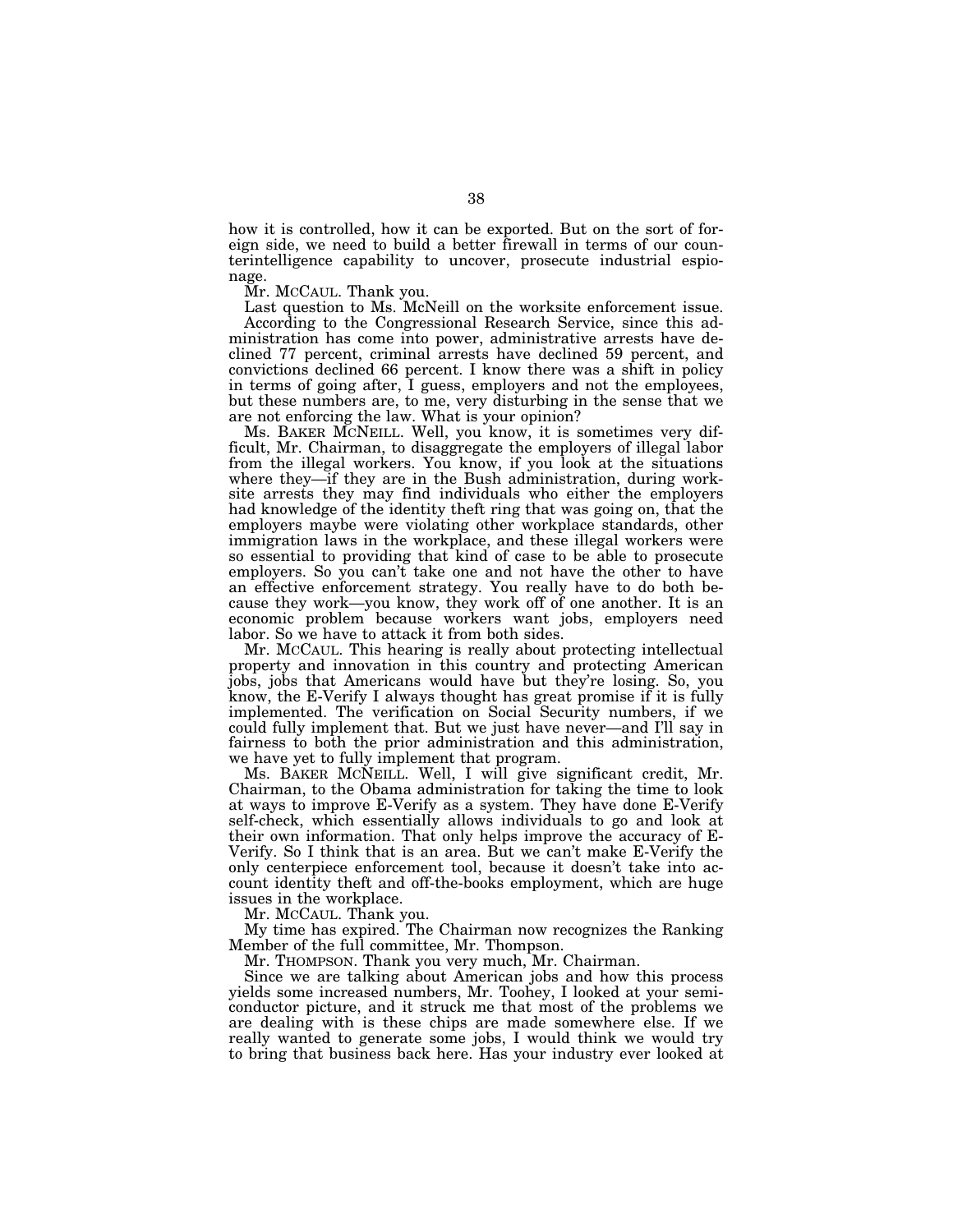what it would take to bring that industry back, thus creating new jobs and eliminating a large portion of this counterfeiting that's going on right now?

Mr. TOOHEY. Well, thank you, Mr. Ranking Member.

Our industry is committed to building jobs in this country. As I mentioned in my opening statement, we manufacture the majority, about 75 percent, of the chips that we sell all around the world here in the United States. So we are very much committed to manufacturing and design here in the United States, and it is something that we continue to build and we continue to invest in manufacturing here in the United States.

This counterfeit problem is a little bit different. Most of the chips that come back as counterfeits were originally manufactured as some other type of chip, probably here in the United States, and they're sent around the world as e-waste, you know, old computers,

old things.<br>The counterfeiters, they don't have the capability to manufacture chips themselves. They can't build \$5 billion fabrication facilities. They take these old chips out of old computers or old cell phones and then they remark them as something, you know, milspec chips or some very specific application, and then sell them as international brokers.

So the problem is it is not that they are manufactured overseas originally or that there is great investment in jobs. That is mostly still here, Mr. Ranking Member. The problem is that these counterfeiters then take the waste and then mark them up and then send them back here as something else, and that's what we need to stop.

Mr. THOMPSON. So have you looked at or has your trade group looked at any additional methods that it would recommend to prevent those chips from coming back in?

Mr. TOOHEY. Thank you, Mr. Ranking Member.

Certainly closing the front door, taking the very discrete action that we recommend would be an enormous help, something we could do today that would significantly advance our efforts and prevent these counterfeit, dangerous chips from coming in. So that's one aspect.

Another aspect is increasing the prosecution of these unscrupulous dealers. Much of the prosecution—and ICE and other agencies are great at doing this, but providing—stopping the counterfeiters first will actually facilitate additional prosecutions.

From the Business Week articles and others, you will see that many of the dealers selling chips into the DOD system are these small, unscrupulous dealers. They know what their problem is.

A third area where I think we could do more is in tightening up our Federal acquisition regulations so that DOD, DHS, other agencies only purchase from authorized dealers. That's not the case today. That's something we ought to look at.

A final area, Mr. Ranking Member, is working with our international partners more closely. We know where these chips are being counterfeited. We know they're being sold openly in Shinsen in a big market there. One of my colleagues just came back from there and brought some samples he was freely given. We know exactly where this is, and so we need to work more closely with China to stop this and increase enforcement on the ground.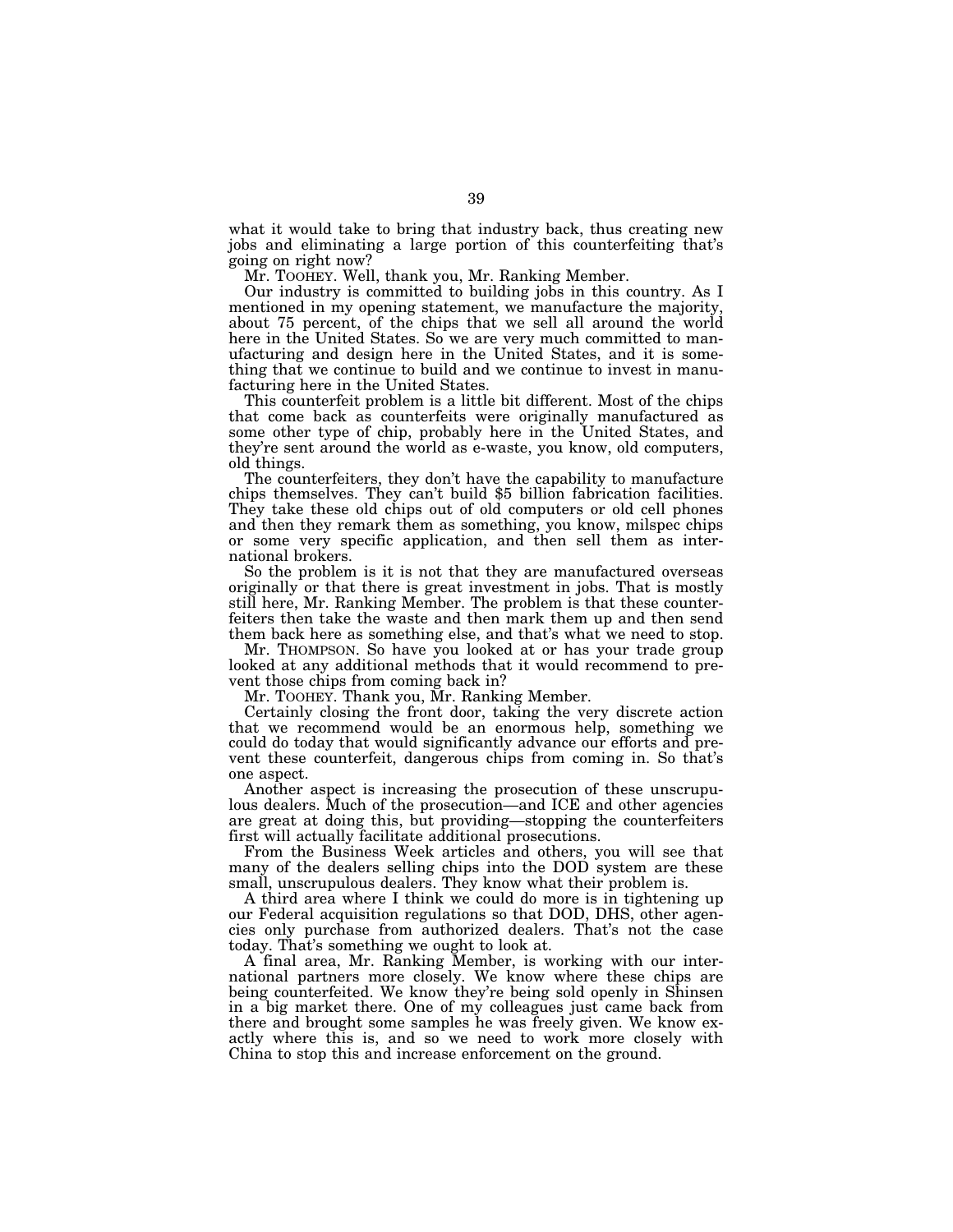Those are some other practical measures we could take.

Mr. THOMPSON. Thank you very much.

Mr. Russo, with respect to counterfeit pharmaceuticals, I think part of your testimony talked about these rogue websites and the fact that a number of them have been shut down, but a number of them still exist. Taking off from the Chairman's comments, sometimes people are lured to those sites because of the cost factor of the drugs. A lot of seniors get caught up in the trap. Knowing that a disproportionate number of those individuals might be seniors, has your industry looked at any programs that could drive seniors back to the marketplace versus the websites?

Mr. RUSSO. Thank you, Mr. Ranking Member.

I want to say that no pharmaceutical company wants to see a patient that needs medication without product. To help seniors and others who don't have funds to buy product, there are a number of programs that our company has and other competitors to us have for seniors who can't afford medication. Many of those are available publicly on our website. Through some of the enhancements in Medicaid and Medicare, there are other programs for seniors. So there are, we believe, a number of ways for seniors who don't have funds to obtain product; and we encourage them to use those programs to seek safe and efficacious pharmaceutical products.

Mr. THOMPSON. I appreciate your indulgence, Mr. Chairman.

You know, we created the position of Intellectual Property Enforcement Coordinator; and to the extent that that's been there for a while, Mr. Toohey, can you comment as to what the industry's experience has been with that operation?

Mr. TOOHEY. Sure, I would be happy to. Thank you, Mr. Ranking Member.

We have had a great experience with Victoria Espinel and her office that has been tremendously helpful to us in a wide range of areas in intellectual property enforcement globally. So that office, as a matter of fact, used—they spent a lot of time trying to help us solve this problem, but they weren't able to change the Treasury Department's and DHS' policy views. They weren't able to overrule them. But we have had a fantastic experience and great support from that office.

Mr. THOMPSON. What about you, Mr. Russo? Do you have any contact with that office?

Mr. RUSSO. Thank you, Mr. Ranking Member.

I would echo Mr. Toohey's comments and say that I personally have been very impressed with Ms. Espinel and her staff who have really got to the low-level understanding of the issues that face our industry and, as you can see, their industry; and they have been very helpful and very effective in helping us fight counterfeit pharmaceuticals.

Mr. THOMPSON. Thank you.

I yield back, Mr. Chairman.

Mr. MCCAUL. I thank the Ranking Member.

The Chairman now recognizes the gentleman from Missouri, Mr. Long.

Mr. LONG. Thank you, Mr. Chairman.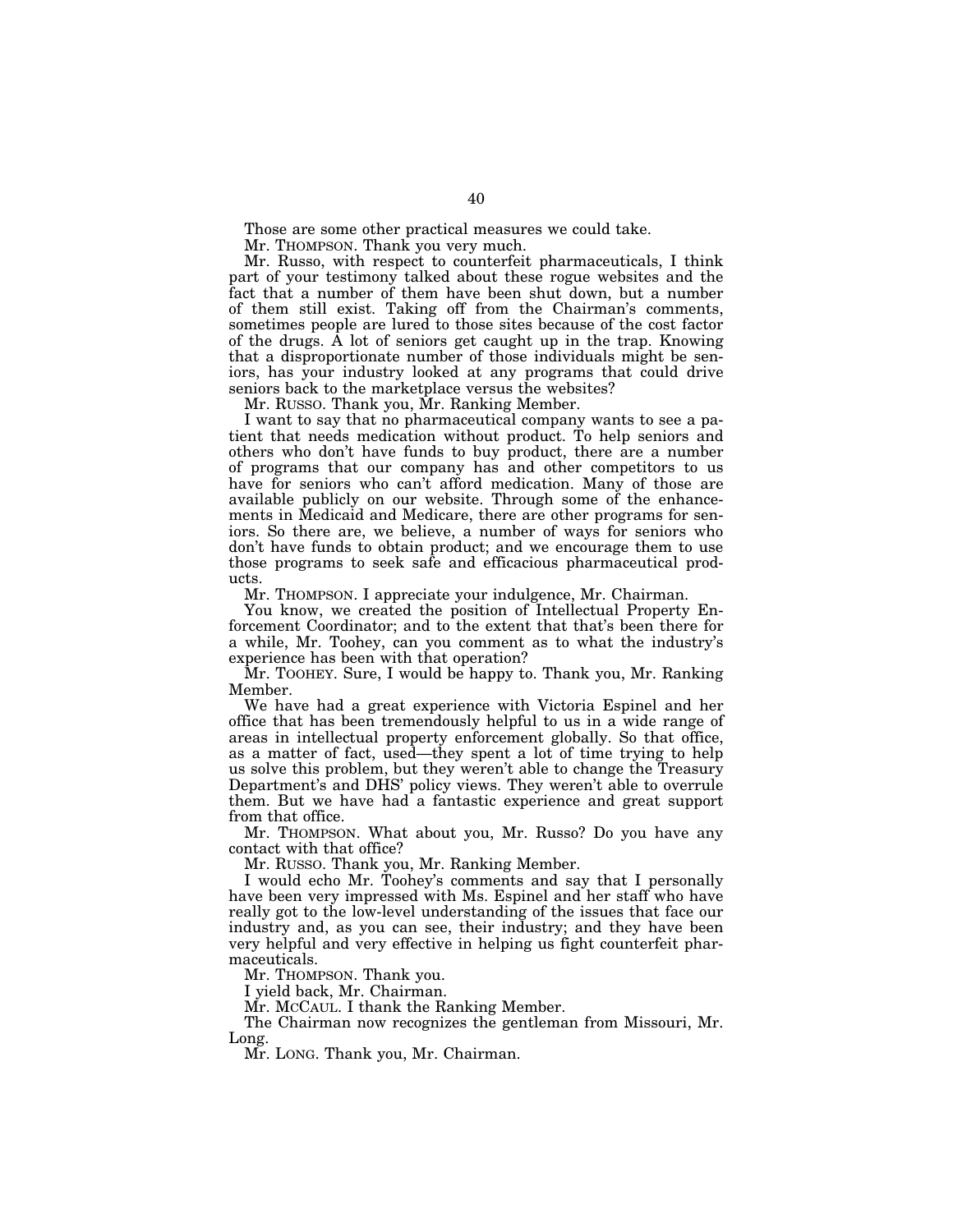Mr. Toohey, you testified that we need to take proven, commonsense steps, which the trouble with common sense is it isn't common, as you know.

Then you said that 15 percent of—was it—spare chips purchased by Department of Defense are counterfeit.

Now I have got a visual in my head of a guy in a trench coat standing over at the Pentagon saying, hey, buddy, you want to buy a chip? How in the world are we buying 15 percent of counterfeit chips? What's the supply chain? Where do those come from?

Mr. TOOHEY. Well, Mr. Long, thank you very much for the question.

It is a big problem that we would recommend be fixed, and the Department of Defense and the Federal acquisition regulations need to be tightened to only purchase through authorized dealers. Right now, they purchase essentially at the lowest price. The regulations are the lowest price. Anybody who is willing to sell them these chips or other military products is, at least my understanding, they have to purchase at the lowest price. So they purchase, many times, from these very kind of fly-by-night, unscrupulous dealers who get their chips from China; and they mark them up as milspec and——

Mr. LONG. Educate me. What is milspec?

Mr. TOOHEY. Sorry. Military specifications, so increased heat and endurance, you know, very sophisticated equipment.

So, you know, it is—that system is broken. So part of the solution would be to tighten our Federal acquisition regulations, especially for the critical areas like DOD and DHS, to make sure they are only buying from authorized dealers. That just makes sense. That's just in our National interest.

So we would strongly recommend—we have been recommending for many years—that the Department of Defense do that.

Mr. LONG. These are coming in large enough quantity—obviously, they are—where they can buy 15 percent of them.

Mr. TOOHEY. Yeah. That's their number. Officials publicly have said that from DOD and said that's what they estimate.

Mr. LONG. On your first exhibit, which was the authentic and the counterfeit voltage regulator and automotive airbag brake systems, the numbers on there, they don't look to be quite identical. But walk me through the redacted part where they are sending you these redacted pictures. What are those pictures of? Are these shipments that they suspect are counterfeit or they know are counterfeit and then they send the industry these pictures with the redacted information?

Mr. TOOHEY. Yes, Mr. Long. They are suspected counterfeit. So for whatever reason, maybe it is the location they came from, the way they are packaged, the port officers suspects that they don't look quite right. So, in that instance, they traditionally send us the full picture of the chip where we can tell them right away whether it was authentic or not.

Mr. LONG. How can you do that? It looks like they could copy identical the coding and everything if they're going to—I mean, that's what I am having trouble with is understanding how that helps you. Because it looks to me like they could—if they are going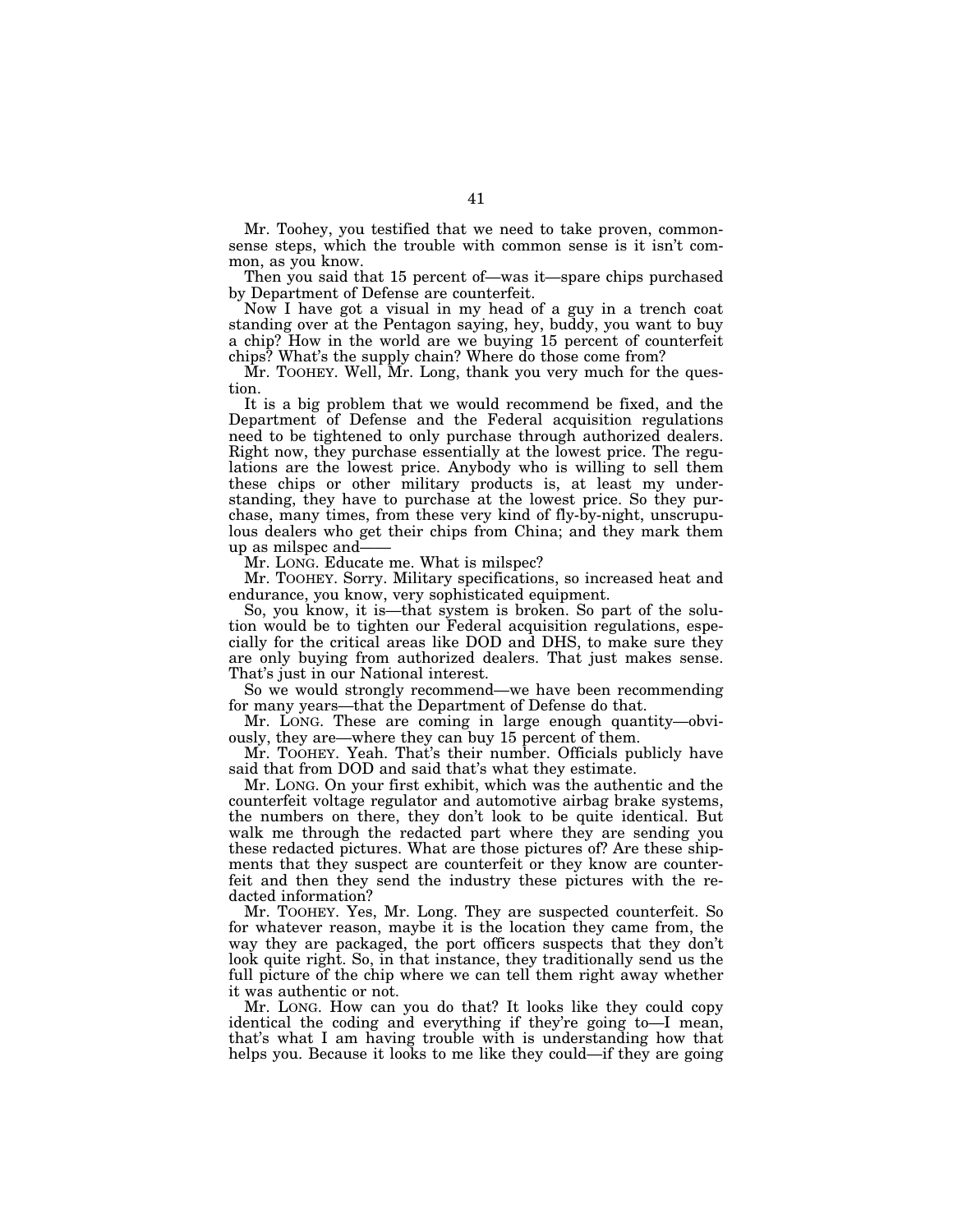to counterfeit the chip, it looks like they could counterfeit the identifying numbers.

Mr. TOOHEY. Well, they don't always have the exact type of chip that they are trying—many times, they are selling very sophisticated, advanced chips, and what they are dealing with are those old e-waste, and so they take numbers that-

Mr. LONG. Is that 100 percent of the time this all starts with ewaste?

Mr. TOOHEY. Mainly, yes. I mean, almost always. They don't manufacture their own chips, so they get them from some other place.

Mr. LONG. I am flabbergasted that there is that much volume out there where they could, all through e-waste, and come up with a big enough shipment to ship to our military and we are buying 15 percent of counterfeit product. It is just mind-boggling.

Mr. TOOHEY. Yes, sir, it is. It is a system that we can dramatically improve today by making the right type of policy change.

Mr. LONG. Okay. I hope we can help you with that.

Mr. TOOHEY. Thank you, Mr. Long.

Mr. LONG. Mr. Russo, are you aware of any instances where a country has prohibited FDA to inspect a facility within that country?

Mr. RUSSO. Thank you, Mr. Long.

That's an area of expertise I don't have. My remit is strictly counterfeit. FDA inspects a lot of facilities for compliance and regulatory matters, and it would not be information that I have. But I would be happy to go back to my company, to the experts in that area, and get you a written response.

Mr. LONG. If you would, I'd appreciate it. Also to follow up with the written response.

If there are countries that are doing that, my next question would be if you all have any facilities within those countries.

Mr. RUSSO. Yes, sir. We will follow up, and I thank you for the question.

Mr. LONG. Thank you, Mr. Chairman. I yield back.

Mr. MCCAUL. Thank you, Mr. Long, for your questions.

We are going to follow up on this issue. It is unacceptable that 15 percent of the military's semiconductor chips are coming—well, not only foreign countries but counterfeit. So I think that's going to be one of the tangible takeaways we will get from this hearing, and I appreciate your help on that.

The Chairman now recognizes the gentleman from South Carolina, Mr. Duncan.

Mr. DUNCAN. Thank you, Mr. Chairman.

You know, sitting here, thinking about it, just listening to the testimony, I think it is ironic that we are debating a defense authorization or appropriations bill this week when so much money has been spent with independent contractors out there that are supplying these chips.

I want to reference a *Business Week* article. The cover says ''Dangerous Fakes'', and the article talks about a contractor out in Bakersfield, California, who wasn't involved in any sort of microchip business before, but she heard there may be a business opportunity to begin selling microchips to the military. So she created a busi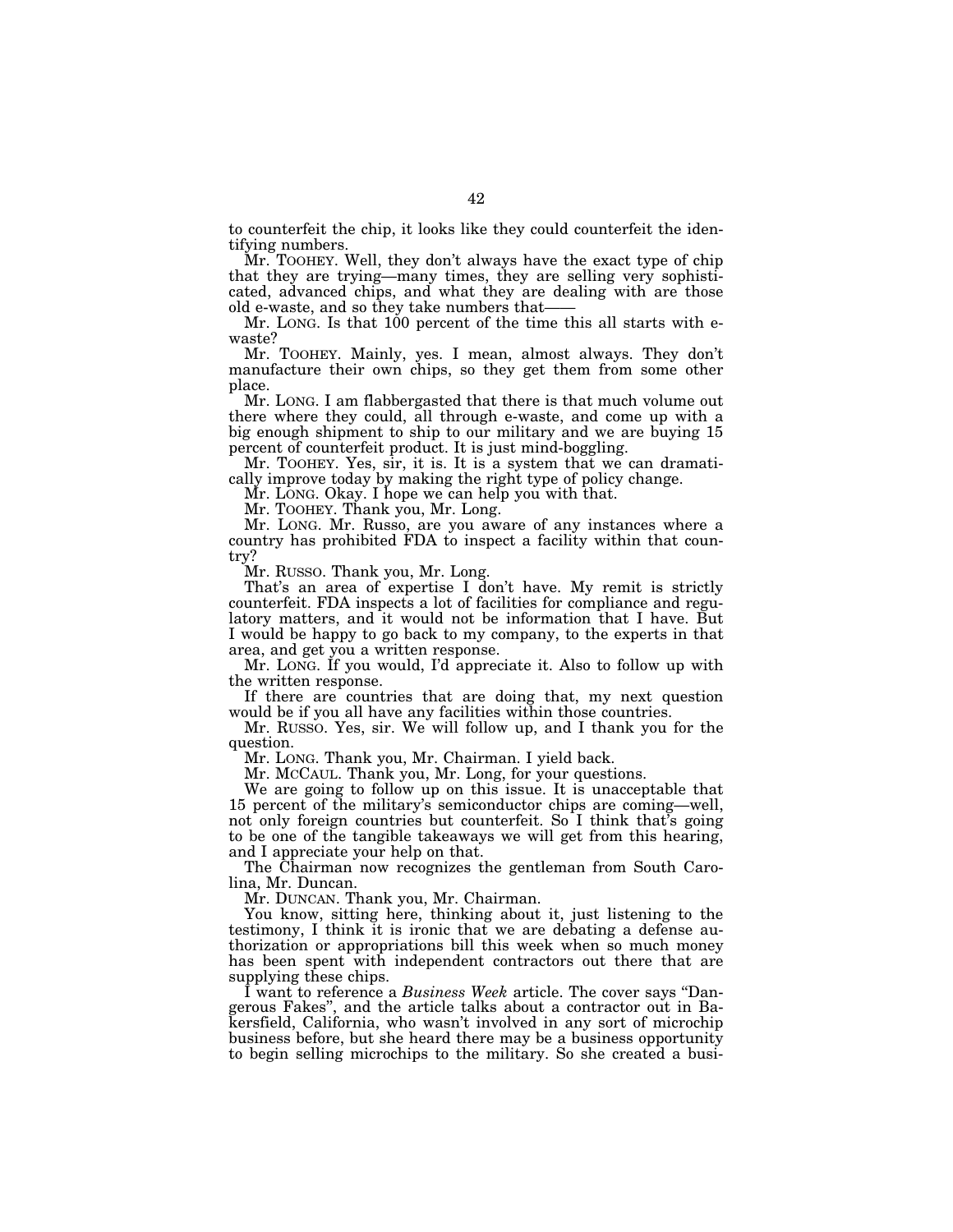ness in her home, and since 2004 she has won Pentagon contracts worth a total of \$2.7 million. The military has acquired microchips and other parts from her for use in radar on the aircraft carrier Ronald Reagan and antisubmarine combat systems of destroyers. She said she knows very little about the parts that she buys.

So I am sitting here thinking about all the money that we spend with these independent contractors that, if you look at what she went through to get that military contract, it was very little. Then, to find the products that she sells, she plugged parts into Google part codes into Google and found websites offering low prices. She bought those microchips from the website and sold them to the military.

So I'm sitting here thinking how many men and women in our armed services are in harm's way because of faulty microchips that might be in an airplane system, now that we are doing fly by wire in the F–18 and other future aircraft. How many faulty weapon systems or faulty chips are in weapons systems there in the drones that are used and in commercial aircraft? I'm going to take this even further, commercial energy production, nuclear power, the power grid?

We know what happened in Iran with the centrifuges with the virus that shut them down. Do any of these microchips—is there a possibility of espionage from a country or a rogue entity that puts a virus in place or puts a back-door access code that they can access these power systems on the commercial side, not on the military side?

So these are things that I'm thinking about. So my question to you is: Where are most of these microchips being produced? What countries would you say they are coming from mostly?

Mr. TOOHEY. By far, China. By far some specific places within China, that they take the old, used electronics and take out the chips and then, you know, sand off the number and put a new number on and then repackage them, sell them to people like the person you mentioned, very unscrupulous dealers. Unfortunately, that's not an isolated incident. But we know exactly where they are coming from.

These are counterfeit chips. Just a couple of days ago one of my colleagues was there in Shinsen and walked openly in the market. He was given samples of counterfeit chips. So we know exactly where it is. You know, part of the solution is certainly targeting those places.

But I think the first thing we ought to do is use the very practical, known, proven solutions to close our front door. There is, obviously, a multi-tiered effort. We have to go on tightening up our Federal acquisition regulations, prosecuting these people, these unscrupulous dealers, and working with other countries, especially China.

Mr. DUNCAN. What other countries are better to work with than others? Do we have some that are proven difficult to work with?

Mr. TOOHEY. Well, I think China has been difficult to work with. I think our Government officials would tell you, on overall enforcement of intellectual property, there are efforts certainly going on in China to step that up, which we appreciate, but we need more, and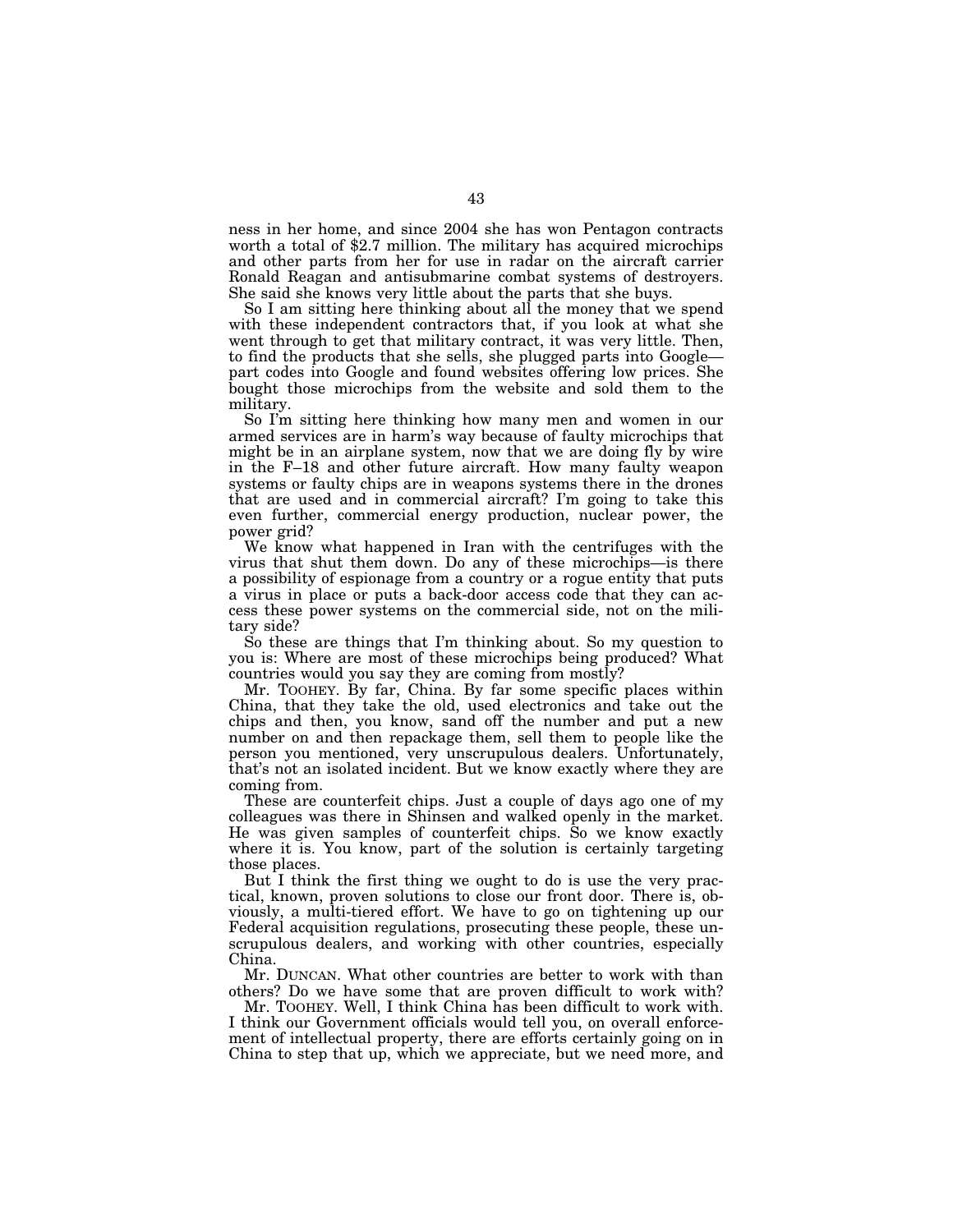we need a stronger focus on the part of our trade negotiators. But this problem almost entirely emanates from China.

Mr. DUNCAN. Mr. Chairman, I am concerned that DHS is writing security directives that change policy without Congressional authority and Congressional consent and holding up the ability to verify the validity of these chips that are coming in. Through digital photography and email, it can be almost instantaneous; and I appreciate the companies that are willing to work with the DHS in trying to solve this issue.

We had an issue of a carburetor on a small engine that—EPA requires an anti-tamper or adjustment mechanism on the carburetor so that you can't adjust the carburetor and emit more pollutants into the air. So these came into a port. Homeland Security and CBP held that shipment up. A member of the Customs and Border Patrol was able to defeat the mechanism that blocked that device and that blocked your ability to adjust that carburetor over a period of an hour with a hammer and a screwdriver. They held up that whole shipment, even thought that blocking device was approved by the EPA prior to this.

But yet the Department of Homeland Security will not simply take a digital photo and send it to a company who is willing to say that is our chip or not our chip. We have got our priorities mixed up in this country, especially when it comes to espionage or for our power grid and protecting our armed services, the men and women defending our liberties in this country, and we are failing to do that, and these chips are going into weapons systems and into our commercial power grid.

This is a very timely meeting, Mr. Chairman. I appreciate that. Thanks, guys, for coming.

Mr. MCCAUL. Thank you, the gentleman from South Carolina, for your remarks.

I think the Chinese have a saying, why invent it when you can steal it? So that's what they do. There is no incentive. They steal our intellectual property. They engage in espionage. They hack our systems, every Federal agency, and now we have our own department tying our hands with the private sector to be able to identify what's counterfeit.

We will take action, and that's what this committee is all about. With that, I recognize the gentleman from Alabama, Mr. Rogers. Mr. ROGERS. Thank you, Mr. Chairman.

I listened to your opening statements, yours and the Ranking Member's, and they're pretty different. You paint a pretty grim picture of ICE's effectiveness in the last 2 years and the statistics, and then the Ranking Member comes back with statistics that makes it appear that the Obama administration, through its ICE director, has just been doing a stellar job. I am really confused about which of those is correct. I have asked my staff to get both of your statements and look at the supporting evidence so we can find out which is right.

But I can tell you my personal experience is John Morton and ICE have decided not to pursue worksite enforcement and not enforce the law. I think the best evidence of that, aside from the statistics, is his own employees gave him a vote of no confidence for refusing to allow them to enforce the law.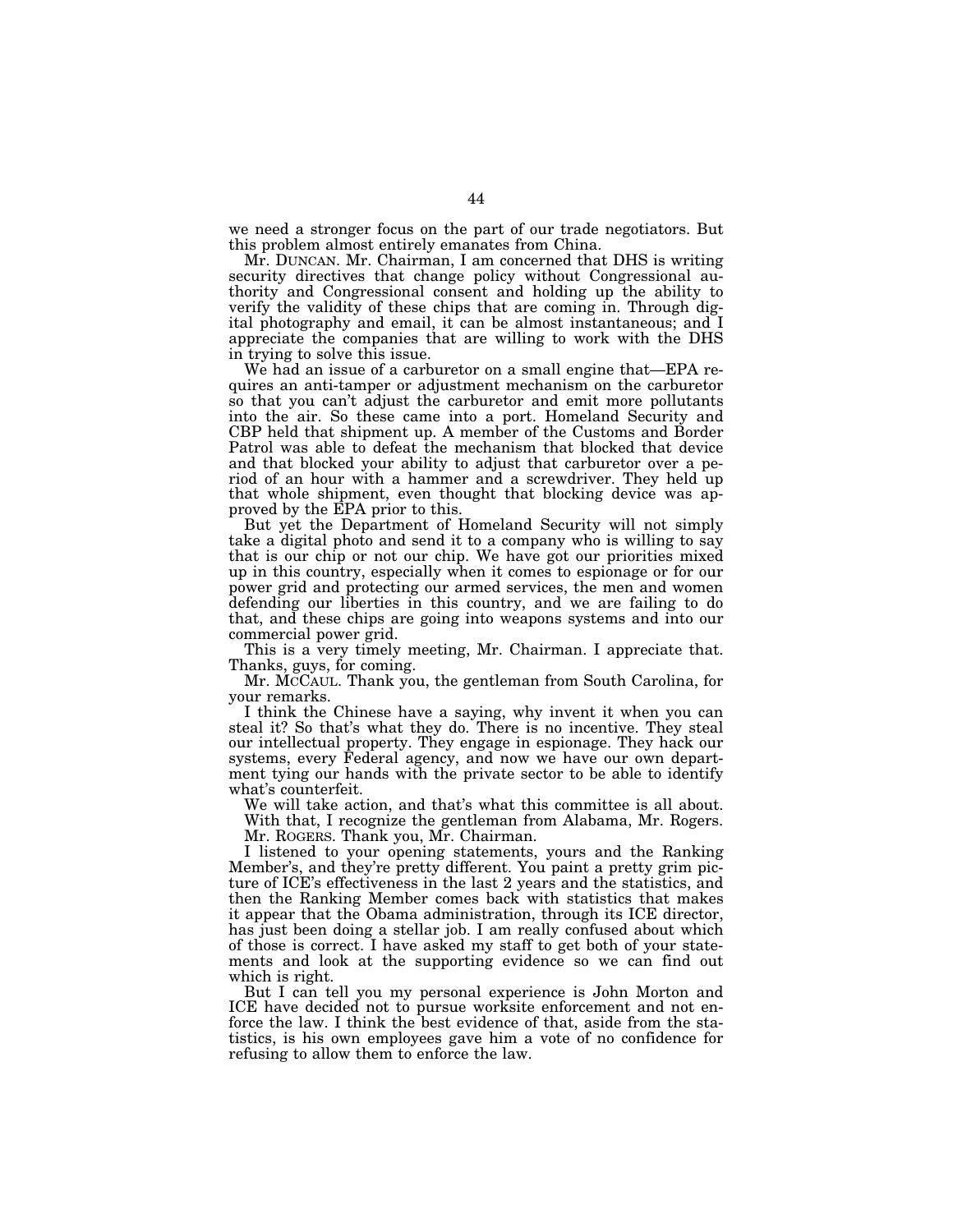I have got a chart up on the board right now that states—and this is from CRS. This is not my numbers, CRS showing the number of criminal convictions in the last 2 years. You can see the last year of the Bush administration we had a very high rate. My guess is, as a recovering attorney, that most of the 2009, 2010 cases were in the pipeline when this administration took office. I would be very interested and will be interested in seeing what 2011 and 2012 look like.

**Criminal Convictions** 

[The information follows:]



Mr. ROGERS. But I want to talk—this is less for Mr. Toomey and Russo than it is for Mancuso and McNeill. I have got a problem in the south in that we have a lot of illegals working for companies just to be more competitive. We have turned in—I know of companies that have turned it in to ICE, and I have turned them in, just to find ICE not to do anything about it. This has basically been the stated position since this administration came in, that they were going to cease worksite raids or dramatically reduce them. First, it was because of the census. We didn't want to chill the enthusiasm of illegals being counted. You know, then it was, after that, well, it's because we don't want them to be afraid of the police or reporting robbery or whatever. But it's always an excuse as to why we don't want to alienate the illegal Hispanics that are here in the country and punish their employers.

I notice in Ms. McNeill's statement that you talk about the administrative change, getting away from, even using the phrase ''worksite raids''. Tell me more about that.

Ms. BAKER MCNEILL. Mr. Rogers, as far as—are you asking specifically about my use of the phrase?

Mr. ROGERS. No. You talk about the fact that this administration made a conscious decision to move away from worksite raids. Why? What's their stated reason?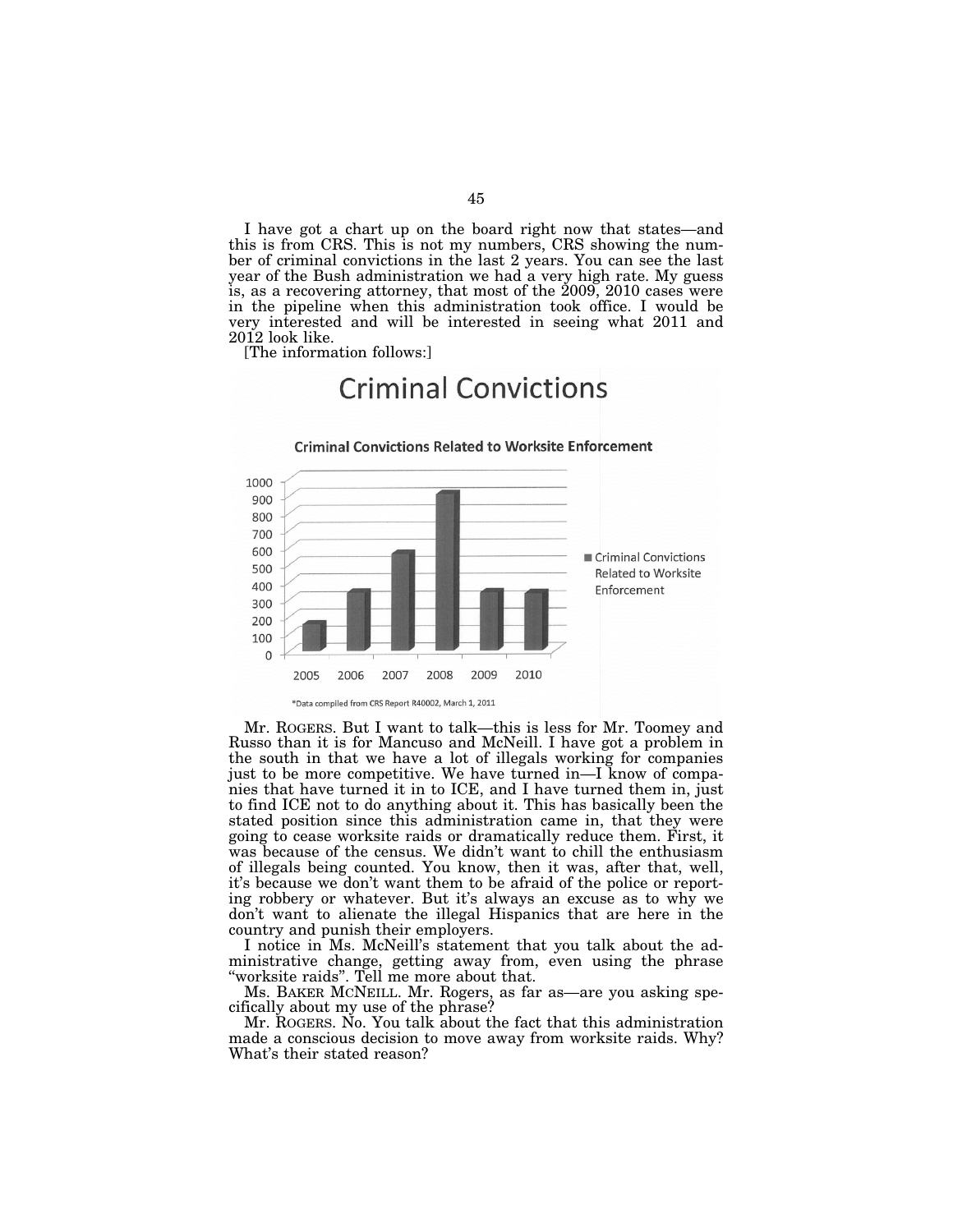Ms. BAKER MCNEILL. Well, there has been a number of stated reasons. Partially, it has been because they have said that it is better to go after employers because employers were the ones hiring the illegal laborer and that the illegal workers were simply just taking jobs.

Mr. ROGERS. Have they followed that up with actual raids of work sites and criminal actions against employers?

Ms. BAKER MCNEILL. My impression is it is kind of twofold. The first is that there have been a few investigations that have occurred. I won't say that that didn't happen ever. There have been some worksite raids. But in those cases you have had the fact that the illegal workers were oftentimes not even identified, much less detained or deported. They weren't even identified. These could be significant rings of identity theft that we just kind of let them go or give them temporary work permits.

On the other side, you have the fact that, while criminal arrests under the Obama administration of employers are up, that that statistic is there, the reality is that, for most employers, they have been sent the message that they are only going to be subject to a civil I–9 audit.

Mr. ROGERS. So that arrest is going to arise in a civil penalty rather than a criminal penalty.

Ms. BAKER MCNEILL. Well, somewhat. For most of the employers who were doing the kind of on-the-books employment, they have been sent the message, because they are only being subject to I–9 audits and not really criminal investigations, that what they will get is their notice that they are going to be audited and, you know, they get a decent amount of time by which to basically clear their rolls of people that they think are suspicious.

Mr. ROGERS. So what happens with the arrest? I am trying to figure out where the arrest comes in.

Ms. BAKER MCNEILL. Well, from what I know, the Obama administration has done some smaller investigations of employers where they have done arrests. But as far as from what I have seen, as far as big employers who have lots of labor and potentially lots of illegal labor, they are not even touching them with criminal investigations.

Mr. ROGERS. Mr. Mancuso, do you agree with that?

Mr. MANCUSO. I generally do agree with that.

I would also add that in our setting, in the export control sort of enforcement setting, it is actually even a more fundamental problem. If someone is inside the country illegally, it stands to reason they are in the country illegally. That's a problem.

But even with respect to legal immigrants inside this country, one of the known vectors—and, clearly, most legal immigrants who are here on special purpose visas to work for technology companies are here for legitimate purposes. But we know as a fact, we know in this Government as a fact that some of those individuals who come here legally on special purpose visas are collecting, are engaging in essentially espionage, and we know that.

At the latter—towards the latter part of the Bush administration, in fairness, in response to a number of reports from the GAO, CRS, I believe, and some inspectors general at various agencies, the Bush administration put in the pipeline a policy change that